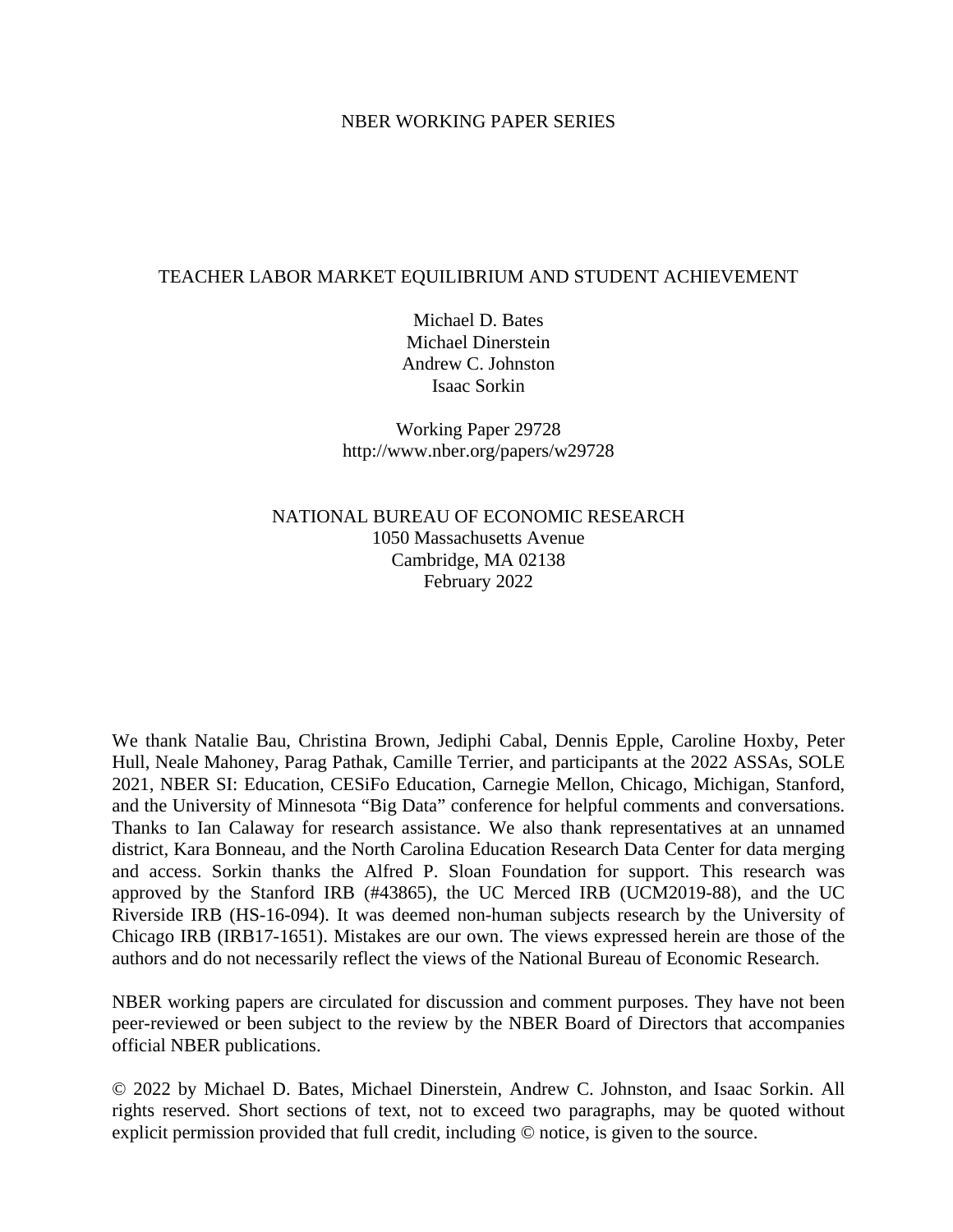Teacher Labor Market Equilibrium and Student Achievement Michael D. Bates, Michael Dinerstein, Andrew C. Johnston, and Isaac Sorkin NBER Working Paper No. 29728 February 2022 JEL No. I28,J08,J45

## **ABSTRACT**

We study whether reallocating existing teachers across schools within a district can increase student achievement, and what policies would help achieve these gains. Using a model of multidimensional value-added, we find meaningful achievement gains from reallocating teachers within a district. Using an estimated equilibrium model of the teacher labor market, we find that achieving most of these gains requires directly affecting teachers' preferences over schools. In contrast, directly affecting principals' selection of teachers can lower student achievement. Our analysis highlights the importance of equilibrium and second-best reasoning in analyzing teacher labor market policies.

Michael D. Bates 3135 Sproul Hall Department of Economics University of California, Riverside Riverside, CA 92521 United States michael.bates@ucr.edu

Michael Dinerstein Department of Economics University of Chicago 1126 East 59th Street Chicago, IL 60637 and NBER mdinerstein@uchicago.edu Andrew C. Johnston Department of Economics University of California at Merced 5200 N Lake Road Merced, CA 95343 acjohnston@ucmerced.edu

Isaac Sorkin Department of Economics Stanford University 579 Jane Stanford Way Stanford, CA 94305 and NBER sorkin@stanford.edu

A data appendix is available at http://www.nber.org/data-appendix/w29728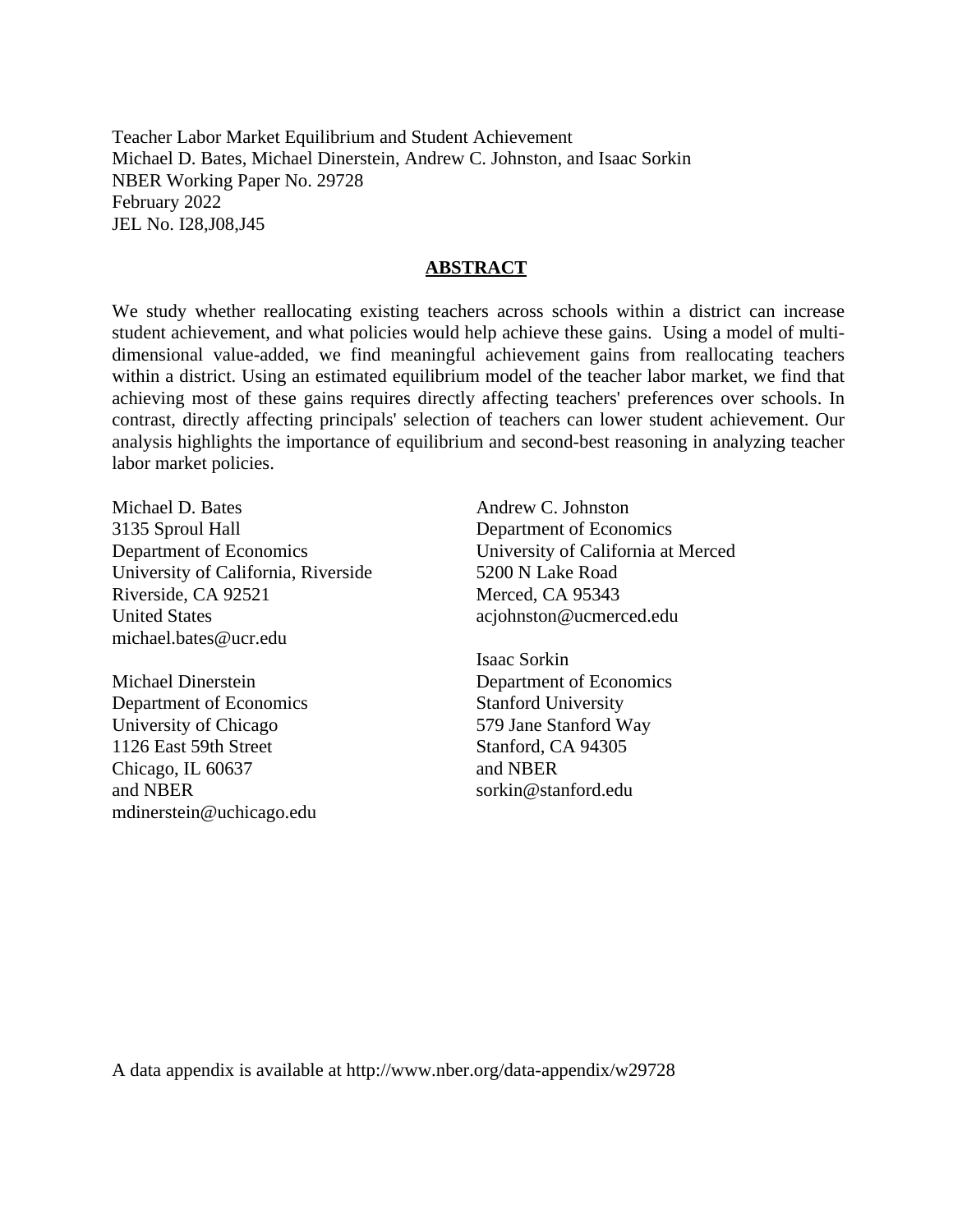Outcomes in matching markets depend on which agents match and to whom. In teacher labor markets, the literature has focused on the former, as large cross-sectional dispersion in estimated productivity naturally leads to proposals for replacing low-performing teachers [\(Chetty, Friedman](#page-37-0) [and Rockoff](#page-37-0)  $(2014b)$  $(2014b)$ , see [Jackson, Rockoff and Staiger](#page-39-0)  $(2014)$  for a review).<sup>1</sup> Additional gains are possible on two margins through which within-district reassignments can produce aggregate gains: match effects and differential class sizes. If these two margins are quantitatively large, then changing where a teachers work could also be an important policy tool.

Yet reassigning teachers to achieve allocative gains is not easy because, unlike other inputs, teachers have preferences over assignments and may choose not to supply labor [\(Rothstein, 2015\)](#page-41-0). Moreover, in most public school districts, salaries are set by rigid schedules [\(Biasi, 2021\)](#page-37-1). Observed allocations therefore reflect an equilibrium of teacher preferences over amenities like student com-position [\(Antos and Rosen, 1975\)](#page-36-0), principal preferences, and market institutional features, including timing and equilibrium selection.

This paper explores the potential student achievement gains from within-district teacher reassignment and the effectiveness of combinations of different policy levers in achieving these gains. We have two central findings. First, because teachers vary in their absolute and comparative advantage, there is scope for meaningful gains from reallocating teachers within a district—the reallocation that maximizes achievement raises student test scores by 0*.*05 student standard deviations  $(\sigma)$  per student. These gains are significant relative to several benchmarks. Second, the most effective policies directly affect teachers' preferences over schools (using teacher bonuses). In contrast, directly affecting principals' selection of teachers [\(Ballou, 1996\)](#page-36-1) can lower student achievement by giving highly sought-after teachers the ability to choose positions where they have a comparative disadvantage. This asymmetry in the effect of seemingly symmetric policies highlights the importance of equilibrium reasoning in policy analysis in this setting.

We arrive at these findings using an equilibrium model of the teacher labor market combined with novel data on job vacancies and applications. In our model, teachers and schools meet and form matches. Reflecting the rolling timing of the labor market, teachers may only match with school openings that are active at the same time. Teachers have non-wage preferences over the set of positions, and principals serve as hiring intermediaries who use their preferences to rank teachers on behalf of the district. Each match generates student achievement based on the absolute and comparative advantage of teachers. To predict the equilibrium matches, we use the concept of pair-wise stability [\(Roth and Sotomayor, 1992;](#page-41-1) Hitsch, Hortacsu and Ariely, 2010; [Banerjee et al.,](#page-36-2) [2013;](#page-36-2) [Boyd et al., 2013\)](#page-37-2).

The model allows us to study several proposed or implemented policy interventions to increase student achievement. Policies that change the market's timing enter the model as changes to the

<span id="page-2-0"></span><sup>&</sup>lt;sup>1</sup>For cross-sectional dispersion see, e.g., [Hanushek, Kain and Rivkin](#page-39-2) [\(2004\)](#page-40-0); [Rockoff](#page-40-0) (2004); [Chetty, Friedman and](#page-37-3) [Rockoff](#page-37-3) [\(2014](#page-37-3)*a*).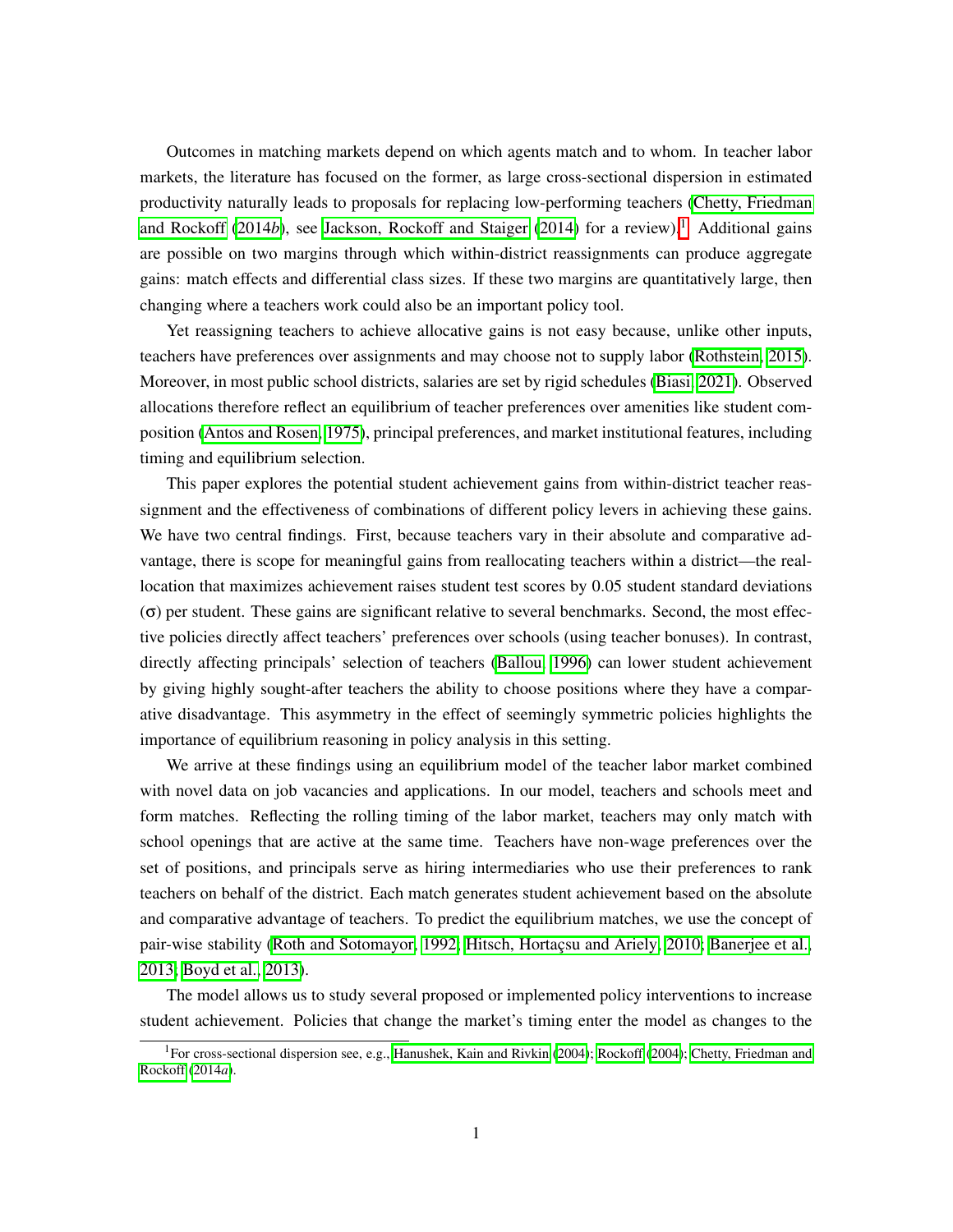subset of teachers and schools that meet, and we model changes to the market's institutions as selecting among the pair-wise stable equilibria.<sup>[2]</sup> Teacher and principal bonuses change teacher and principal preferences over matches.<sup>3</sup> Bonuses for match effects can be made large enough so that allocative efficiency perfectly shapes teacher and principal choice.

Even in the "best case" version of these policies, where all matches are available and teachers and principals only rank on output, there may still be unrealized gains from prices not being completely flexible. In a decentralized equilibrium, teachers are often assigned to schools based on absolute advantage, but the first-best allocation leans more heavily on comparative advantage. $|4|$  $|4|$  $|4|$ Hence, we also consider unrestricted wages in each match that implement the first-best allocation by giving teachers incentives to seek out positions that make the most of their comparative advantage.

Estimating an equilibrium model allows us to characterize a variety of policy effects, especially in cases that do not lend themselves easily to program evaluation because the policies tend to be implemented in isolation, on a small scale, and with limited variation in policy parameters.<sup>[5](#page-3-3)</sup> The complex equilibrium in the teacher labor market makes us cautious in extrapolating policy effects. In some cases, the sign of a simple policy's effect may be ambiguous, depending on the other policies in place.

To make these counterfactual predictions, the model highlights the four empirical objects we need to estimate: teachers' output from each potential assignment, teachers' non-wage preferences over positions, principals' non-wage preferences over teachers, and the timing of when teachers and positions are active. Inferring these objects from observed equilibrium allocations requires strong assumptions.

We therefore supplement data on actual assignments with novel data from the job application system of a school district in North Carolina. These data include the timing of all teacher appli-

<span id="page-3-0"></span><sup>&</sup>lt;sup>2</sup>For example, some districts have focused on changing the algorithm that clears the market (Davis,  $2021$ ). Other districts allow some schools to hire first (Levin and Quinn,  $2003$ ; Kraft et al.,  $2020$ ). Many districts, like New York City, have moved from teacher transfer priority based on experience to mutual consent where teacher and principal must each agree to the assignment [\(Daly et al., 2008\)](#page-38-1).

<span id="page-3-1"></span><sup>&</sup>lt;sup>3</sup>Examples of teacher-level output bonuses include Indiana [\(Marcotte, 2015\)](#page-40-2) and the ProComp policy in Denver [\(Atteberry and LaCour, 2020\)](#page-36-3). North Carolina implemented bonuses for teaching in hard-to-staff schools from 2001- 2004 [\(Clotfelter et al., 2008\)](#page-37-4) while South Carolina provides high poverty districts with funding for teacher bonuses [\(Fox,](#page-38-2) [2017\)](#page-38-2). Examples of principal-level bonuses include North Carolina, which instituted principal bonuses as a function of the growth in student test scores in 2017-2018 [\(Pridemore, 2017\)](#page-40-3), and New York City, which piloted a program giving principals information about their teachers' performance in 2007-2008 [\(Rockoff et al., 2012\)](#page-41-2).

<span id="page-3-2"></span><sup>4</sup> To see why the stable and first best allocations can be different, suppose that teacher 1 has output *{*10*,*9*}* at schools 1 and 2, respectively, and teacher 2 has output *{*8*,*0*}* at schools 1 and 2. Then in any stable equilibrium where both teachers and principals only value output, teacher 1 is assigned to school 1 and teacher 2 is assigned to school 2. In contrast, in the first best, teacher 1 is assigned to school 2 and teacher 2 to school 1. This assignment reflects teachers' comparative advantage. If the comparative advantage of teacher 2 is strong enough, say, her output is *{*11*,*0*}*, then the decentralized and first-best allocations coincide.

<span id="page-3-3"></span><sup>&</sup>lt;sup>5</sup>While a growing empirical literature evaluates the responsiveness of teacher labor supply to bonus or incentive schemes [\(Clotfelter et al., 2008;](#page-37-4) [Falch, 2010;](#page-38-3) [Steele, Murnane and Willett, 2010;](#page-41-3) [Falch, 2011;](#page-38-4) [Glazerman et al., 2013;](#page-39-4) [Protik et al., 2015;](#page-40-4) [Springer, Swain and Rodriguez, 2016;](#page-41-4) [Cowan and Goldhaber, 2018;](#page-38-5) [Feng and Sass, 2018\)](#page-38-6), even in this literature, it is hard to find analogues to the types of targeted policies we consider.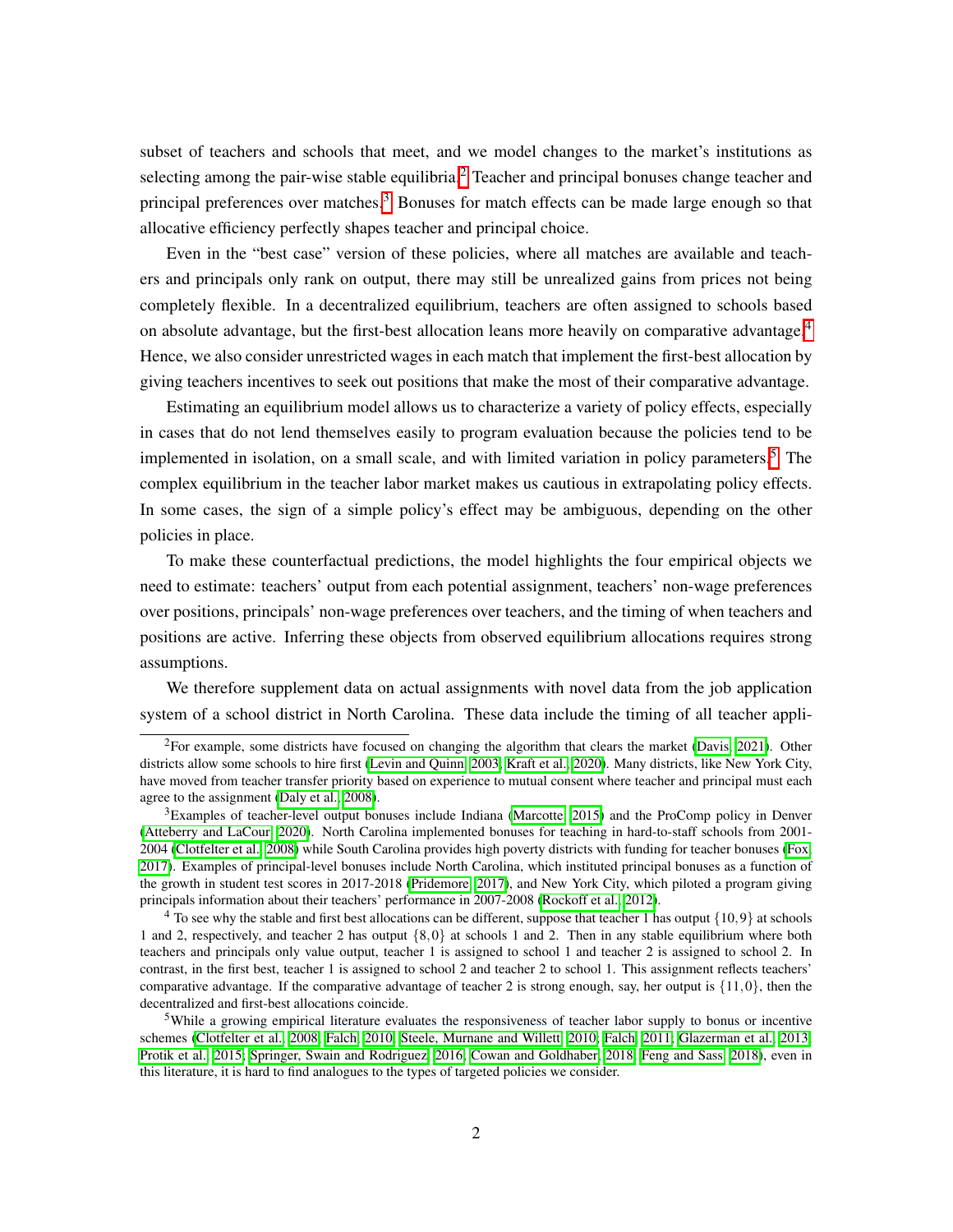cations to open vacancies and the outcome of each application (including whether the teacher was hired and whether the hiring principal rated the application positively).

Importantly, we also link the applicant data to the classroom assignment and student achievement data in North Carolina. These data allow us to characterize each teacher's (possibly multidimensional) value-added, and to estimate the joint distribution of preferences and value-added.

We start with the first empirical object: teachers' output from each potential assignment. We specify a multi-dimensional value-added model where teachers may have absolute advantage and comparative advantage in teaching specific student types [\(Condie, Lefgren and Sims, 2014;](#page-38-7) [Del](#page-38-8)[gado, 2021;](#page-38-8) [Bau, Forthcoming;](#page-36-4) [Biasi, Fu and Stromme, 2021\)](#page-37-5). We divide students based on whether they are economically disadvantaged, and we find robustness to other forms of heterogeneity. We estimate that teachers' value-added across student types is highly dispersed across teachers and highly correlated within teacher. Nonetheless, we can reject a homogeneous value-added model.

We use these estimates to solve for the student achievement-maximizing allocation of teachers to positions and find gains of  $0.054\sigma$  per student. Just under half of these gains are from sorting teachers based on comparative advantage  $\left($ Delgado,  $\left[2021\right]$ , while the rest comes from assigning high absolute advantage teachers to larger classes. These gains are the equivalent of 39% of a standard deviation in teacher forecasted value-added, or an additional year of experience for a novice teacher, and larger than the  $0.012\sigma$  gains we estimate from replacing the bottom 5% of teachers with the median teacher [\(Staiger and Rockoff, 2010;](#page-41-5) [Neal, 2011\)](#page-40-5).

Despite a negative correlation between teacher experience and student disadvantage [\(Lankford,](#page-40-6) [Loeb and Wyckoff, 2002;](#page-40-6) [Clotfelter, Ladd and Vigdor, 2005\)](#page-37-6), the actual allocation is close to equitable in value-added (similar to  $\overline{\text{Mansfield}}$  [\(2015\)](#page-40-7) and  $\overline{\text{Angrist et al.}}$  [\(2021\)](#page-36-5)). The allocation slightly favors economically disadvantaged students, with the potential gains for reallocation concentrated among advantaged students. The distributional consequences of gains from reallocation reflect two competing forces. First, high absolute advantage teachers tend to have comparative advantage in teaching economically disadvantaged students; and, second, advantaged students are in larger classes on average. The latter force dominates such that maximizing achievement sends more of the best teachers toward advantaged students.

We then turn to the second empirical object: teachers' non-wage preferences over positions [\(Barbieri, Rossetti and Sestito, 2011;](#page-36-6) [Engel, Jacob and Curran, 2014;](#page-38-9) [Bonhomme, Jolivet and Leu](#page-37-7)[ven, 2016;](#page-37-7) [Fox, 2016;](#page-38-10) [Johnston, 2021\)](#page-39-5). Based on institutional features and analysis of application behavior, we argue that teachers apply non-strategically to positions they prefer relative to their outside option. We specify a rich characteristics-based model of teacher utility with observed and unobserved preference heterogeneity. Teachers prefer schools where they have comparative advantage (higher value-added), which might lead teachers to sort optimally if allowed to choose their positions. This pattern, however, is overwhelmed by teachers' preferences against schools with more economically disadvantaged students. High absolute advantage teachers have the lowest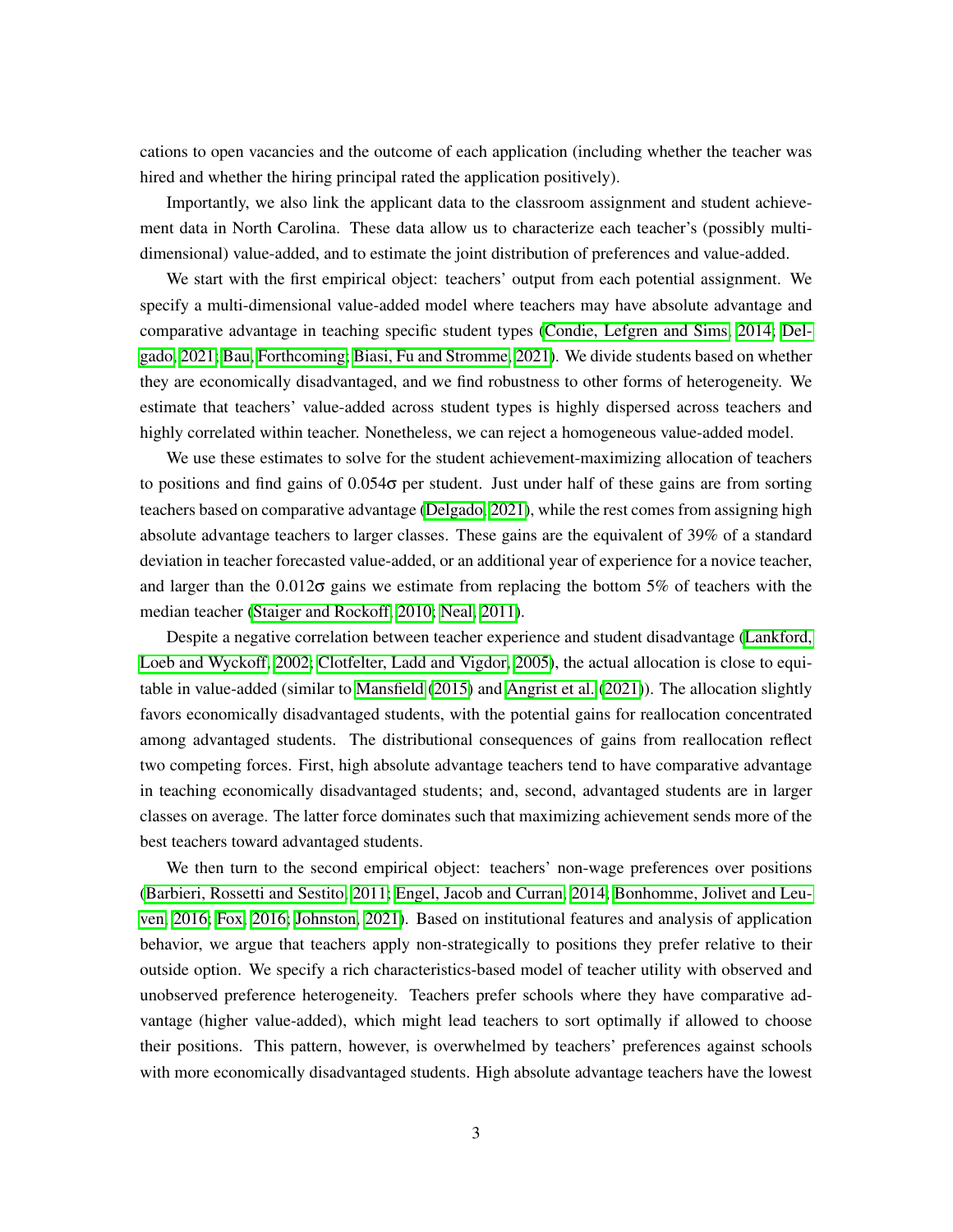preferences for schools with more economically disadvantaged students, but we estimate a large random component to such preferences. In general, we find significant preference heterogeneity across teachers.

The third empirical object is principals' preferences over teachers [\(Ballou, 1996;](#page-36-1) [Boyd et al.,](#page-37-8)  $[2011]$  Jacob et al.,  $[2018]$  Jatusripitak,  $[2018]$ . Using the observed set of applications to each position, we model whether principals give an application a positive outcome: a positive rating without an interview, an interview without a hire, or a hire. We combine these outcomes because principals might interview or offer strategically by passing on preferred teachers who are unlikely to accept an offer. As long as these teachers receive at least a positive rating, then we can model positive outcomes as non-strategic choices. We estimate that principals prefer teachers who would produce high value-added in the position. Principals consider a variety of other observed and unobserved factors such that the highest value-added teacher does not always receive a positive outcome.

Finally, we estimate market timing based on applicants' and vacancies' periods of activity in our administrative records.

With these four empirical objects, we use our model to evaluate how far various policies could move the teacher allocation from the status quo toward the first-best. To characterize potential gains, we start with the maximal form of each policy. There is little role for equilibrium selection since there is nearly always a unique stable equilibrium. Complete market coordination such that teachers can apply to any position in a cycle—not just those concurrently active—has a somewhat larger effect, moving student achievement 15% of the way toward the first-best.

Principal output bonuses, when added to the status quo, actually lead to lower value-added, while teacher output bonuses yield about 75% of the total potential achievement gains. The remaining gains come from completely flexible prices that vary with potential output at all matches, not just at the assigned ones.

The surprising negative effect of principal output bonuses reflects the theory of the second-best [\(Lipsey and Lancaster, 1956\)](#page-40-8). We have documented that both principal and teacher preferences are not aligned with the planner. By standard intuition, aligning either one in isolation should improve outcomes. Instead, aligning principal preferences alone lowers student achievement. The reason is that principal bonuses lead to more homogeneous rankings of teachers so that the highest absolute advantage teachers have many options to choose from. When teachers rank schools according to their estimated preferences, in which output plays a small role relative to a school's student body composition, increased choice leads to misallocation.

Of the policies we consider, only teacher bonuses have the potential to close most of the gap between the status quo and output-maximizing allocations. We end by considering realistic bonus schemes that pay teachers a piece rate bonus and a participation subsidy which guarantees that all teachers are weakly better off. We find that when teacher bonuses are added to the status quo, targeting value-added is, unsurprisingly, the most cost-effective way to produce value-added. When prin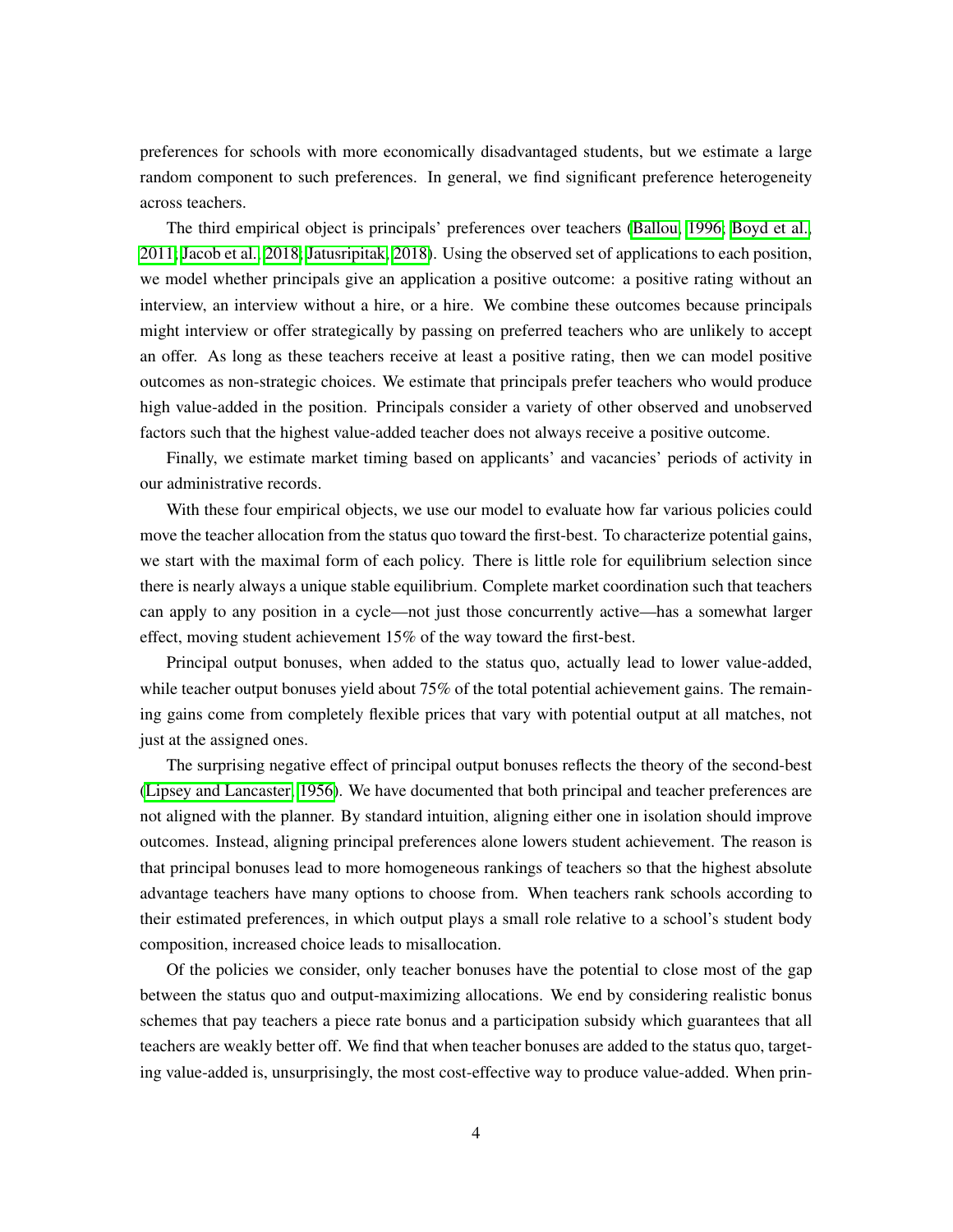cipals *also* have output bonuses, teacher bonuses that target teaching economically disadvantaged students are more cost-effective in producing value-added because they more quickly counteract teachers' preferences toward advantaged students. More generally, we find that teacher bonuses are considerably more costly than flexible prices that implicitly only pay more to teachers with the weakest preferences for their optimal assignment.

We show that our main results are robust to sensible permutations in the value-added model (what student characteristics matter for match effects, whether our model of match effects understates the total match component), the teacher preference model (smaller or larger empirical choice sets, the form of heterogeneity), and the principal preference model (modeling hires instead of positive outcomes, smaller or larger empirical choice sets).

Our paper fits in an emerging literature that uses teacher labor market equilibrium models to assess the gains in student achievement from various policies. These papers range in the alloca-tion problem they consider from national [\(Combe, Tercieux and Terrier, Forthcoming;](#page-37-9) [Bobba et al.,](#page-37-10)  $[2021]$ ; Combe et al.,  $[2021]$  to state cross-district (Biasi, Fu and Stromme,  $[2021]$ ) to local within-district [\(Boyd et al., 2013;](#page-37-2) [Laverde et al., 2021\)](#page-40-9) to sectoral [\(Tincani, 2021\)](#page-41-6).<sup>[6](#page-6-0)</sup> Our unique combination of detailed data on teacher applications, principal ratings, and student-teacher classroom assignments allows us to identify a two-sided heterogeneous preference and multi-dimensional production model with straightforward assumptions on behavior.

# <span id="page-6-1"></span>1 An equilibrium model of the teacher labor market

We begin with an equilibrium model of the labor market for teachers. The model allows us to define the school district's (first-best) allocation problem and the decentralized equilibrium. We then discuss how we use the model to consider the impact of various policies to affect the matching process. The model highlights the empirical objects that we estimate in Sections  $\overline{3}$ ,  $\overline{5}$ , and  $\overline{6}$ .

We defer a full description of the empirical setting to Section  $\frac{1}{\sqrt{2}}$  but we highlight a few features that inform the model. First, the teacher labor market operates on a rolling basis from April to August each year. This segments the market in time. Second, the market is decentralized such that teachers choose which positions to apply to, and principals choose whom to interview and then whom to offer jobs. Finally, a teacher's wage does not vary based on the offer she accepts.

## 1.1 Set-up

We begin with specialized notation that we generalize in the next section. Denote teachers by *j*, and schools and principals by *k* (for notational compactness, we consider single-position schools).

<span id="page-6-0"></span><sup>&</sup>lt;sup>6</sup>Bau [\(Forthcoming\)](#page-36-4) studies an equilibrium model of school competition with school-student match effects. A broader literature considers non-education allocation problems with non-choice outcomes [\(Agarwal, Hodgson and So](#page-36-7)[maini, 2020;](#page-36-7) [Ba et al., 2021;](#page-36-8) [Cowgill et al., 2021;](#page-38-11) [Dahlstrand, 2021\)](#page-38-12).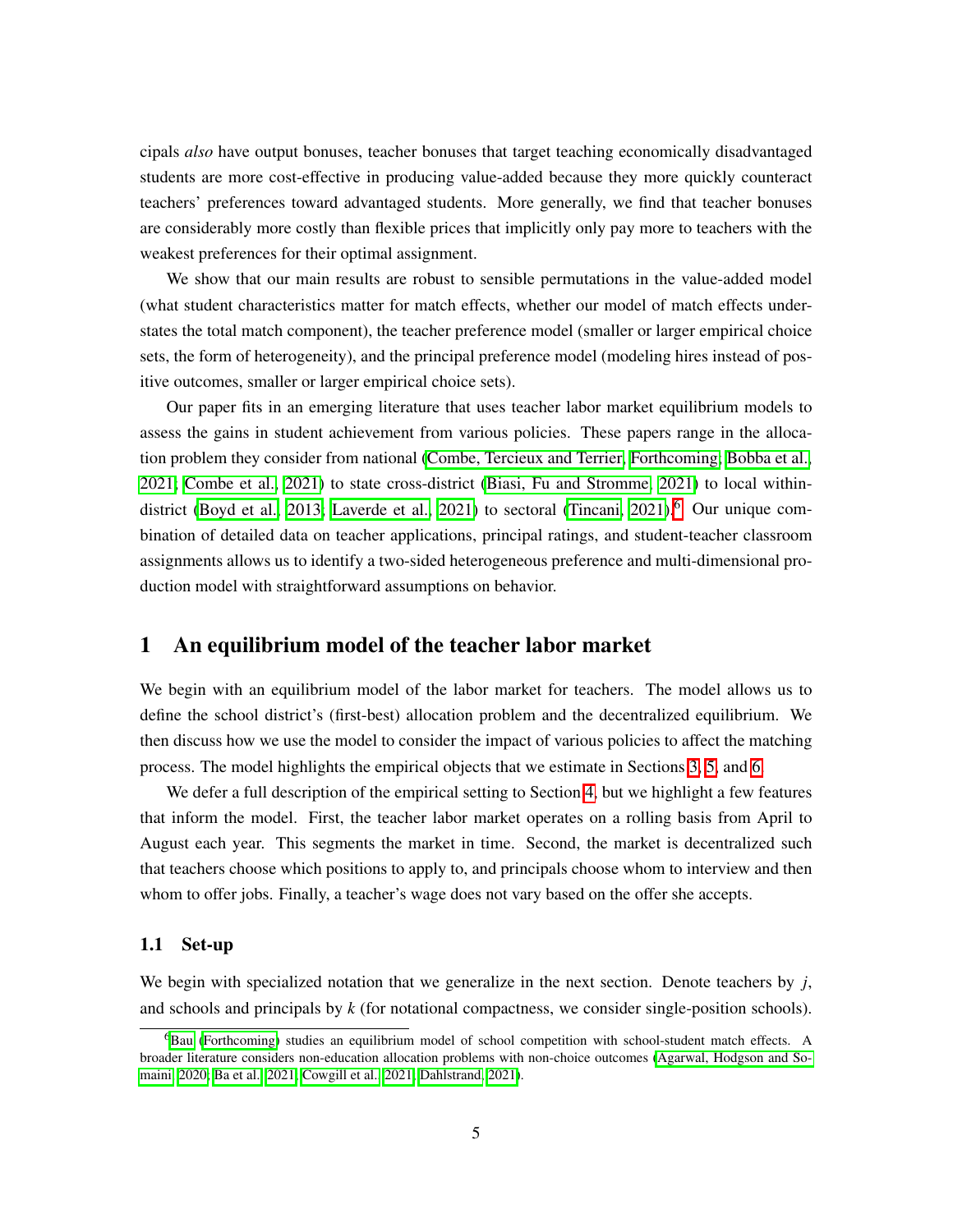Teachers and principals both receive quasi-linear utility from an assignment. Teacher *j* derives utility *ujk* from teaching at school *k*:

$$
u_{jk} = \tilde{u}_{jk} + w_{jk},\tag{1}
$$

where  $w_{jk}$  is the wage, and  $\tilde{u}_{jk}$  is a match-specific amenity. School *k* (or the principal who runs it) derives utility, *vjk*, from hiring teacher *j*. This utility is linear in a non-wage component less the wage paid to teacher *j*:

$$
v_{jk} = \tilde{v}_{jk} - w_{jk}.\tag{2}
$$

A teacher-school assignment produces student value-added *VAjk*. Below, we specify a functional form for *VAjk.*

Finally, let *J* be the set of teachers, *K* be the set of schools, and assume for simplicity that the number of teachers and schools is the same. An assignment of teachers to classrooms is a one-toone and onto function (bijection):  $\phi : \mathcal{I} \to \mathcal{K}$  so that  $\phi(j) = k$ , the school *k* to which teacher *j* is assigned. Denote by  $\Phi$  the set of all possible assignments.

#### 1.2 First-best problems

We consider a school district's first-best assignment problem, where the district values students' outcomes and teachers' preferences over assignment (non-wage utility):

<span id="page-7-0"></span>
$$
\max_{\phi \in \Phi} \{ \omega \sum_{j \in \mathcal{I}} V A_{j\phi(j)} + \sum_{j \in \mathcal{I}} \tilde{u}_{j\phi(j)} \}.
$$
 (3)

To understand this allocation problem, note that the the first term  $(\sum_{j\in\mathcal{J}} VA_{i\phi(j)})$  is the output achieved given an assignment  $\phi$ . The second term  $(\sum_{j\in\mathcal{I}} \tilde{u}_{j\phi(j)})$  is the total amenity value that teachers gain from this allocation. Finally,  $\omega$  is the weight that the district places on student achievement relative to teacher preferences.

We exclude principal preferences from the district's value of an allocation to focus on the essential elements of the problem. Specifically, the district could plausibly bypass the intermediary of the principal and direct schools on whom to hire. In this sense, we do not commit to a utility interpretation of principals' preferences, and could instead interpret them simply as a hiring rule.

We consider a range of district first-best problems where the relative weight on students varies. We refer to the resulting set of optimal allocations as the production possibilities frontier. The slope of the frontier captures the trade-off between student achievement and teacher utility.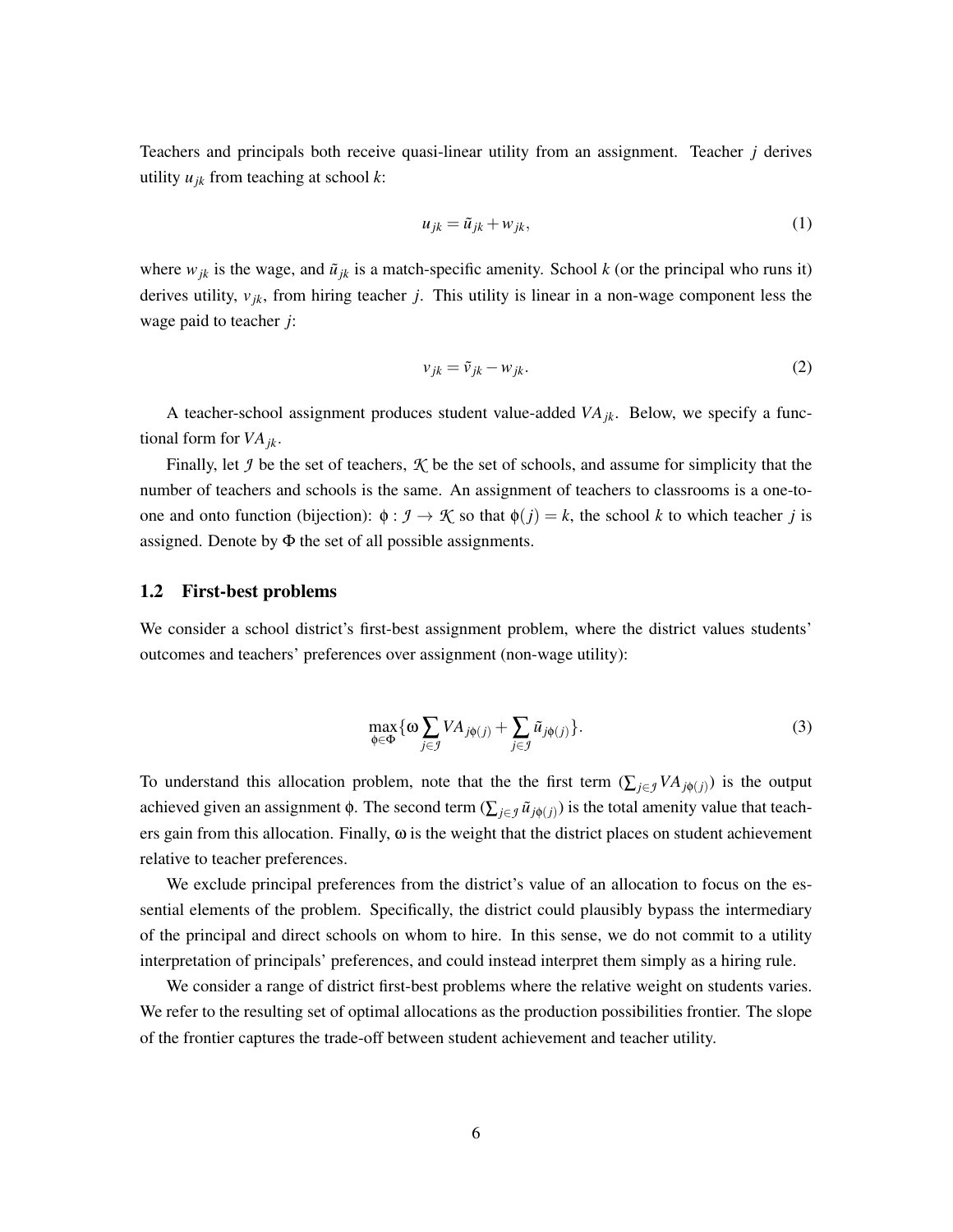#### 1.3 Decentralized equilibrium

We have three agent types (teachers, principals, and students) with asymmetric roles. Teachers and principals/schools determine the allocation, and the district values the allocation based on teacher and student payoffs.

To characterize which allocations are implementable with different policy tools, we use a decentralized matching model. Schools meet with all teachers who are in the market at the same time. The equilibrium concept is pair-wise stability. Under a stable allocation, no teacher and school pair would prefer to jointly deviate and match [\(Roth and Sotomayor](#page-41-1) [\(1992\)](#page-41-1), Definition 2.3).

To model the empirical status quo, we assume (1) teachers and principals have the preferences we estimate for them and (2) the timing of the market follows that which we observed in the administrative records, where not all matches are feasible. There is not necessarily a unique stable equilibrium. We model the status quo using the teacher-proposing deferred-acceptance algorithm (DA).

#### 1.4 Policies

We are interested in the effects of five policies, both by themselves as well as their combination. The first two policies affect market institutions. The first policy is equilibrium selection. The teacher-proposing DA is the teacher-optimal stable allocation [\(Roth and Sotomayor](#page-41-1) [\(1992\)](#page-41-1), Corollary 2.14) meaning every teacher would (weakly) prefer their assignment to that in every other stable allocation. In contrast, the school-proposing DA (where schools only value output) is the best stable allocation in terms of student achievement. Thus, a policymaker might wish to shift the effective equilibrium. The second policy is market coordination. We model this policy by expanding each teacher's (school's) choice set to include all openings (candidates) available at any time during that cycle.

The next two policies affect the choices of agents over matches. The third policy provides teachers with output bonuses. We simulate the effect of an extreme version of this policy in which teachers' only preference is to go where they maximize student achievement (in Section  $\sqrt{8}$  we consider intermediate versions of this policy). Parallel to teacher bonuses, the fourth policy provides principals with output bonuses.

Finally, all four of these policies—even in combination—are not necessarily sufficient to achieve the first-best allocations described in the previous section. The reason is that even when teachers and principals only value output, the allocation sorts teachers based in part on absolute rather than comparative advantage. To achieve the first-best allocations, it is sufficient to have the following combination of policies: (1) districts compensate principals for output (so that principals rank teachers by match-specific value-added,  $VA_{ik}$ ), (2) all teachers and schools are in the market simultaneously, and (3) wages may vary with each teacher-school pair. This last policy makes utility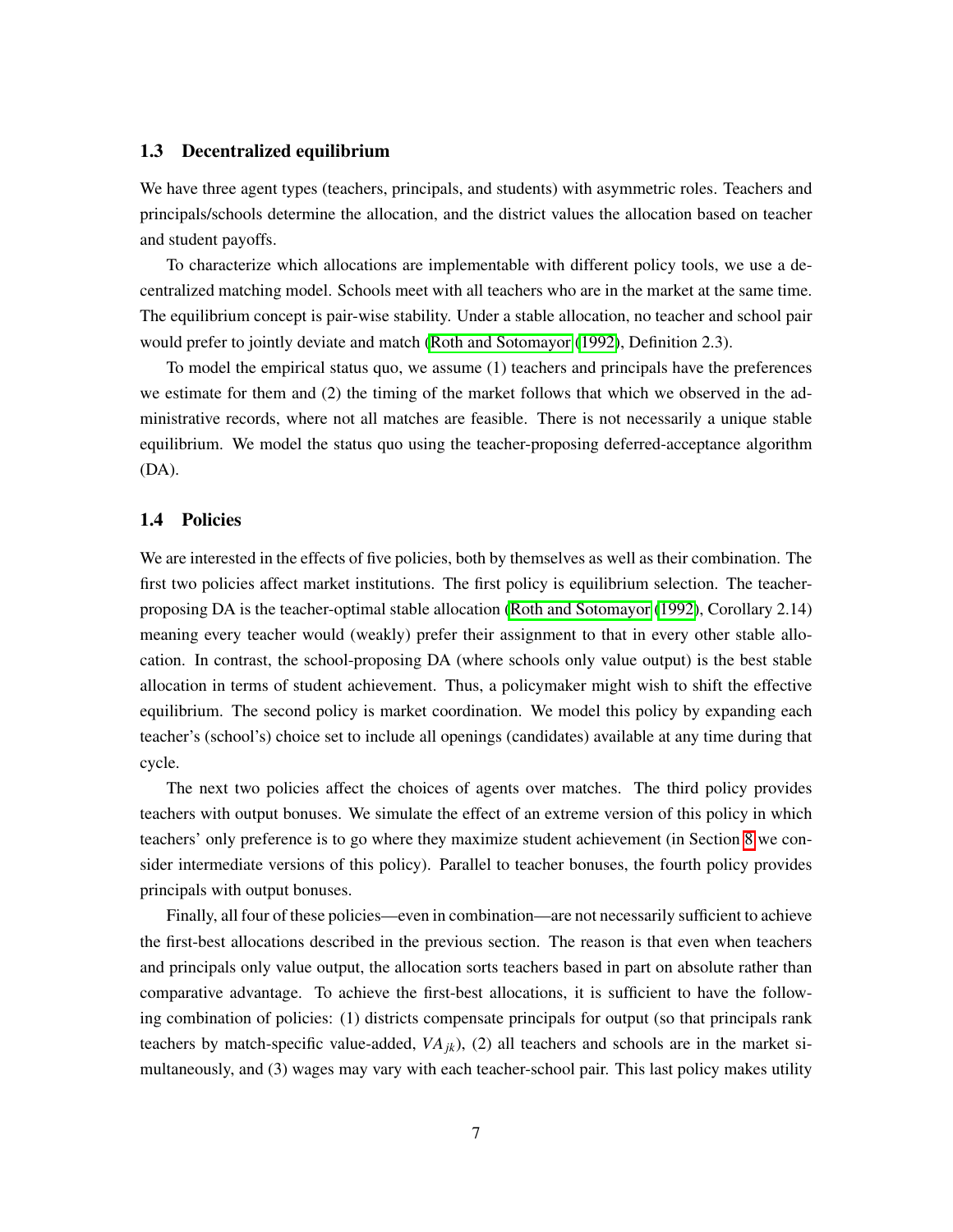transferable. Whereas output bonuses only let wages vary depending on the output in the assigned position, flexible wages would let wages depend on a teacher's output in other assignments, teacher preferences, and the distribution of other teachers' potential output and preferences. Having this flexibility guarantees that the district can implement any first-best allocation [\(Shapley and Shubik,](#page-41-7) [1971\)](#page-41-7).

Other than for equilibrium selection, there is no theorem that the other policies in isolation necessarily improve output. The theory of the second-best states that when we are away from the first-best allocation because of multiple factors, then fixing any one factor can worsen outcomes.

## 1.5 Empirical plan

The model highlights the empirical objects we need to estimate to be able to simulate the impact of the above policies. We start by estimating the potential outcomes of teachers across schools, *VA<sub>ik</sub>*. We then estimate teachers' amenity value across all assignments,  $\tilde{u}_{jk}$ , and principals' nonwage utility from hiring each teacher,  $\tilde{v}_{jk}$ . Finally, we model which positions were available to each teacher in the observed equilibrium, which we read directly from administrative records.

## 2 Data

To estimate the objects of interest from the previous section, we use rich data on the labor market for teachers. The first type of data comes from the platform used to hire teachers in our focal district. We use this data to estimate teacher and principal preferences. The second type of data comes from staffing and achievement records from state accountability records. This data provides us with student-level test score data that we link to teachers and use to estimate value-added models. In addition, these records provide information about a variety of demographic characteristics of teachers and students as well as teachers' education and experience in the district. In this section, we briefly describe the data. See Appendix  $\overline{A}$  for further details and Appendix Table  $\overline{A1}$  for summary statistics across samples.

### 2.1 Job application and vacancy data

We obtained application records from our focal district's system, which spans 2010 through 2019 and records 346,663 job applications. In the system, schools post job vacancies, and applicants apply for jobs. The system also records various actions that principals take.

For every posted position, the vacancy files indicate the school, position title, and whether the position is full-time or part-time. We use the detail on the position title to isolate non-specialized elementary school teacher jobs (i.e., we omit elementary school jobs such as "literary facilitator elementary").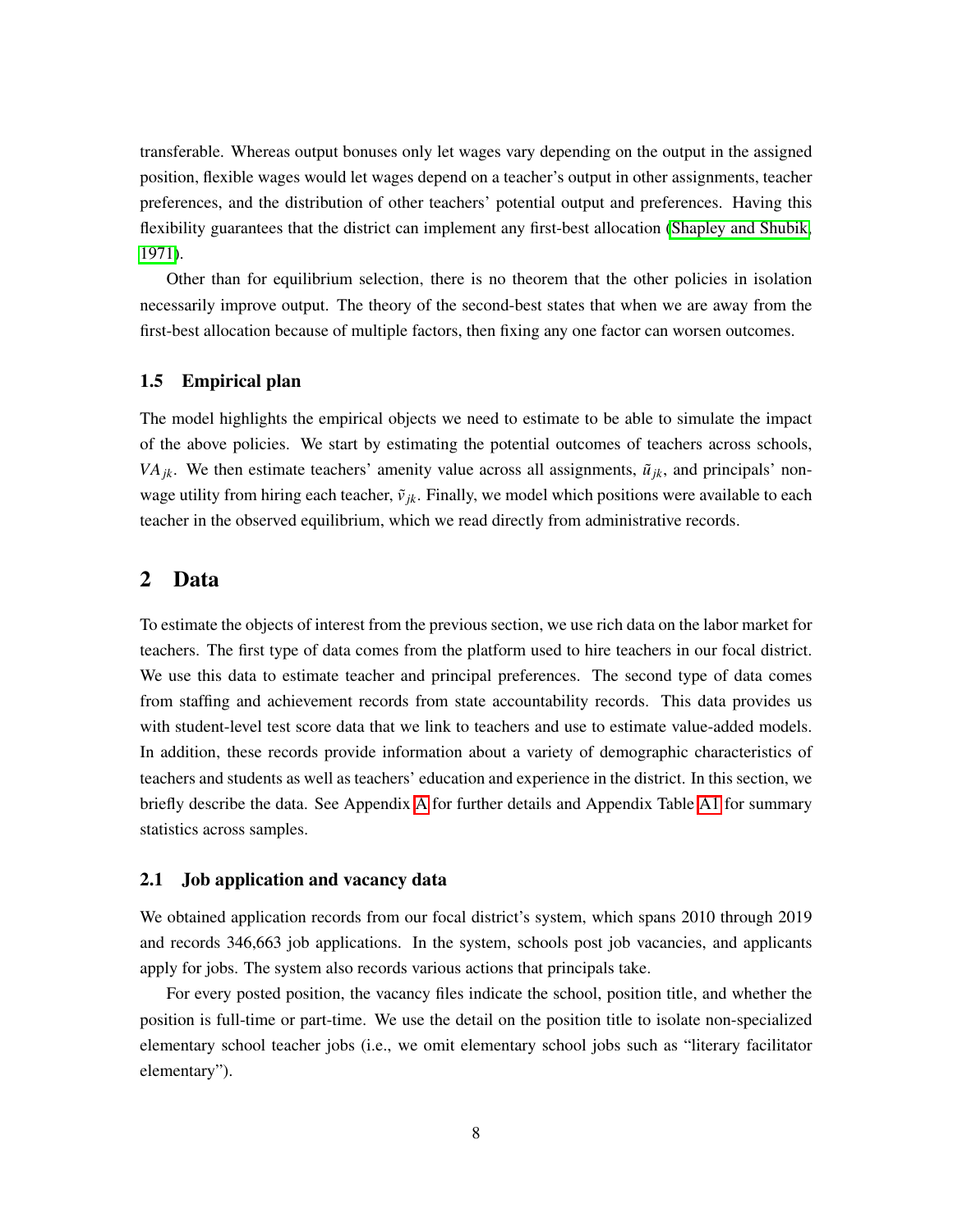We use two features of the teacher file. First, the file records which vacancies the candidate applied to, and when she submitted the application. The timing information allows us to construct choice sets, which we detail in Section  $\overline{A}$ . Second, the file records the city, zip code, and, in some cases, exact address where the teacher lives. This feature allows us to construct the commute time for each teacher-position combination.

We also have data in which principals record their assessments of teachers. Principals record their interest in different applicants, the equivalent of a "good" and a "bad" pile. Principals also often record which candidates they invited to interview, which candidates were offered the position, and which candidates were hired.

### 2.2 Administrative data

We link the platform data to state administrative records on teachers and students. For teachers, we have their experience, salary, licensing, certification scores, class assignments, and the school where they work. For students, we have scores on standardized exams, grades, race, sex, and whether they qualify as disadvantaged based on Federal programs. Records on class assignments allow us to link teachers to students.

The North Carolina Education Research Data Center (NCERDC) matched the data from the job-market platforms to the state's administrative data. They performed an interactive fuzzy match using names and birth year. For teachers who had a sufficiently good match (that is, a unique namebirth-year combination), we have a de-identified ID that allows us to connect their platform data to their staffing records and students' achievement.

# <span id="page-10-0"></span>3 Production of student achievement

In this section, we first specify the production model, which generates a low-dimensional form of match effects between teachers and schools. Second, we describe our three-step estimation procedure and discuss parameter estimates. Third, we present a range of validation checks. Finally, we use our estimates to show that there are meaningful efficiency gains from reallocating teachers across schools.

#### 3.1 Model

Our model needs to predict how teacher output would change depending on the teacher-school match. Given the heterogeneity of student compositions across schools and the quickly expanding literature documenting match effects, we allow for comparative advantage (Dee,  $2004$ ,  $2005$ ); [Jackson, 2013;](#page-39-8) [Aucejo et al., 2021;](#page-36-9) [Delgado, 2021;](#page-38-8) [Graham et al., 2020;](#page-39-9) [Biasi, Fu and Stromme,](#page-37-5) [2021\)](#page-37-5).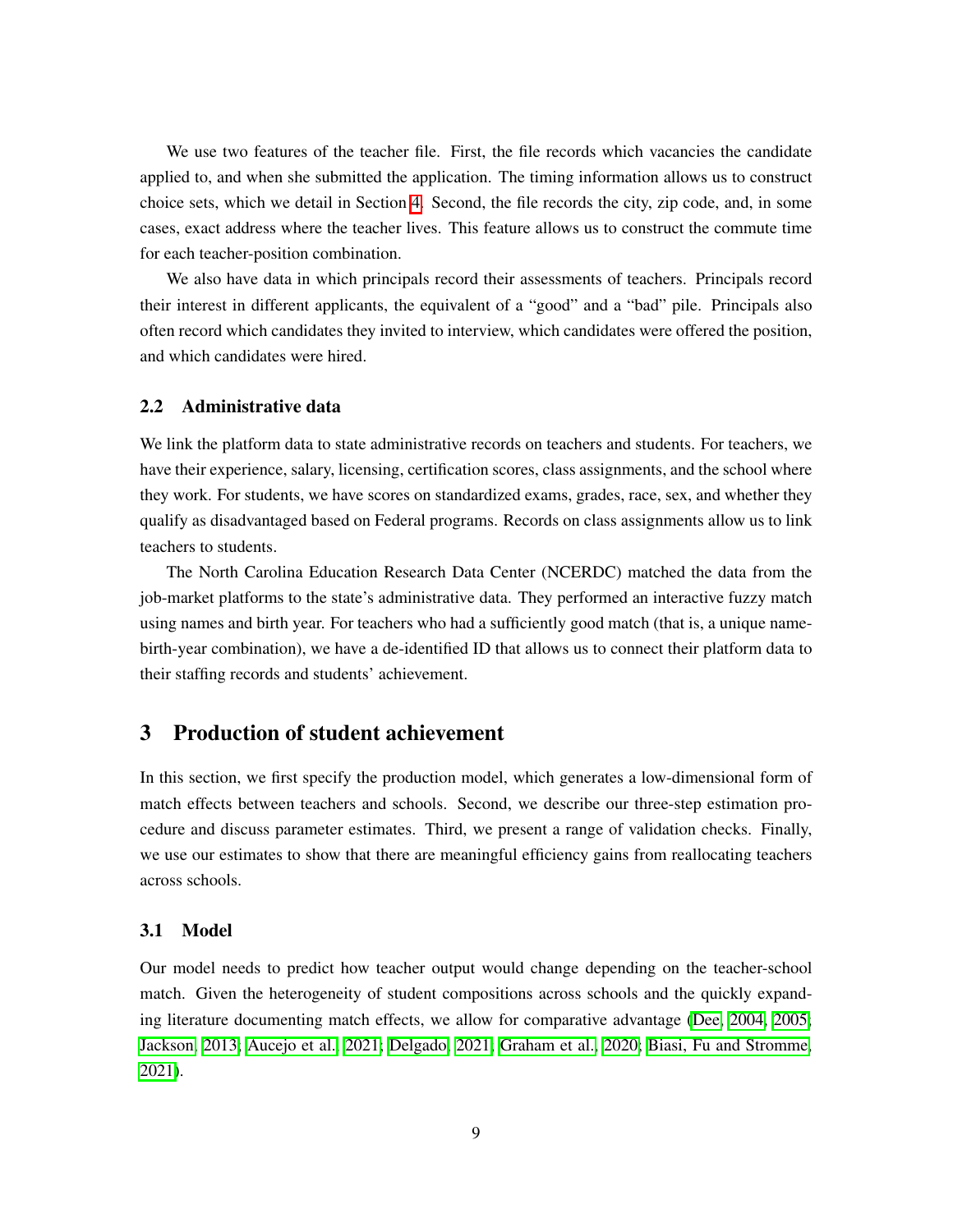We specify a model of match effects that is identified with our data and allows us to make output predictions in unobserved matches. Since a teacher typically works in just a few schools during her career, we cannot identify fully flexible match effects. Instead, we use low-dimensional match effects where teachers have different value-added with students of different observable types; here, we focus on a single student characteristic—economic disadvantage. Thus, a teacher's school-level match effect depends on the observable demographic composition of the school and the teacher's comparative advantage with each type of student.

We use notation that follows [Chetty, Friedman and Rockoff](#page-37-3) [\(2014](#page-37-3)*a*) and [Delgado](#page-38-8) [\(2021\)](#page-38-8). Let *i* index students and *t* index years, where *t* refers to the spring of the academic year, e.g., 2016 refers to 2015-2016. Each student *i* has an exogenous type  $m(i, t) \in \{0, 1\}$  in year *t* (whether the student is economically disadvantaged or not). Student *i* attends school  $k = k(i, t)$  in year *t* and is assigned to classroom  $c = c(i, t)$ . Each classroom has a single teacher  $j = j(c(i, t))$ , though teachers may have multiple classrooms.

Student achievement depends on observed student characteristics, teacher value-added, school effects, time effects, classroom-student-type effects, and an error term. Formally, we model student achievement  $A_{it}^*$  as:

$$
A_{it}^* = \beta_s X_{it} + \nu_{it} \tag{4}
$$

where  $X_{it}$  is a set of observable determinants of student achievement and

$$
\mathbf{v}_{it} = f(Z_{jt}; \alpha) + \mu_{jmt} + \mu_k + \mu_t + \theta_{cmt} + \tilde{\epsilon}_{it}.
$$
 (5)

Here,  $Z_{jt}$  is teacher experience (and f maps experience into output) and  $\mu_{jmt}$  is teacher j's valueadded in year *t* for student type *m*, excluding the return to experience. As in [Chetty, Friedman and](#page-37-3) [Rockoff](#page-37-3)  $(2014a)$  $(2014a)$ , we allow a teacher's effectiveness to "drift" over time.  $\mu_k$  captures school factors, such as an enthusiastic principal, while  $\mu_t$  are time shocks.  $\theta_{cmt}$  are classroom shocks specific to a student type, and  $\tilde{\varepsilon}_{it}$  is idiosyncratic student-level variation.

We make three assumptions, which are standard in the literature (see Appendix  $\overline{B}$  for formal statements of these assumptions). The first assumption is that classroom-student type shocks and idiosyncratic student-level variation are orthogonal to teacher and school assignments and follow a stationary process. We allow classroom shocks to be correlated across student types in the same classroom, but restrict all cross-classroom or cross-year correlations in shocks to be zero.

The second assumption is that the non-experience part of teacher value-added for each student type follows a stationary process that does not depend on the teacher's school. We also assume that the covariances between the teacher's value-added across student types depend only on the number of years elapsed.

The third assumption is that drift and school effects are independent. This assumption rules out teacher mobility (or initial assignments) related to the drift of the teacher's effect. We still permit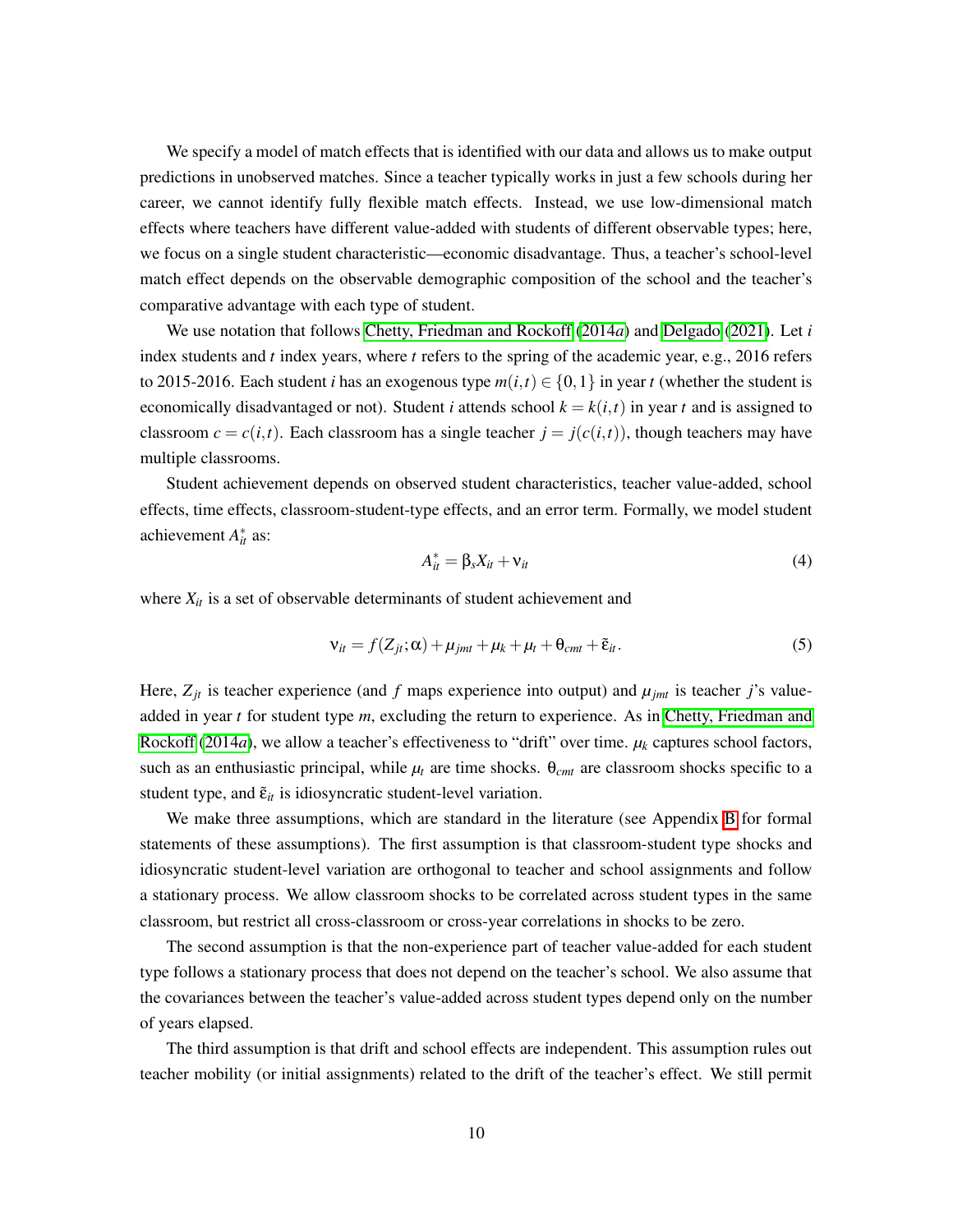teacher-school assignments to be non-random, and quite possibly related to a teacher's comparative advantage in teaching different student types.

Our object of interest is a forecast of teacher *j*'s value-added from a hypothetical assignment to a new classroom (or set of classrooms) in school *k*. Define *pkmt* as the proportion of type-*m* students in school *k* in year *t*. Given our low-dimensional model of match effects, a teacher's predicted mean value-added at school *k* in year *t* is:

$$
VA_{jkt}^p = p_{k0t} \mu_{j0t} + p_{k1t} \mu_{j1t} + f(Z_{jt}; \alpha),
$$
\n(6)

such that a teacher's total value-added for  $n_{jkt}$  students is  $VA_{jkt} = n_{jkt}VA_{jkt}^p$ . We use data through *t* – 1 from the whole state to forecast  $VA_{jkt}^p$  for assignments we see in the data and for counterfactual assignments. For the observed assignments, we forecast the teacher's value-added were she to receive a new draw of students and classrooms at that school. For the counterfactual assignments, we predict a teacher's value-added for schools at which she did not teach.

## 3.2 Estimation

We estimate our model in three steps using math scores.<sup>[7](#page-12-0)</sup> In the first step, we estimate the coefficient on characteristics by regressing test scores (standardized to have mean 0 and standard deviation 1 in each grade-year) on a set of student characteristics and classroom-student-type fixed effects. In the second step, we project the residuals (*Ait*) onto teacher fixed effects, school fixed effects, and the teacher experience return function. In the final step, we form our estimate of teacher *j*'s value-added (net of experience effects) in year *t* for type  $m(\mu_{jmt})$  as the best linear predictor based on the prior data in our sample. Since in this final step we shrink the estimates, we understate the dispersion in match effects relative to the true dispersion. That said, using shrunken estimates and prior data means that we use the information available to policy-makers. See Appendix  $\overline{B.2}$  for estimation details and a discussion of what variation pins down parameters.

The first key parameter estimate is the significant dispersion in value-added for both student types of about 0*.*24s. The second key parameter estimate is the strong correlation of 0*.*86 between the teacher's value added with the two types of students (Appendix Table  $\overline{A2}$ ). We find large returns to experience in the first year, and then a profile that flattens out after about four years of experience (Appendix Table  $\overline{A3}$ ). Appendix Figure  $\overline{A1}$  plots the drift parameters.

<span id="page-12-0"></span><sup>&</sup>lt;sup>7</sup> Focusing on a single subject allows us to rank all possible levels of output. We follow **Biasi, Fu and Stromme** [\(2021\)](#page-37-5) in choosing math because it is typically more responsive to treatment (e.g., [Rivkin, Hanushek and Kain](#page-40-10) [\(2005\)](#page-40-10), [Kane and](#page-39-10) [Staiger](#page-39-10) [\(2008\)](#page-39-10), and [Chetty, Friedman and Rockoff](#page-37-3) [\(2014](#page-37-3)*a*) for evidence).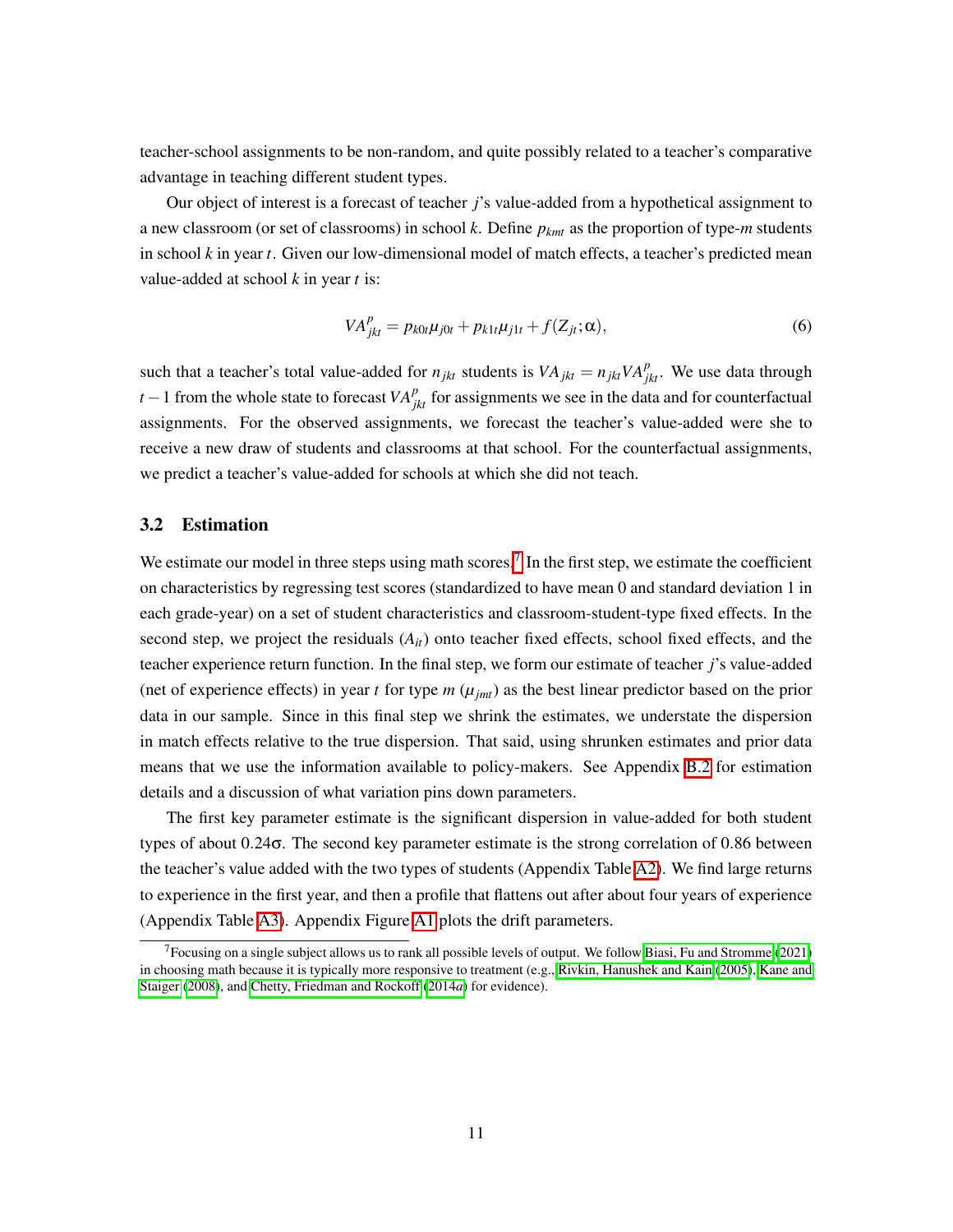## 3.3 Validation of the match effects model

To test whether our estimates of teacher comparative advantage with different types of students simply reflect statistical noise, we perform three tests of our multi-dimensional value-added model versus a single-dimensional model. First, we estimate confidence intervals for the structural parameters in our production model. The 95 percent confidence interval allows us to reject a correlation coefficient of 1. Second, we perform a likelihood-ratio test comparing our model to a model with one-dimensional teacher value-added. We reject the homogeneous value-added model in favor of the heterogeneous model with a high degree of significance. Third, we test whether teachers who have previously been stronger with disadvantaged students see increases in estimated value-added when transferring to schools with greater shares of disadvantaged students. Similarly, we test the reverse relationship. If our comparative advantage estimates only reflected spurious relationships, then they would not predict changes in output upon transfer. In both cases, we find statistically strong evidence that this relationship indeed holds. See Appendix  $\boxed{B.3}$  for further details on all three tests.

To validate our value-added model, we slightly modify [Chetty, Friedman and Rockoff](#page-37-3) [\(2014](#page-37-3)*a*)'s test for mean forecast unbiasedness. We predict a teacher *j*'s value-added in school *k* in year  $t(\mu_{ik})$ using data from all years prior to *t*. We then regress the realized mean student residuals in year *t* ( $\bar{A}_{it}$ ) and test whether the coefficient on our prediction equals [1](#page-42-0). Column (1) of Table 1 shows that the math value-added estimate is an unbiased predictor of residualized output, with a tight confidence interval around [1](#page-49-0).05. Figure  $\overline{\Pi}$  shows that the forecast unbiasedness holds throughout the distribution of teacher value-added.

We conduct a similar test for the comparative advantage component of value-added, which will be important for the potential reallocation gains. If teachers' heterogeneous effects by student type vary with the environment—for instance, teachers might target instruction toward the median student in the class—then our model may poorly forecast a teacher's comparative advantage. In column (2) we compare our forecast of the difference in a teacher's value-added across (economically) disadvantaged and advantaged students with the realized test score difference. Again, we find that our estimates are nearly forecast unbiased. Appendix Figure  $\overline{A2}$  shows that the forecast unbiasedness holds throughout the distribution.

We perform three tests of whether our measure of teacher value-added also forecasts output across the types of teacher moves that we consider in counterfactuals. Our motivation in specifying a low-dimensional model of match effects is that we do not observe a teacher's potential outcomes at all schools, and so we cannot directly assess the quality of our model across all potential outcomes. What we can do, however, is look at the types of changes in the data that are closest to those that we contemplate in counterfactuals. First, we consider moving teachers across schools. Second, we consider moving teachers across classrooms (schools) with large changes in classroom composition in terms of advantaged and disadvantaged students. Third, we consider moving teachers across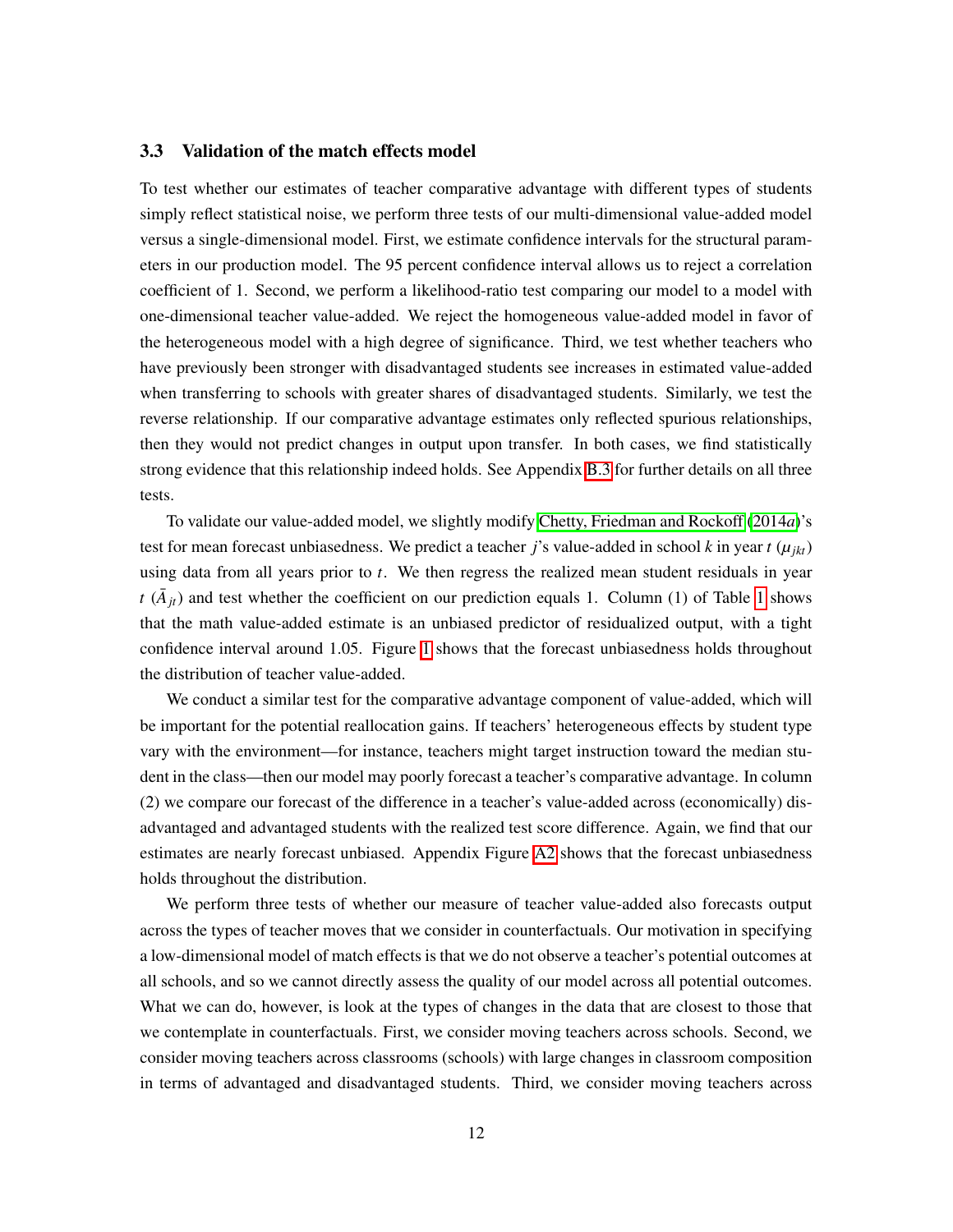classrooms (schools) with different numbers of students.

How well do our measures predict output when teachers switch schools? In column (3) of Table  $\overline{1}$  $\overline{1}$  $\overline{1}$  we show how output changes when teachers change schools and find no systematic change in value-added after transferring.<sup>[8](#page-14-0)</sup> We also test how well our value-added estimates predict transfer effects in column (4). We find that our value-added measure is mean forecast unbiased, as we estimate a prediction coefficient of  $0.97$  (1.060 $-0.885$ ), which is not statistically different from 1.

How well do our measures predict output when there are large changes in student composition? We split the data into three groups based on the size of the change between the estimation sample (before year *t*) and the prediction sample (year *t*) in the share of disadvantaged students. To examine the validity of our prediction in extreme reassignments, we look at changes below the 10th percentile, above the 90th percentile, and between the 10th to the 90th percentiles. For large negative changes (in Column (5) of Table  $\overline{1}$ , we find that our measure is forecast unbiased while, for large positive changes, we find a small forecast bias of 7%.

How well do our measures predict output when there are large changes in class size? We perform a parallel analysis for class size as we did for student composition and find similar answers. Specifically, in Column (6) of Table  $\overline{1}$  we find that for large negative changes our measure is forecast unbiased, while for large positive changes we find slight evidence of forecast bias.<sup>9</sup>

Our parsimonious model's ability to predict value-added across settings with minimal bias instills confidence that we can predict the production effects from counterfactual allocations of teachers to schools.

#### 3.4 Gains from alternate allocations

We solve the district's problem in Equation  $\overline{3}$  where the district only values student output. Table  $\overline{2}$  shows that there are sizeable output gains from hypothetical re-allocations of all teachers in our district in 2016. To focus solely on gains from reallocating teachers across schools, we give each classroom within a school the same composition and number of students. The top panel shows per-student gains or losses (column 1) from movements to the output-maximizing ("best") or output-minimizing ("worst") allocations. The per-student gain of  $0.054\sigma$  in the output-maximizing allocation reflects improved sorting of teachers to schools without changing the set of available teachers. The actual allocation is only slightly better than randomly assigning teachers to schools (row 2 of Table  $\overline{2}$ ), and the range of annual output between the best and worst allocations is 0.11 $\sigma$ 

<span id="page-14-0"></span> ${}^{8}$ In the same setting but in an earlier sample,  $Jackson$  [\(2013\)](#page-39-8) estimates increases in output following transfers. In our later sample, we see zero or negative effects when estimating [Jackson](#page-39-8) [\(2013\)](#page-39-8)'s event study specification (Appendix Figure A3).

<span id="page-14-1"></span> $9$ The regressions assess forecast unbiasedness with a linear model. We show how our predictions perform nonparametrically in Appendix Figures  $\overline{A4a}$  and  $\overline{A4b}$  for large decreases and increases in class size, respectively. We see that our predictions are forecast unbiased throughout the quality distribution such that quality differences across teachers are likely to remain across schools with different class sizes. Note that we are not ruling out class size effects, but rather that these enter the school fixed effects, and we assume that class size effects do not interact with the teacher's identity.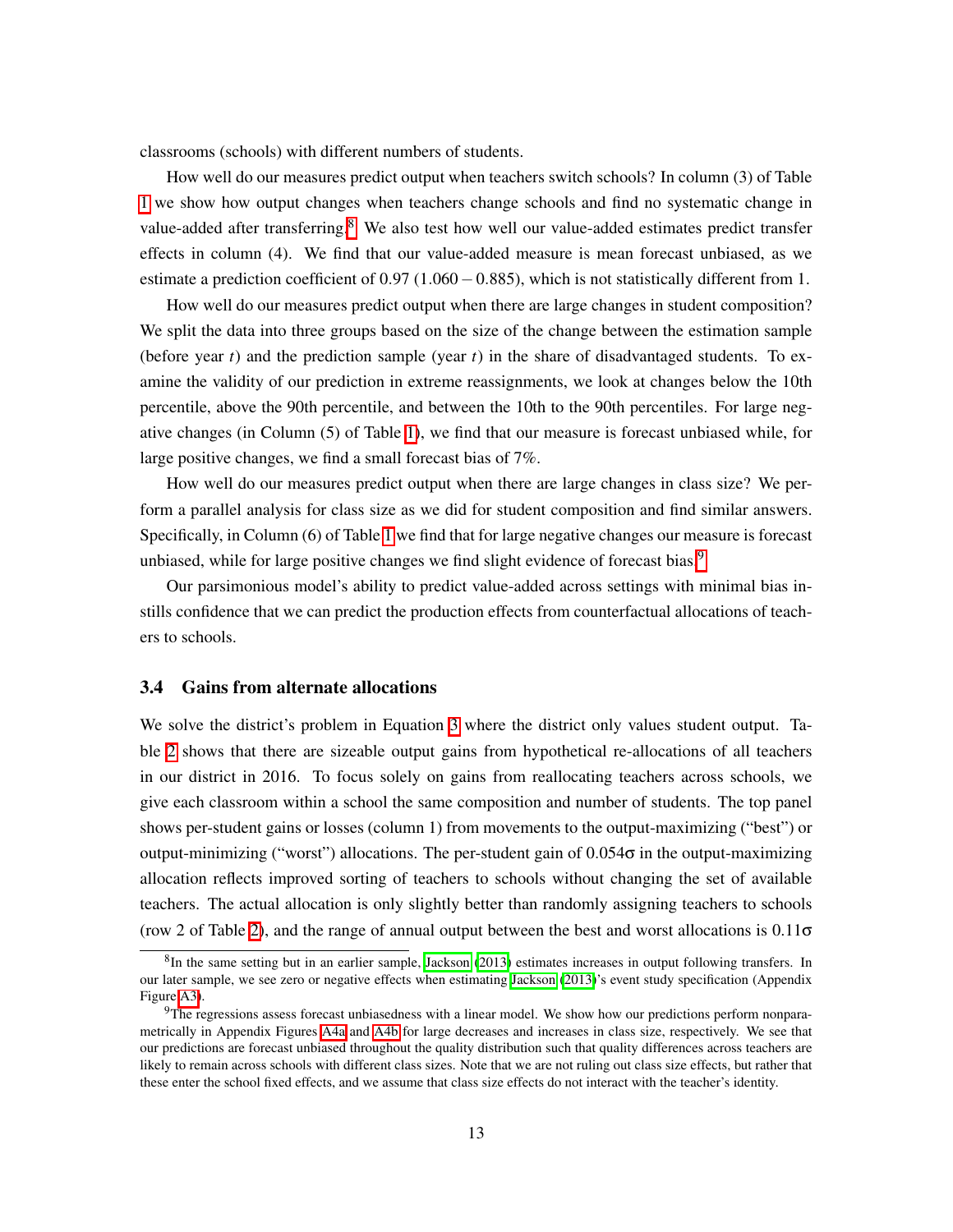(row 1 minus row 3 of Table  $\overline{2}$ ).

Are these gains large or small? One way of contextualizing these gains is to compare them with the cross-sectional standard deviation of predicted teacher value added in our district, which is about 0.14 $\sigma$  (see Appendix Figure  $\overline{AS}$  for the distribution). The effect of the first-best reallocation is to increase teacher output by about a third of a standard deviation.

Another way of contextualizing the size of the gains is to compare them to the impacts of two commonly-proposed policies or allocation rules. Re-allocations within schools—i.e., matching teachers based on within-school variation in classroom composition—would only achieve 28% of the gains from the cross-school gains (row 4). Replacing the bottom 5% of teachers with teachers of median quality (as in [Hanushek](#page-39-11) [\(2009\)](#page-39-11) and [Chetty, Friedman and Rockoff](#page-37-3) [\(2014](#page-37-3)*a*)), would achieve 22% of the gains from better sorting of the existing teacher pool (row 5), where we rank teachers based on their forecasted value added in their actual assignment.

In our reallocation analysis, we move more than 5% of teachers, so this comparison to teacher replacement policies might seem unbalanced. In Appendix Figure  $\overline{A6}$ , we show that even replacing all below median teachers would achieve per-student gains of less than 0.054 $\sigma$ . Going the other way, in Appendix Figure  $\overline{AT}$  we show that reassigning just 10% of teachers delivers gains of over  $0.02\sigma$  per student and full gains are nearly realized once  $80\%$  of teachers are reassigned.

In terms of distributional consequences, the first-best allocation entails larger gains for "advantaged" students than for disadvantaged students. The top panel of Figure  $\sqrt{2}$  shows that schools with more disadvantaged students have smaller class sizes, and thus the first-best allocation favors advantaged students who tend to be assigned larger classes. At the same time, the bottom panel shows that teachers with high absolute advantage also tend to have a comparative advantage for disadvantaged students, so there is also a reason to send the best teachers to disadvantaged students. Here, we find that the first data pattern (the relationship between advantaged students having larger classes) dominates so that non-disadvantaged students have larger gains in the first-best allocation.

These distributional consequences come from a policy where the district weighs student types equally. If the district cared only about a single student type, then it could achieve large gains for that type. The bottom panel of Table  $\sqrt{2}$  shows that targeting non-disadvantaged students would yield  $a$  0.137 $\sigma$  per-student gain. But the non-targeted group sustains significant losses such that overall per-student gains are 30-45% of the potential efficiency gains.

The overall gains come (1) from sorting teachers to schools based on comparative advantage and (2) from placing high absolute advantage teachers in schools with larger class sizes (see Appendix Figure  $\overline{AB}$ ). These assignments may be very different from the ones in the data, which introduces two concerns. First, if our "reassignments" are farther away than the in-sample variation we use to validate our value-added model, then we may be less confident in our output predictions. We find that while some teachers end up in classrooms with different composition or sizes from the ones where we observe them, this variation is still within the support of our data (see Appendix Figure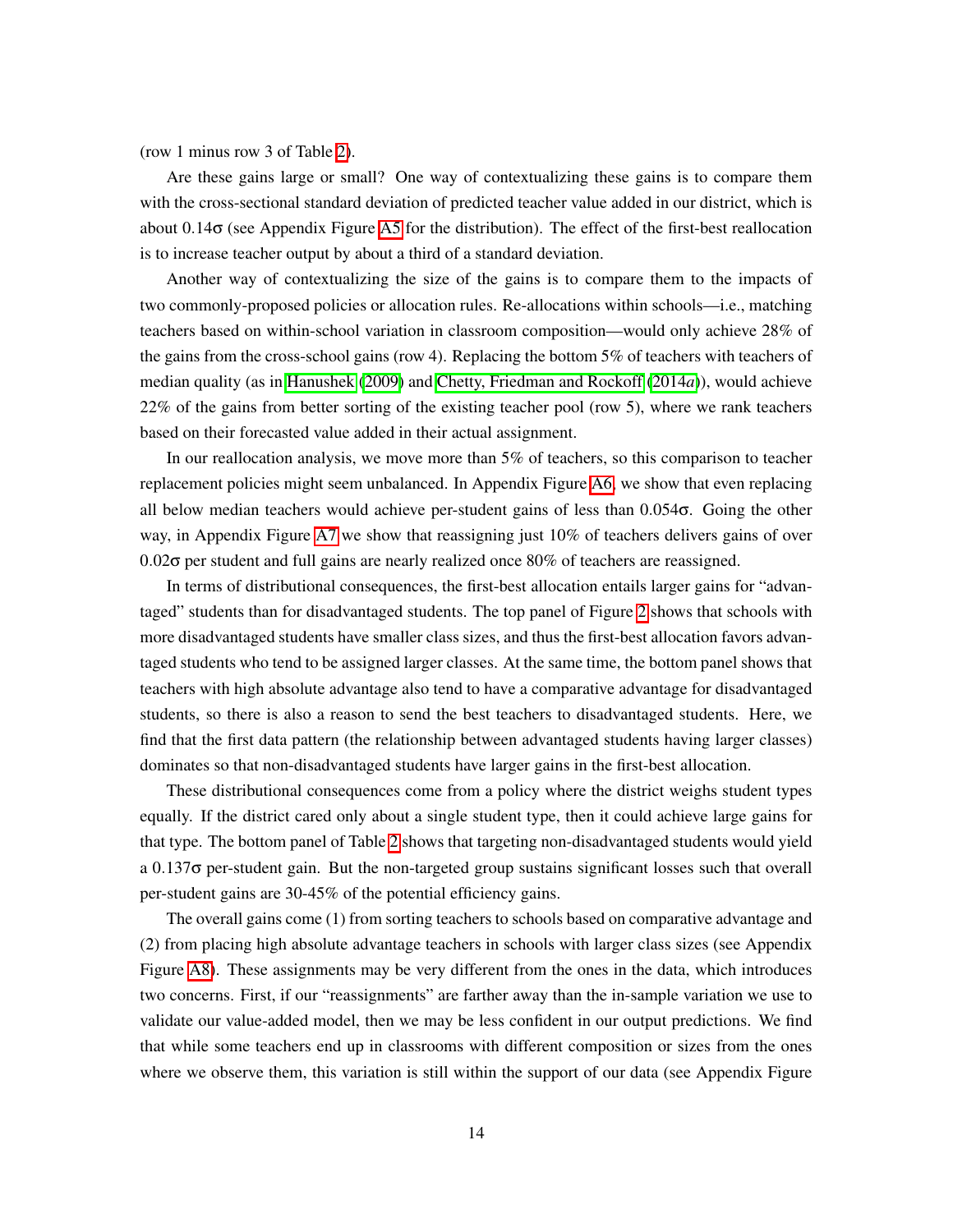A9). Second, by moving teachers across different student types, we are relying on the cardinality in the test score measures. As an alternative way to scale test scores, we express them in percentiles and find that the predicted gains from reallocation are nearly identical (see Appendix Table  $\overline{A4}$ ).

We include sorting based on class size for three reasons. First, it is a feature of the environment: there is class size dispersion and we show in Appendix  $C$  that this variation is persistent over time.<sup>10</sup> Second, teachers differ in their absolute advantage such that reassignments based on class size have the potential to matter for student achievement. Third, our validation exercise found that our output measures were mean forecast unbiased across class size changes. But because some readers may prefer reassignments based solely on comparative advantage, in row (4) we present the potential gains where we impose constant class sizes across all schools (see Appendix Table  $\overline{AS}$  for the full set of constant class size results). We estimate gains of 0.021 $\sigma$ , which are nearly identical to **Delgado**  $(2021)$ 's estimates using race-based match effects. These gains are 38% as large as the gains that incorporate class size variation. Thus, the potential to sort solely on comparative advantage remains economically meaningful.

Our specification likely misses some match effects.<sup> $\overline{11}$  $\overline{11}$  $\overline{11}$ </sup> We find similar results when we allow for match effects to vary with different student observable characteristics. In Appendix Table  $\overline{A7}$  we show the structural parameters we estimate from a model where student types are summarized by race (White or non-White) or lagged math achievement (above or below median). In Section  $\sqrt{7.4}$  we show that our allocation conclusions are similar for these other forms of heterogeneity. Further, we conduct a simulation exercise where we allow our modeled form of match effects to be incomplete. Specifically, we add i.i.d. match effects and assess how the potential gains vary with the size of the unmodelled match effect. We present the result in the top panel of Appendix Figure  $\overline{A10}$  and find that the potential gains only increase, such that our results may be a lower bound. We also find that our results from Section  $\sqrt{7}$  are qualitatively unchanged.

## <span id="page-16-0"></span>4 The vacancy posting, application, and hiring process

We focus on the market for elementary-school classroom teachers for two reasons. First, teachers in these positions are typically responsible for instruction in the tested subjects and thus we can infer their quality from systematic gains in their students' test scores. Second, because these positions also have common certification requirements, we can reliably classify which teachers are eligible for the position.

<span id="page-16-1"></span> $10$ In that Appendix, we also show that there are not systematic patterns of teachers "bargaining" over assignments within schools: i.e., we show that newly hired and more experienced teachers are not assigned smaller classes or fewer disadvantaged students within a school.

<span id="page-16-2"></span> $11A$  form of potential match effects we have not included are same-race (between teacher and student) match effects [\(Dee, 2004,](#page-38-13) [2005;](#page-38-14) [Gershenson et al., 2018\)](#page-39-12), and same-gender match effects [\(Dee, 2005;](#page-38-14) [Lim and Meer, 2017\)](#page-40-11). In our data, we find minimal evidence of same-race or same-gender effects (see Appendix Table  $\overline{A6}$ ). A form of match effects we cannot test for in our data is that of teaching practices discussed in [Aucejo et al.](#page-36-9) [\(2021\)](#page-36-9) and [Graham et al.](#page-39-9) [\(2020\)](#page-39-9).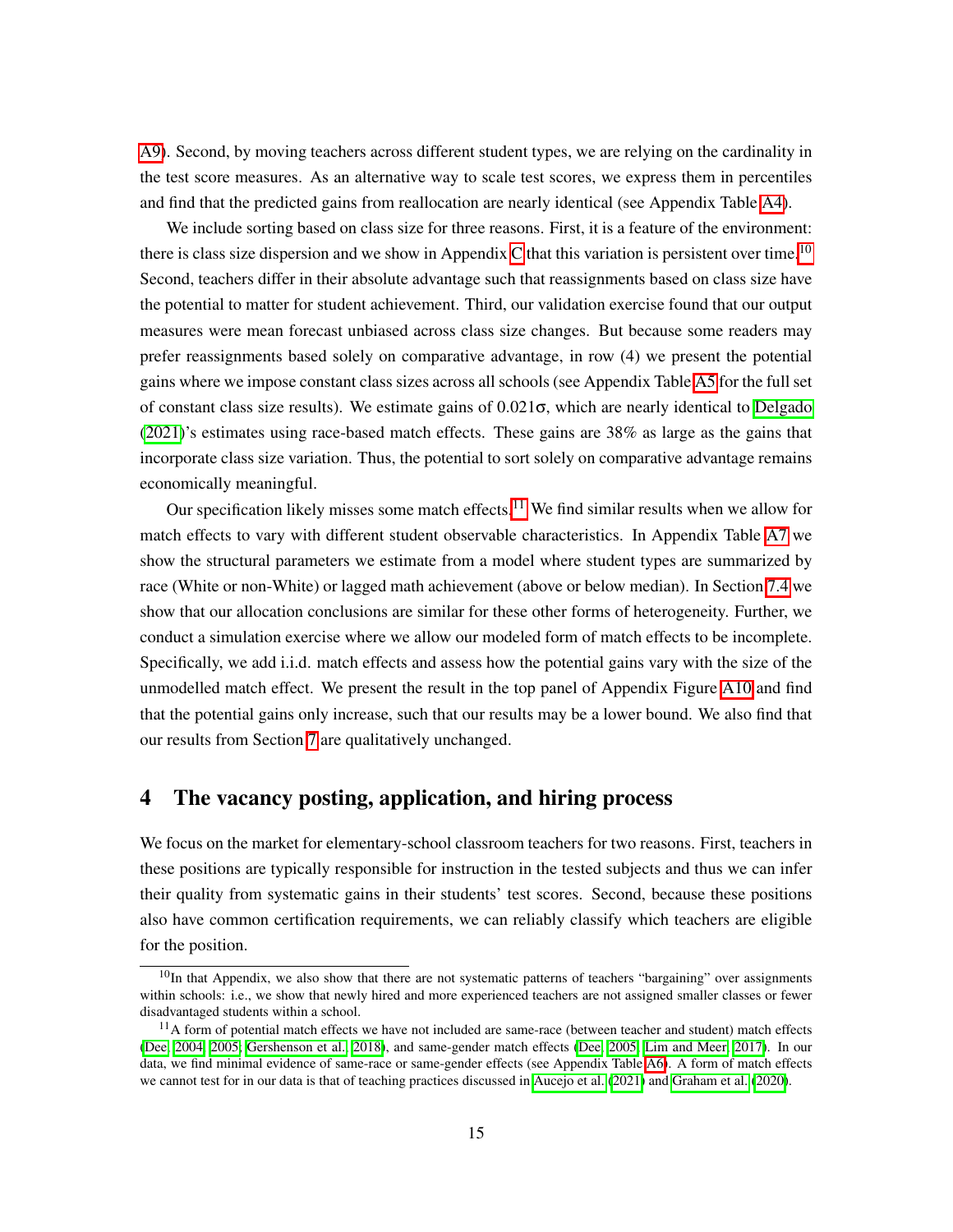#### 4.1 Market overview

Our district organizes a decentralized hiring and transfer process in which teachers choose where to apply and principals choose whom to hire. External and internal (transfer) applicants are pooled into one market. Here we describe the basic market structure.

Market organization: The school district runs a centralized online hiring platform. Each school posts its openings on the platform, and teachers choose whether to apply to each posting.

Timing: We examine the "on-cycle" part of the market, which dictates hiring and transfers between school years. It begins in the winter, when the district notifies each school of known and expected attrition among the school's work force and of how many positions that school may hire. It ideally ends with filled positions by late August before the new school year. Similar to [Papay and](#page-40-12) **[Kraft](#page-40-12) [\(2016\)](#page-40-12)**, some schools are unable to fill all positions by the start of the new school year.

Postings: The number of postings at a school reflects a combination of enrollment, budget, and the number of teachers who leave. All three pieces of information are not necessarily known before the main hiring season starts. This information delay generates variation within and across schools in the timing of postings. For example, late information about enrollment or budget fluctuations often necessitate late posting. Or if there is mid-year attrition, then the school would know long before hiring season started that there would be a vacancy, which allows for early posting.

Applications: An application consists of a variety of documents including a teacher certification and a brief diversity statement. The same set of documents applies to all positions. Thus, a prospective teacher faces a fixed cost of applying.

Evaluation and hiring: When a teacher applies to a position, the hiring school receives her application materials through the platform. The school's principal may then rate the applications and choose to interview applicants on a rolling basis. For known positions at the beginning of the hiring period, there is a short window during which only transfers from within the district are able to apply. Schools can either hire from this pool or wait and consider more applicants.

If the principal wants to hire the candidate, she extends a job offer. The candidate has 24 hours to accept the offer, and if the teacher accepts, she commits to not accepting an alternate offer in the same cycle.

## 4.2 Empirical features and implications for modeling teacher applications

We document eight empirical patterns (or features of the market) that inform how we model the labor market.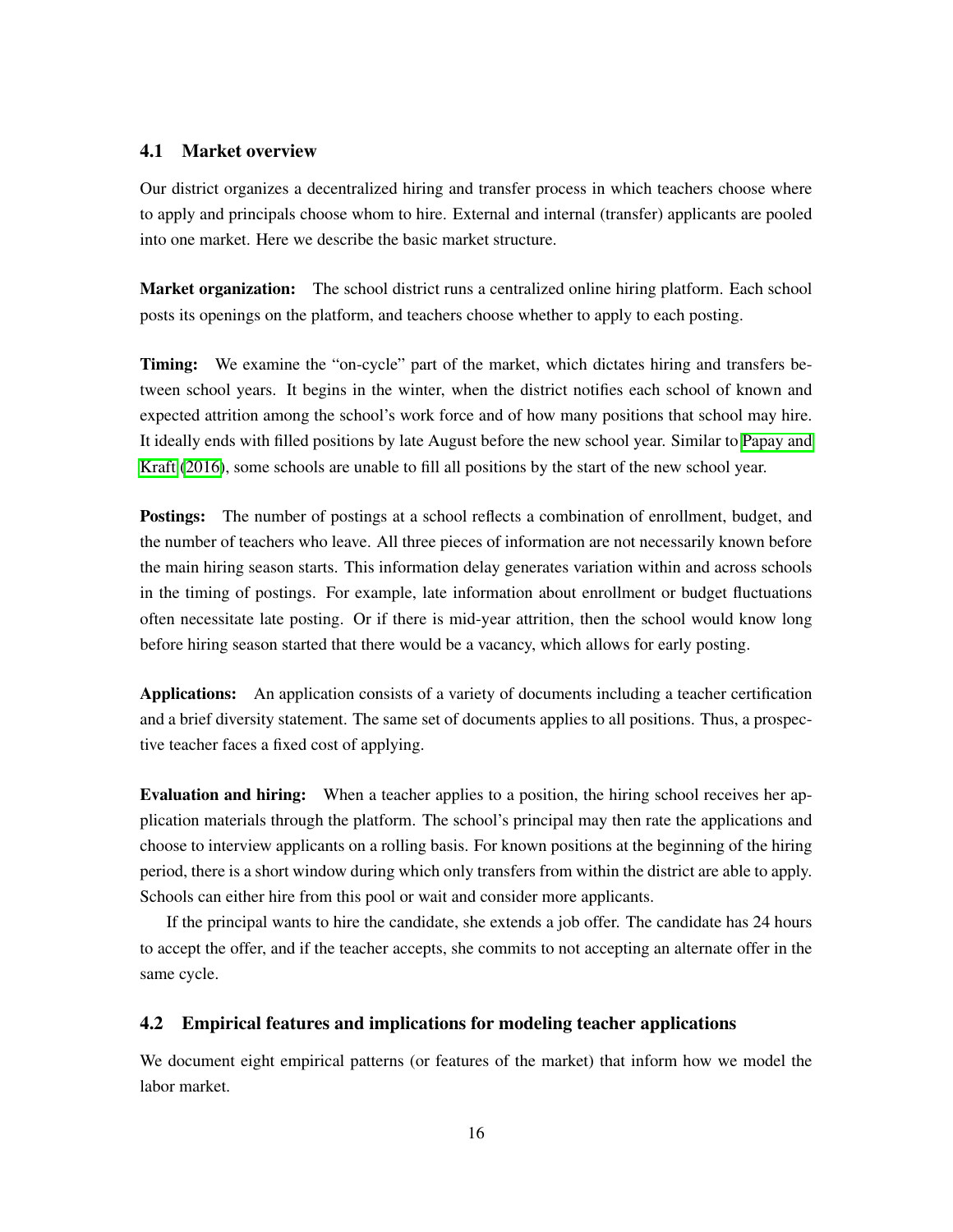The first set of features leads us to treat teacher applications as non-strategic. The natural alternatives to non-strategic applications would be a portfolio choice problem [\(Chade, Lewis and Smith,](#page-37-12) [2014\)](#page-37-12), possibly involving a waiting strategy. A portfolio choice problem would arise through positive marginal costs of each application or other interactions across applications. The following two features are inconsistent with these rationales for modeling applications as a portfolio choice problem:

Feature #1: The marginal cost of applications is essentially zero. Applying amounts to clicking a button that sends the standardized materials to the particular position. Indeed, a teacher certifies that she will not dis-intermediate the process. The website asks a teacher to sign the following statement: "I understand that I should not send materials to individual hiring managers or principals."

#### Feature #2: Principals do not see what other applications a teacher submits.

Some versions of waiting strategies amount to dynamic portfolio management, and so the previous two institutional features push against these being empirically relevant. More generally, a waiting strategy would be sub-optimal in the sense that a teacher could miss many potentially desirable vacancies because of the following feature:

Feature #3: Posting, applications, and hiring happen on a rolling basis throughout the hiring season. From April to August, both sides of the market operate on a rolling basis (Appendix Figure  $\overline{A11}$ . The left columns in Table  $\overline{3a}$  show that the modal month for posting is June, with only 16% posting in April. The middle columns show that applications lag postings. The right columns show that hiring occurs on a rolling basis and tends to lag posting by about a month. Over half of hires are made by the end of June, even though over a quarter of positions have yet to be posted.

In practice, teacher application behavior appears inconsistent with a waiting strategy as the following feature shows:

Feature #4: Teachers who are on the platform apply to vacancies very soon after they are posted. To characterize the timing of applications, we construct a measure of a teacher's wait time to apply to a vacancy. The wait time is the time elapsed between the first day a teacher could have applied to a vacancy and the day the teacher actually applied to the vacancy, where we assume that the teacher only learns that a vacancy is available on days she logs into the system and applies.<sup>[12]</sup>

$$
w_{jkt} \equiv c_{jkt} - \min_{a_{jt} \in \mathcal{A}_{jt}: a_{jt} \ge b_{kt}} a_{jt}.
$$

<span id="page-18-0"></span><sup>&</sup>lt;sup>12</sup> More formally, let  $A_{it}$  denote the set of days where teacher *j* applied to at least one vacancy in year *t*, with  $a_{jt} \in A_{jt}$ measured in calendar days. Let  $b_{kt}$  be the (calendar) day that position  $k$ 's vacancy is posted, and let  $c_{ikt}$  be the day that teacher *j* applies to position *k*. For every application *j* sent in year *t*, we define wait time  $w_{jkt}$  as: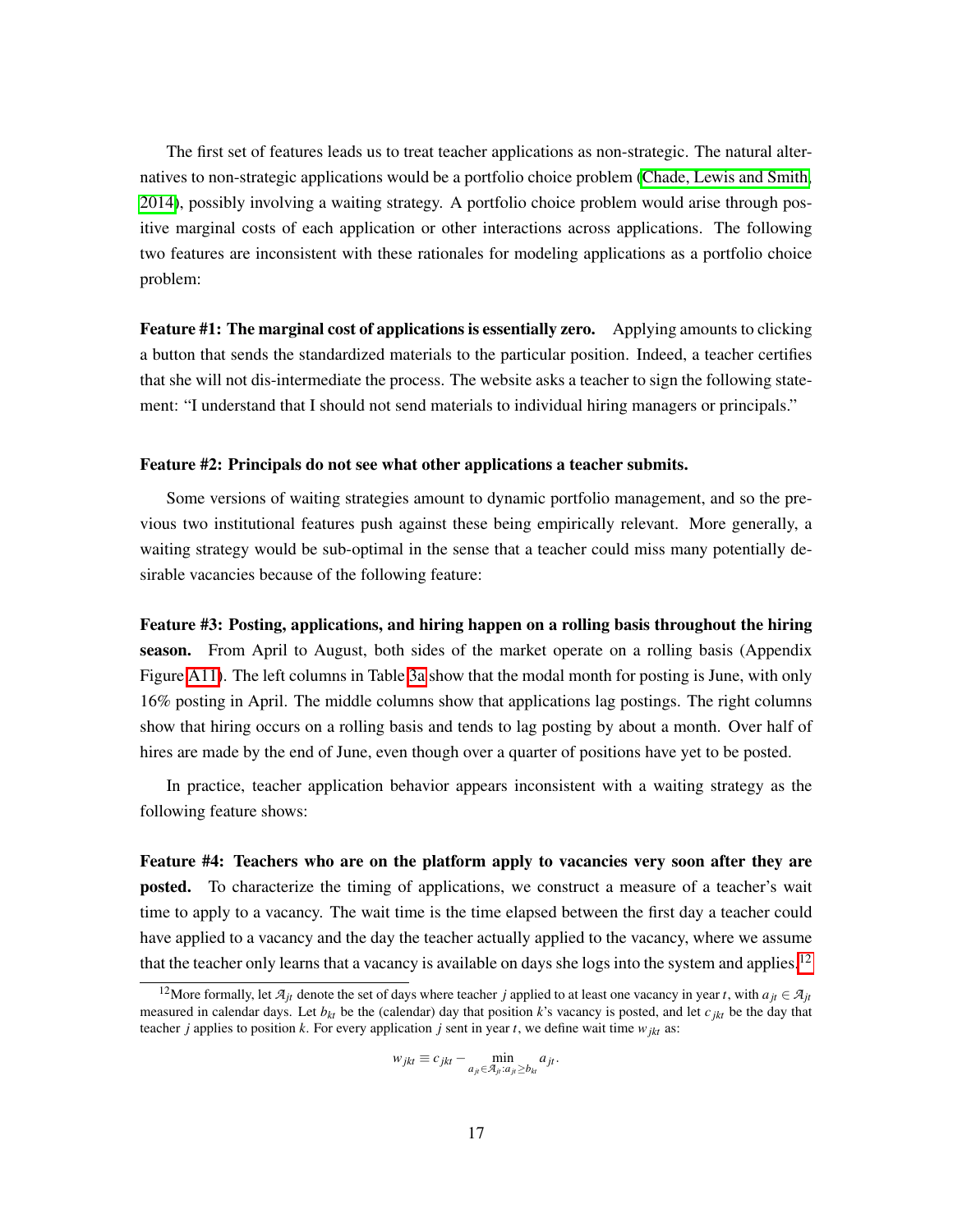Figure  $\overline{3}$  shows that the wait time to apply for vacancies is typically very short. The top panel of Figure  $\beta$  shows that the median wait time to apply to vacancies that were already posted on the first day the teacher logged into the system (the "stock" of vacancies) is 0 days. Thus, the applicant's first day likely includes searching for older vacancies. Indeed, the mean vacancy an applicant applies to on day one has been posted for 23 days (Appendix Table  $\overline{AB}$ ). The bottom panel shows that the median wait time to apply to vacancies that were posted after the first day the teacher applies (the "flow" of vacancies) is also 0 days.

This feature leads us to treat applications as non-strategic and teachers' choice sets as all positions with postings active between a teacher's first and last application. In a full information environment, we would interpret the applications as revealing that these vacancies were preferred to the vacancies that the teacher did not apply to. But if teachers were inattentive, then this inference would be mistaken. One empirical implication of inattention would be that teachers wait to apply to vacancies because they only notice the vacancy on the second or third (or nth) time that they use the platform. The absence of waiting is inconsistent with this implication of inattentiveness.

These assumptions imply very large applicant choice sets (Panel A of Figure  $\overline{4}$ ), from which applicants apply to many positions (Panel B of Figure  $\overline{4}$ ). These large choice sets and application sets allow us to precisely estimate heterogeneous preferences. For a case study of this heterogeneity, in Appendix  $\overline{D}$  we present descriptive evidence of significant amounts of cross-teacher heterogeneity in application rates to Title I (high-poverty schools), which our model interprets as preference heterogeneity.

We now turn to principals' choice sets, which we define as all of the applications they receive. Natural alternative assumptions include (1) due to rolling nature of the market, the position receives a meaningful number of applications after the principal has made a decision, or (2) because those teachers might still be in the market, the principal pays attention to the most recent applications. The following feature is inconsistent with both of these alternatives (and is evidence against another strategic motive for teachers to time their applications):

Feature #5: The timing of applications that principals rate and do not rate is similar. We view all applications to each position. Table  $\overline{A}$  shows that we see a hire in 80% of the postings. In 12% of postings, we see a declined offer. In 18% of postings, we see further principal evaluations and outcomes. We classify these into five groups: (1) interviews, (2) positive assessments, (3) neutral assessments, (4) negative assessments, and (5) application withdrawals.

From the data on the subset of vacancies for which we have multiple outcomes, the applications that receive comments have similar timing to those that principals do not rate. Table  $\frac{A}{A}$  shows the day of application relative to the application date of the eventual hire. Applications with principals' comments are received on average only 2.2 days earlier than applications without comments.

Our construction of choice sets implies that teachers and positions are not active for the whole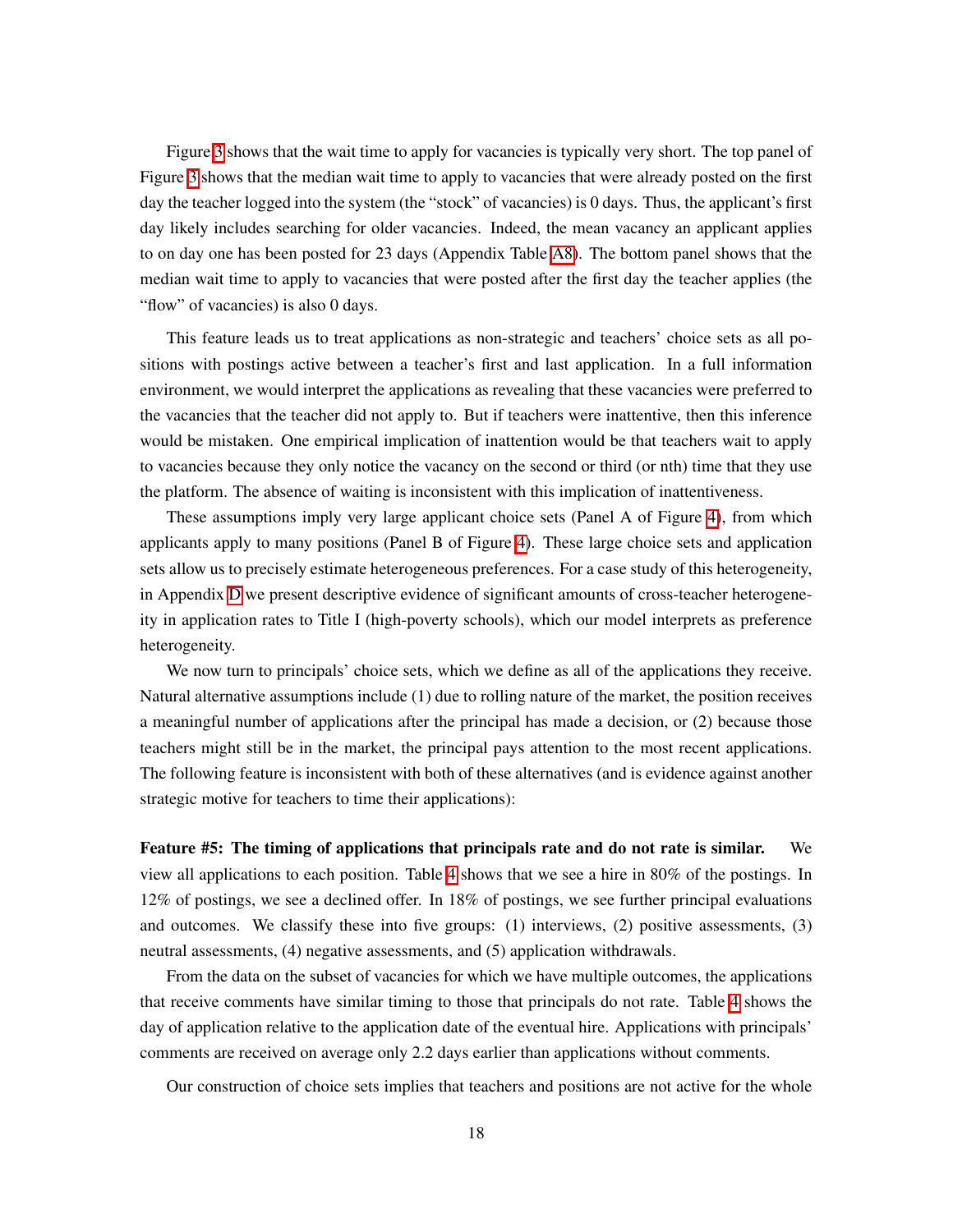cycle. With respect to identifying preferences, the concern would be that there is some systematic correlation between teacher and position characteristics and the timing of when they are active. Naturally, we cannot rule out all forms of sorting. We can, however, explore various forms of sorting based on observables. The following features show that there is little evidence for such sorting:

Feature #6: The timing of postings is hard to predict based on school observables. Institutionally, we have already discussed why posting—even within a school—is likely spread out: the arrival of relevant information is spread out.

One key source of heterogeneity in the timing of vacancies is that the the district has traditionally allocated replacement positions only once it is aware that a teacher is leaving, rather than "in expectation" of the number of vacancies. Since most teacher attrition occurs over the summer, this policy necessarily generates spread out posting. There are many reasons why teachers would not notify the schools they are leaving early enough for the school to post the job in April. For example, teachers may not know that they will leave a given school until they have secured another position, setting up a vacancy chain in which schools that lose a transferring teacher must search later in the market. Or, teachers may withhold the information, particularly if they fear their leaving could negatively affect them.

While some of these factors suggest that there could be a systematic relationship between posting date and school type, we do not observe such patterns in the data. First, Table  $\overline{3a}$  shows that the months with highest shares of Title I postings occur early in the cycle (in April (62%) and May (52%)). This finding runs counter to a vacancy chain in which teachers systematically flee Title I schools as jobs in non-Title I schools become available. Second, there is vast variation in the timing of job postings within the same school. Table  $\overline{3c}$  pools posting dates across the years in our data and shows that 89% of schools that post jobs in July also post jobs in April. A similar pattern holds for schools with April postings.

Feature #7: The timing of applications is hard to predict based on teacher observables. We focus on one key observable: the value-added score of a teacher. In Table  $3b$  we show that teachers with above-median value-added scores apply slightly earlier in the cycle, but that these differences are small.

Feature #8: Teachers' application stopping behavior is hard to predict. In terms of applicants ending their search, many applicants' final applications come early enough in the cycle (9% in April or before, 16% in May, 22% in June) that they are potentially forgoing many yet-to-be-posted vacancies (Appendix Table  $\overline{AB}$ , panel C). While some teachers who stop searching may have accepted a job, we see similar patterns among teachers who do not transfer that cycle. Thus, the end of search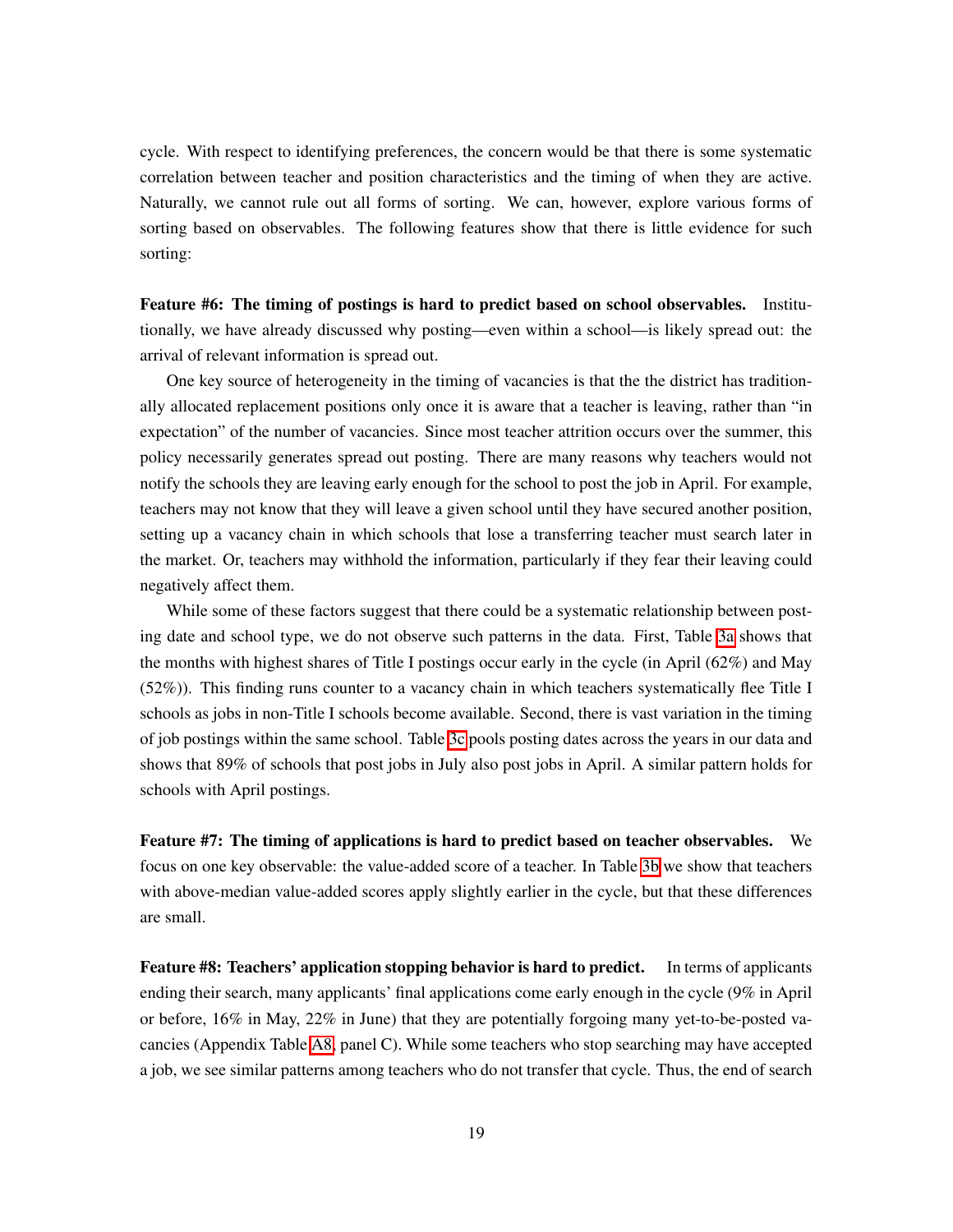might be driven by shocks unrelated to accepting a job.<sup>[3]</sup>

### 4.3 Modeling principals

Principals take three actions: rating applicants, interviewing applicants, and hiring applicants. While it is conceivable that the offer decision might reflect strategic considerations (e.g., *is this teacher likely to accept the offer?*), such considerations are not relevant in the principal rating. We therefore use the principal rating as our primary indicator of principal preferences. (In our data, there is only a single field that records the principals' actions. If a positive assessment turns into an interview, then the field records an interview. Hence, we interpret the entry "interview" or "hired" as being an application that received a positive rating.)

In terms of the principal choice set, we view Feature #5 (the timing of applications that principals do and do not rate is similar) as suggestive that principals consider all applications. But we do not have additional evidence on the timing of principals' actions that would allow a more precise characterization of the process. In Section  $\sqrt{7.4}$  we pursue a variety of robustness checks around this assumption.

## <span id="page-21-0"></span>5 Teacher preferences

## 5.1 Applications Model

We specify a model that formalizes the discussion of how to infer teacher utilities from application choices. The district's labor market consists of a finite set of potential teachers, indexed by *j*, and a finite set of positions, indexed by *p*. Each position is associated with a specific school,  $k = k(p)$ , and may be assigned to at most one teacher. The exception is the outside option ( $p = 0$ ), which is not part of any school and may be filled by an unlimited number of teachers. This outside option includes leaving the district or leaving teaching.

At the beginning of year *t*, each teacher may have an initial assignment, denoted by *c*. For teachers new to the district, this assignment is the outside option  $(c = 0)$ , while for incumbent teachers, the assignment is *j*'s position in the prior year,  $c = p(j,t-1)$ . Teachers may always keep their initial assignment as their final assignment. On an exogenous date  $d = d(j,t)$ , teacher *j* enters the transfer system.<sup>[[14](#page-21-2)]</sup> If she enters, then she is active in the transfer system until an exogenous end date,  $d' = d'(j,t)$ .

If the teacher enters the transfer system, then she may apply to any position  $p$  that is active at some point between  $d$  and  $d'$ . There is no marginal cost to applying and there is no limit on

<span id="page-21-1"></span><sup>&</sup>lt;sup>13</sup>Teachers may continue searching after their final application day. The frequency of applications after the first application day is low enough that statistically we cannot rule out long periods of search without making an application. In Section  $\overline{7.4}$ , we report a robustness check of adding a seven day buffer to the end of the window.

<span id="page-21-2"></span><sup>&</sup>lt;sup>14</sup>We treat the decision to enter the system as exogenous. We discuss selection into the system in Appendix  $E$ .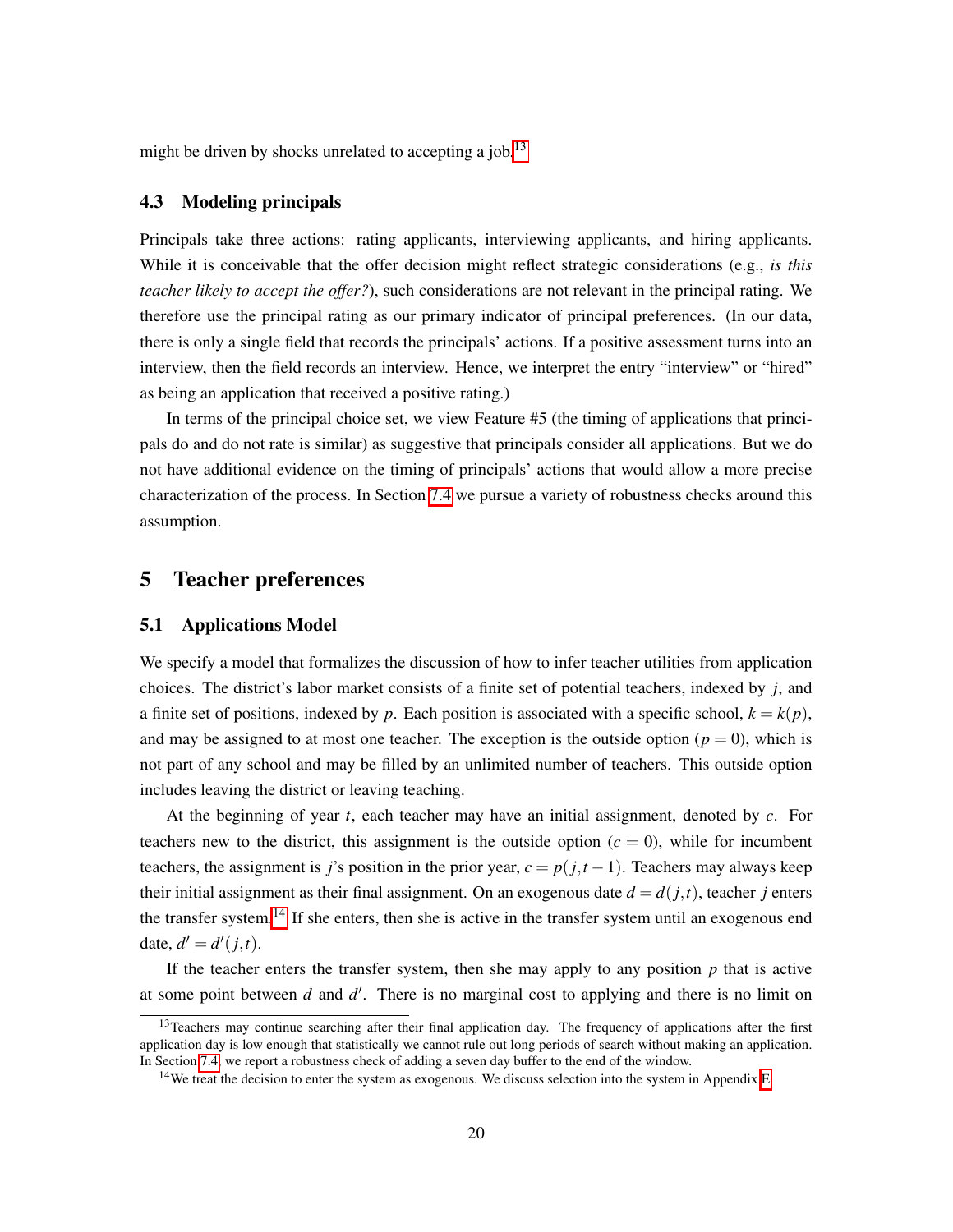the number of applications she can submit. Let  $a_{jpt}$  be an indicator for whether teacher *j* applied to position  $p$  in year  $t$ . Teachers' application decisions are private information known only to the position *p* and the teacher *j*.

These assumptions lead teachers to treat the application process non-strategically by applying to any position with utility higher than her current position and the outside option.<sup>15</sup> Slightly abusing notation (since  $c = 0$  for teachers outside the district), a teacher submits an application to position *p* if:

$$
a_{jpt} = \mathbf{1}\{u_{jpt} > \max\{u_{jct}, u_{j0t}\}\},\tag{7}
$$

where  $u_{jpt}$  is teacher *j*'s utility from working at position *p* in time *t*.

## 5.2 Parameterization

We adopt a characteristics-based representation of teacher utilities over positions. By summarizing the position in terms of a lower-dimensional set of characteristics, we allow teachers to vary in their valuations of these characteristics.

We specify teacher utilities over positions as:

$$
u_{jpt} = -\gamma d_{jpt} + \pi_j V A_{jpt} + \beta_j X_{pt} + \eta_{jt} + \varepsilon_{jpt}.
$$
\n(8)

 $d_{\text{int}}$  is the one-way commute time (in minutes) between the teacher and the position and will serve as a numeraire for exposition (Appendix Figure  $\boxed{A12}$  shows a binscatter of application probabilities against distance, revealing a strong downward slope until about 40 minutes). *VA<sub>jpt</sub>* is teacher *j*'s total value added at position *p* in year *t*.

Value-added, *VA<sub>ipt</sub>*, combines absolute and comparative advantage. We define a teacher's absolute advantage to be her predicted value-added at a representative school:  $AA_{jt} = n_{1t}\hat{\mu}_{j1t} + n_{2t}\hat{\mu}_{j2t}$ , where  $n_{mt}$  is the average number of type *m* students in a classroom in the district. Comparative advantage, *CA<sub>ipt</sub>*, at a specific position is then the difference between predicted value-added at school  $k(p)$  and absolute advantage:  $CA_{\text{int}} = VA_{\text{int}} - AA_{\text{it}}$ . Because we control for absolute advantage in the person-time effects,  $\eta_{it}$ , the coefficient on  $VA_{ipt}$ ,  $\pi_i$ , captures the strength of teachers' preferences for schools where their comparative advantage is high, reflecting the alignment between teachers' preferences and student output. We allow for preference heterogeneity by including a random coefficient in  $\pi_i$ :

$$
\pi_j = \bar{\pi} + \sigma^{VA} v_j^{VA},\tag{9}
$$

<span id="page-22-0"></span><sup>&</sup>lt;sup>15</sup>We assume that any post-application steps necessary to be assigned to a position – e.g., interviews – are costless. In our data, teachers with multiple interviews are so rare that even if interviews are costly, they are rare enough that it is unlikely teachers consider dependence across applications.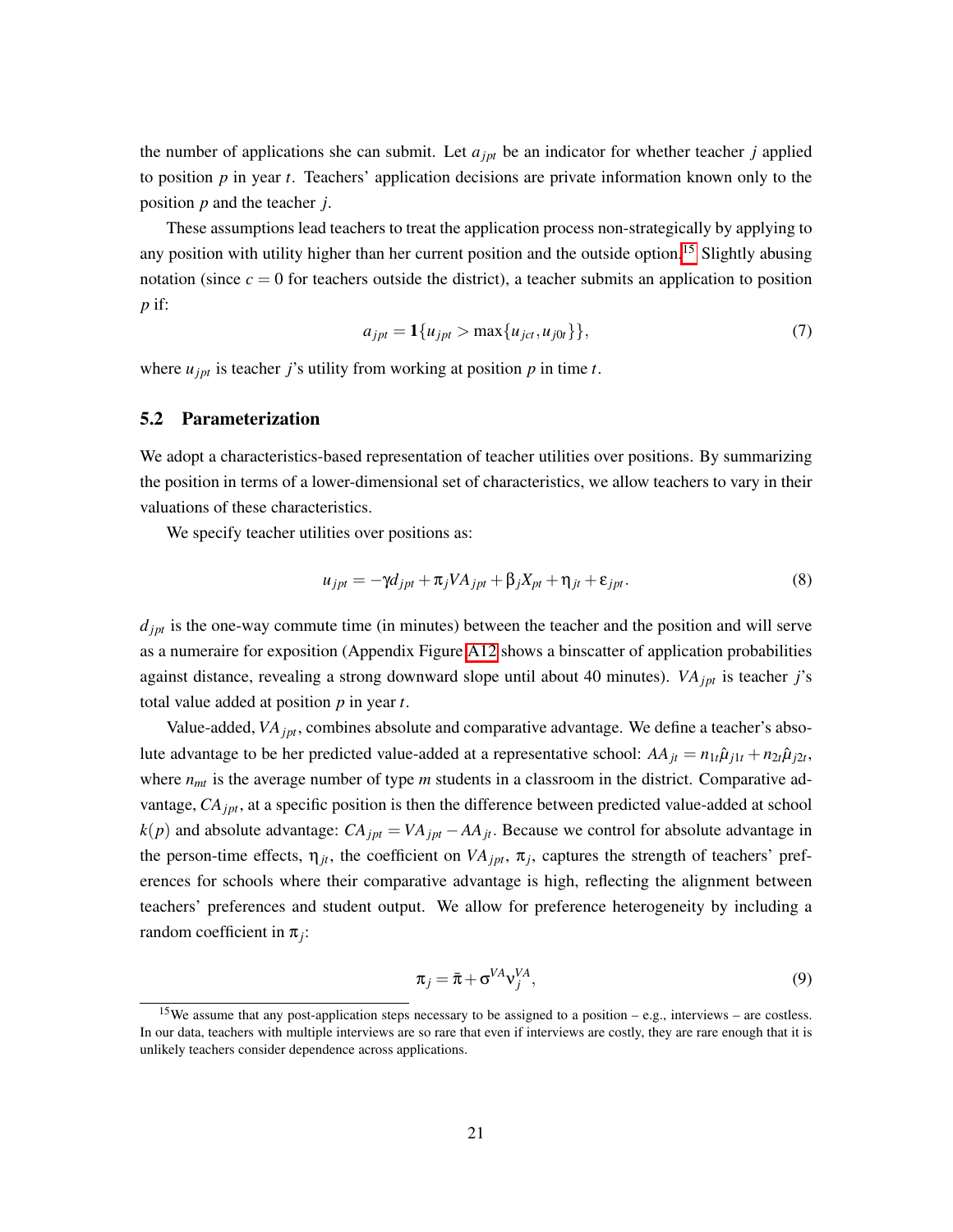where  $v_j^{VA} \sim^{iid} N(0,1)$ . Since  $\pi_j$  varies across teachers but we do not have random coefficients on absolute advantage,  $\pi_j$  includes both the preference over comparative advantage and any crossteacher heterogeneity in preference over output.

 $X_{pt}$  is a vector of observed characteristics of positions: the fraction of a school's students that are economically disadvantaged (*e*), the fraction that are Black (*b*), the fraction that are Hispanic (*h*), and the fraction with an above median prior year math test score (*s*). We allow teachers to have heterogeneous preferences over these school characteristics. Specifically,

$$
\beta_j^e = \beta_{j0}^e + \beta_{j1}^e AA_{jt} + \sigma^e v_{jt}^e
$$
\n
$$
\beta_j^b = \beta_{j0}^b + \beta_{j1}^b AA_{jt} + \beta_{j2}^b Black_j + \sigma^b v_{jt}^b
$$
\n
$$
\beta_j^h = \beta_{j0}^h + \beta_{j1}^h AA_{jt} + \beta_{j2}^h Hispanic_j + \sigma^h v_{jt}^h
$$
\n
$$
\beta_j^s = \beta_{j0}^s + \beta_{j1}^s AA_{jt} + \sigma^s v_{jt}^s
$$
\n(10)

where  $Black_j$  and  $Hispanic_j$  are indicators for teacher race categories and  $v_{jt}$  is a vector of independent, standard normal random coefficients. Thus, the  $\sigma$  parameters capture the standard deviation of idiosyncratic preferences over each school characteristic.

We follow [Mundlak](#page-40-13) [\(1978\)](#page-40-13) and [Chamberlain](#page-37-13) [\(1982\)](#page-37-13) and model  $\eta_{it}$  using correlated random effects. We model teacher-year unobserved heterogeneity in preferences for teaching in the district as the sum of several components:

$$
\eta_{jt} = \lambda Z_{jt} + \rho C M_{jt} + \sigma^{\eta} v_{jt}^{\eta}.
$$
\n(11)

 $Z_{jt}$  are teacher-year characteristics – whether the teacher is in the district, whether the teacher is Black, whether the teacher is Hispanic, whether the teacher is female, the teacher's predicted value-added for economically disadvantaged students, the teacher's predicted value-added for noneconomically disadvantaged students, and dummy variables for whether the teacher has 2-3 years of prior experience, 4-6 years of prior experience, or more than 6 years of prior experience. *CM<sub>it</sub>* is a set of teacher-year averages of the variables that vary across the job postings within teacheryear (value-added, commute time, interactions of teacher and school characteristics). Thus, through *CM<sub>jt</sub>*, we allow unobserved heterogeneity to be correlated with  $CA_{jpt}$  and  $X_{pt}$ . Finally,  $v_{jt}^{\eta}$  is an independent standard normal random effect.

 $\varepsilon_{\text{int}}$  is an iid Type I extreme value error. Let  $V_{\text{int}} = u_{\text{int}} - \varepsilon_{\text{int}}$  be *j*'s representative value for position  $p$  in year  $t$ . Then the distributional assumption on  $\varepsilon_{\text{int}}$  implies that:

$$
Pr(a_{jpt} = 1) = \frac{exp(V_{jpt})}{1 + exp(V_{jct}) + exp(V_{jpt})} \text{ and } Pr(a_{jpt} = 1) = \frac{exp(V_{jpt})}{1 + exp(V_{jpt})},
$$
(12)

for teachers already in the district and teachers new to the district, respectively.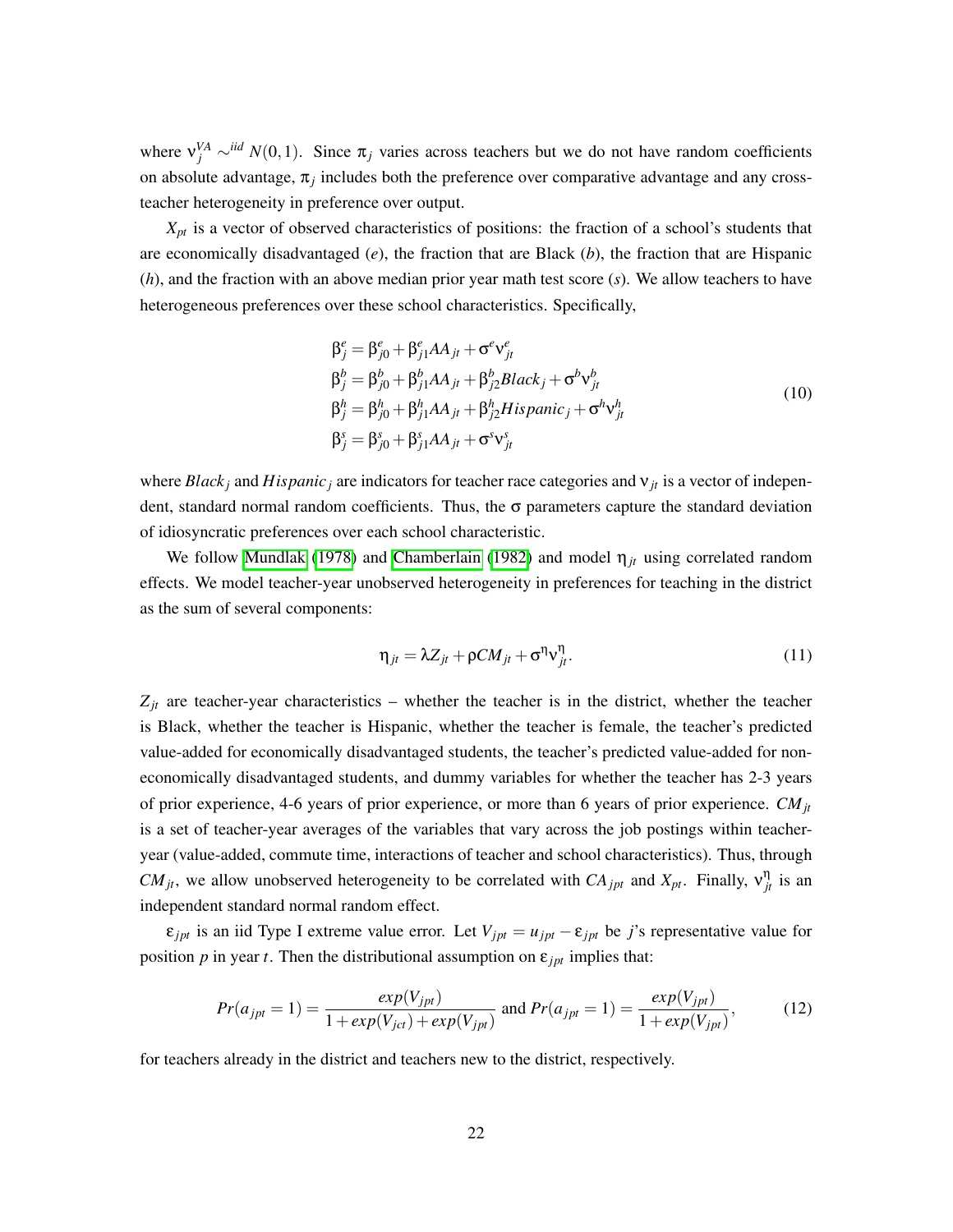## 5.3 Estimation and Identification

We estimate the teacher preference parameters using the teachers' applications to positions. We define a teacher's choice set,  $P_{it}$ , to be the set of vacancies that were active at the same time as the teacher. We estimate a teacher's start and end (search) date as the dates of her first and last application. Similarly, we estimate a vacancy's start and end (active) date as the dates it receives its first and last application.

We estimate teacher preferences via maximum simulated likelihood, where we simulate from the normal distributions of the random coefficients. Let  $n$  index each simulation iteration and let  $A_{jptn}(\theta)$  be the model-predicted probability that *j* applies to position *p* in year *t* in simulation iteration *n* at parameter vector  $\theta$ . For each teacher *j* in year *t*, we construct the simulated likelihood as:

$$
L_{jt} = \frac{1}{100} \sum_{n=1}^{100} \prod_{p \in \mathcal{P}_{jt}} (a_{jpt} A_{jptn}(\theta) + (1 - a_{jpt})(1 - A_{jptn}(\theta))), \qquad (13)
$$

where  $a_{\text{int}}$  is an indicator for whether *j* applied to *p* in the data. Our full simulated log likelihood function is:

$$
l = \frac{1}{J} \sum_{j} log L_{jt}.
$$
\n(14)

Variation within choice sets help us identify the model's parameters. For mean coefficients, the relevant features of the data are the mean application rates to schools with certain characteristics. We use the variation in these application rates across teacher characteristics to identify observable teacher preference heterogeneity. Finally, if individual teachers have high correlations in the characteristics of the positions they apply to (relative to those they do not) beyond what we would predict based on observables, then we would infer unobservable preference heterogeneity for these position characteristics.

We seek to predict teachers' valuations over positions rather than causal effects of changes in position characteristics on choices. As a convenient way to interpret magnitudes, we will sometimes convert utility to minutes of commute time, which requires the stronger assumption that commute time is exogenous. But because we primarily make relative comparisons of the costs of various policies, we do not rely on having consistently estimated the causal effect of commute time, unless noted.

## 5.4 Teacher Preference Estimates

Table  $\overline{5}$  presents the teacher preference model estimates. First, teachers prefer positions with greater shares of advantaged students. Second, teachers dislike positions with longer commutes. Finally,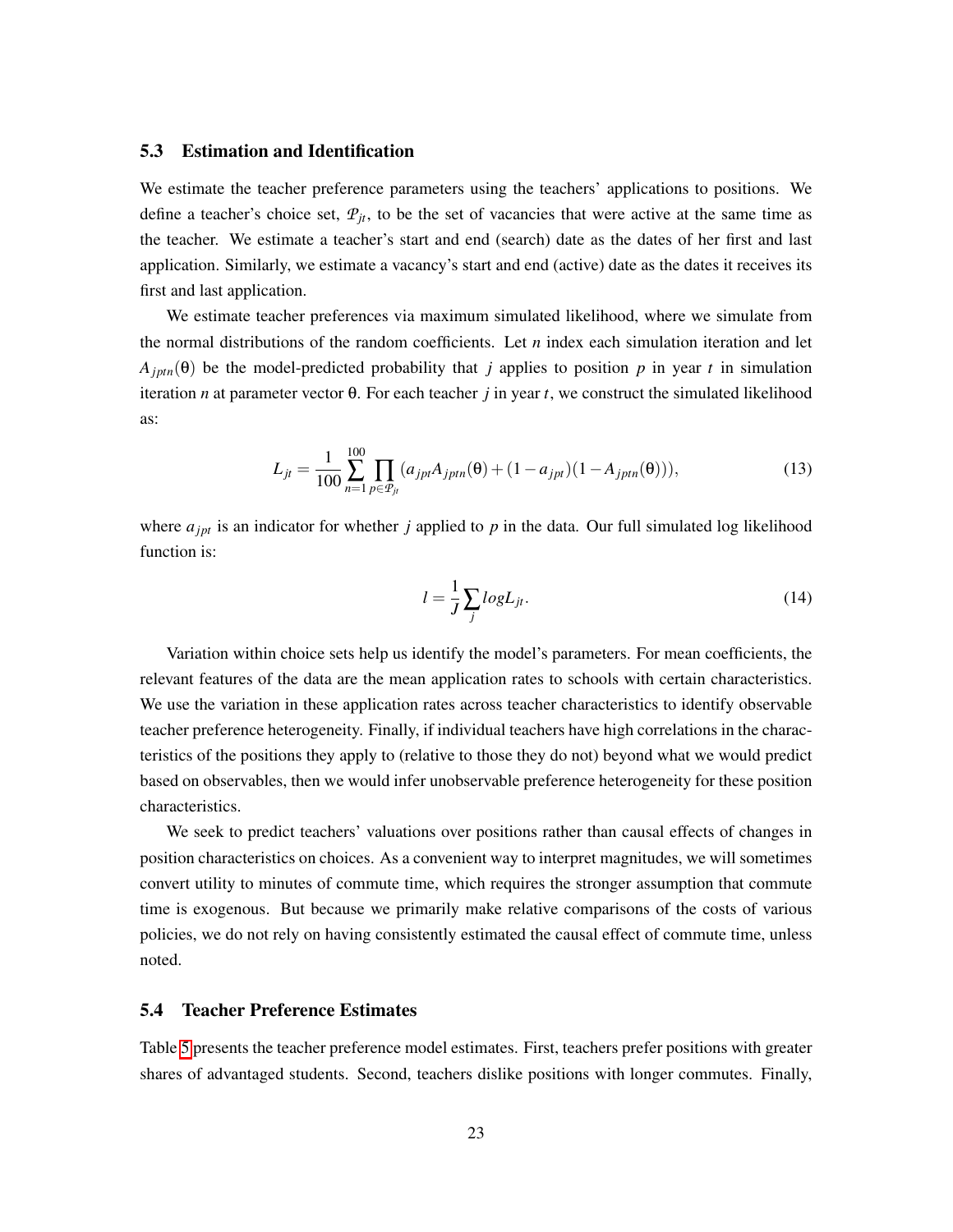teachers have only slight preference toward positions where they have higher value-added.

Responsiveness to school and match characteristics varies with observable and unobservable heterogeneity. For example, teachers with higher absolute advantage have more negative preferences over the school's fraction of students that are disadvantaged. We also find a large positive same-race premium for Black teachers and schools with large fractions of Black students. In terms of unobservables, we typically find substantial dispersion in the random coefficients. For example, a standard deviation of the random coefficients on comparative advantage and fraction disadvantaged are each about 1*.*5 times the mean valuation.

To help interpret the strength of some of these relationships, Panels (a) through (c) of Figure [5](#page-53-0) show how the average rank of positions in teachers' preferences change as single characteristics change. We do not hold fixed other characteristics so that, for example, when we study commute time, other characteristics of schools are potentially changing. The figure emphasizes that commute time is a powerful predictor of rankings: changing commute time from 5 minutes to 25 minutes decreases the average rank of a position (for the average teacher) from about the 80th percentile to the 50th percentile. Similarly, the fraction of students that are disadvantaged is a powerful predictor of ranking: across the support, the mean ranking moves by about 20 percentiles, and if teachers were given their top choice there would be oversupply toward economically advantaged students (Appendix Figure  $\overline{A13}$ ). In contrast, while teachers do pursue comparative advantage, this relationship is quite weak: across the support of the data, varying teachers' comparative advantage only increases the rank of a position by a couple percentiles.

Teachers' preferences are not particularly aligned with the first-best allocation that maximizes student achievement. Panel (d) of Figure  $\overline{5}$  shows that the mean ranking of the first-best position in teachers' preferences is the 48th percentile (we use the same sample as in Section  $\overline{7}$ ). Even if on average teacher preferences do not align with the planner, stronger teachers having more aligned preferences could limit the misallocation resulting from teachers' preferences. The figure shows that this possibility does not occur: for the average strong teacher, the first-best position remains below her 50th percentile ranking. Thus, giving teachers more choice might not produce achievement gains.

# <span id="page-25-0"></span>6 Principal preferences

## 6.1 Model and parameterization

Each position  $p$  is associated with a principal with the same index. Principal  $p$  derives non-wage utility  $\tilde{v}_{jpt}$  from teacher *j* holding position in year *t*. Because principals in our empirical context do not have to pay teacher wages out of a school budget, we model a principal as giving teacher *j* a positive rating ( $b_{jpt} = 1$ ) if the non-wage utility is positive:  $\tilde{v}_{jpt} > 0$ .

We adopt a characteristics-based model and parameterize  $\tilde{v}_{jpt}$  to be a linear function of position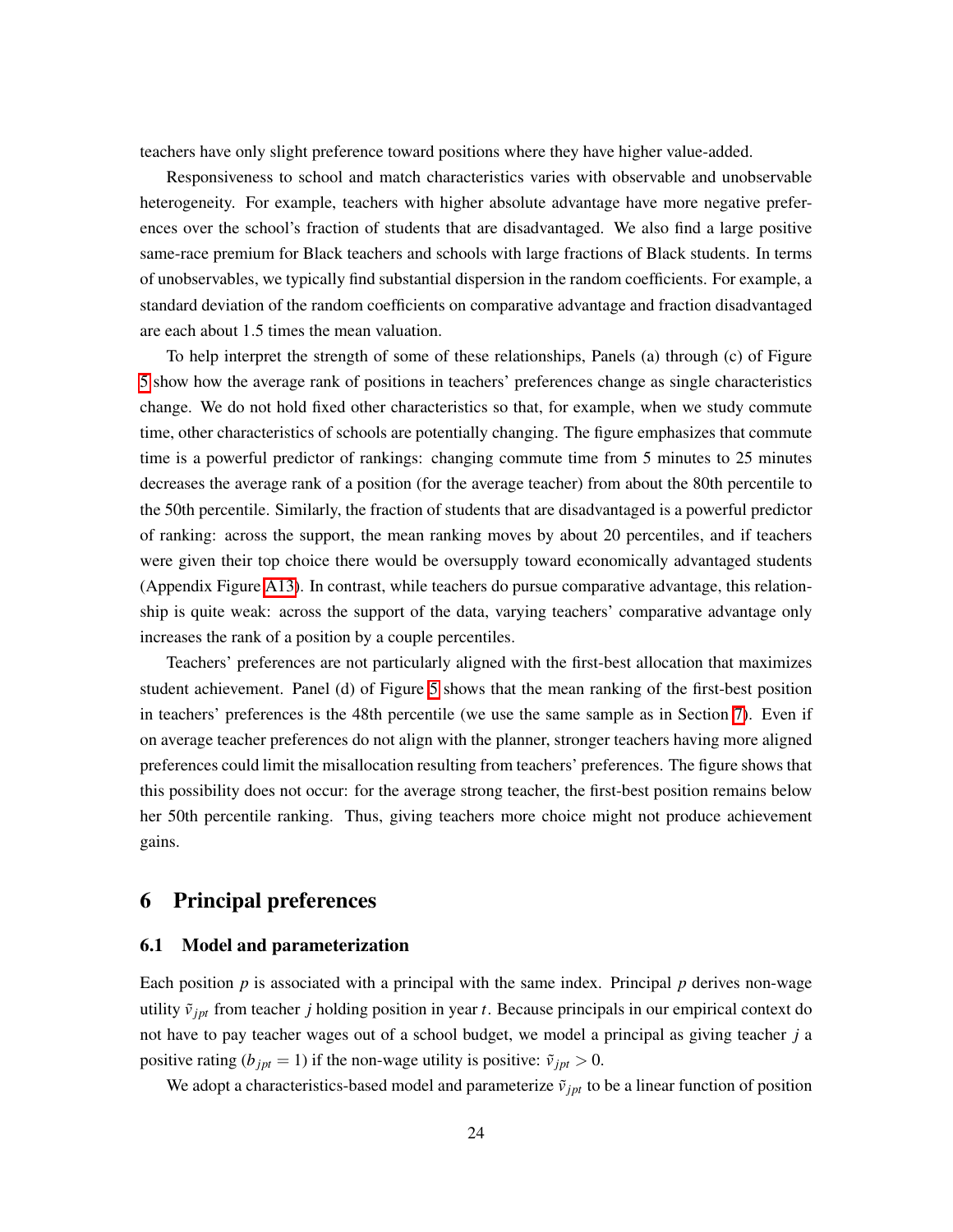and teacher characteristics, a random effect, and an idiosyncratic teacher-position error:

$$
\tilde{v}_{jpt} = \alpha_p W_{jpt} + \sigma_{\kappa} \kappa_{pt} + \upsilon_{jpt}.
$$
\n(15)

To allow principal preferences to possibly align with output,  $W_{\text{int}}$  includes *j*'s total value-added at school  $k(p)$ . We further include common teacher characteristics: teacher prior experience (in bins of 2-3 years, 4-6 years, and 7+ years), whether the teacher has a Masters degree, whether the teacher is Black, whether the teacher is Hispanic, and whether the teacher is female.<sup>[[16](#page-26-0)]</sup> Finally, we include a constant and interact whether the teacher is Black with the fraction of the school's students that are Black and whether the teacher is Hispanic with the fraction of the school's students that are Hispanic. We allow principals to have heterogeneous valuations over  $W_{jpt}$  by letting  $\alpha_p$  vary with whether the school has Title I status.

To capture principals' heterogeneous outside options and variation in a principal's propensity to assign ratings, we include a normally distributed random effect  $(\kappa_{pt})$ . Finally,  $v_{jpt}$  is i.i.d. Type I extreme value.

## 6.2 Estimates

Table  $\overline{6}$  shows that principals favor teachers with higher value-added.<sup>[[17](#page-26-1)]</sup> Principals in general rate non-novice teachers and those with Masters degrees more highly. Title I school principals rate Black and Hispanic teachers more positively than non-Title I teachers. Because Title I schools have a larger share of Black students, schools with higher fractions of Black students assign higher total valuations to Black teachers.

To help interpret the strength of the value-added relationship, Panel (e) of Figure  $\overline{5}$ , shows how the average percentile of teachers in principals' preferences changes as the teacher's projected value added in the position changes. The figure shows that projected value-added meaningfully changes the principal's ranking of a teacher: across the support, the mean percentile goes from about the 25th percentile to the 60th percentile. That said, there is clearly substantial noise in principal's rankings since even the best teachers are on average only in the 60th percentile.

How aligned are principals' preferences with the first-best allocation that maximizes student achievement? From the difference in the slope between Panels (c) and (e) in Figure  $\overline{5}$ , we might expect that the principals' preferences are more aligned with the first-best ranking than teachers'. This increased strength is quantitatively small: Panel (f) of Figure  $\overline{5}$  shows that the average percentile of the first-best teacher for a principal is the 52nd (compared to the 48th for teachers). Thus, schools' preferences are not very aligned with the planner's preferred allocation.

<span id="page-26-0"></span><sup>16</sup>We also include indicators for whether each demographic covariate is missing.

<span id="page-26-1"></span><sup>&</sup>lt;sup>17</sup>See Appendix  $\mathbf{F}$  for the likelihood, which closely parallels the one for teachers.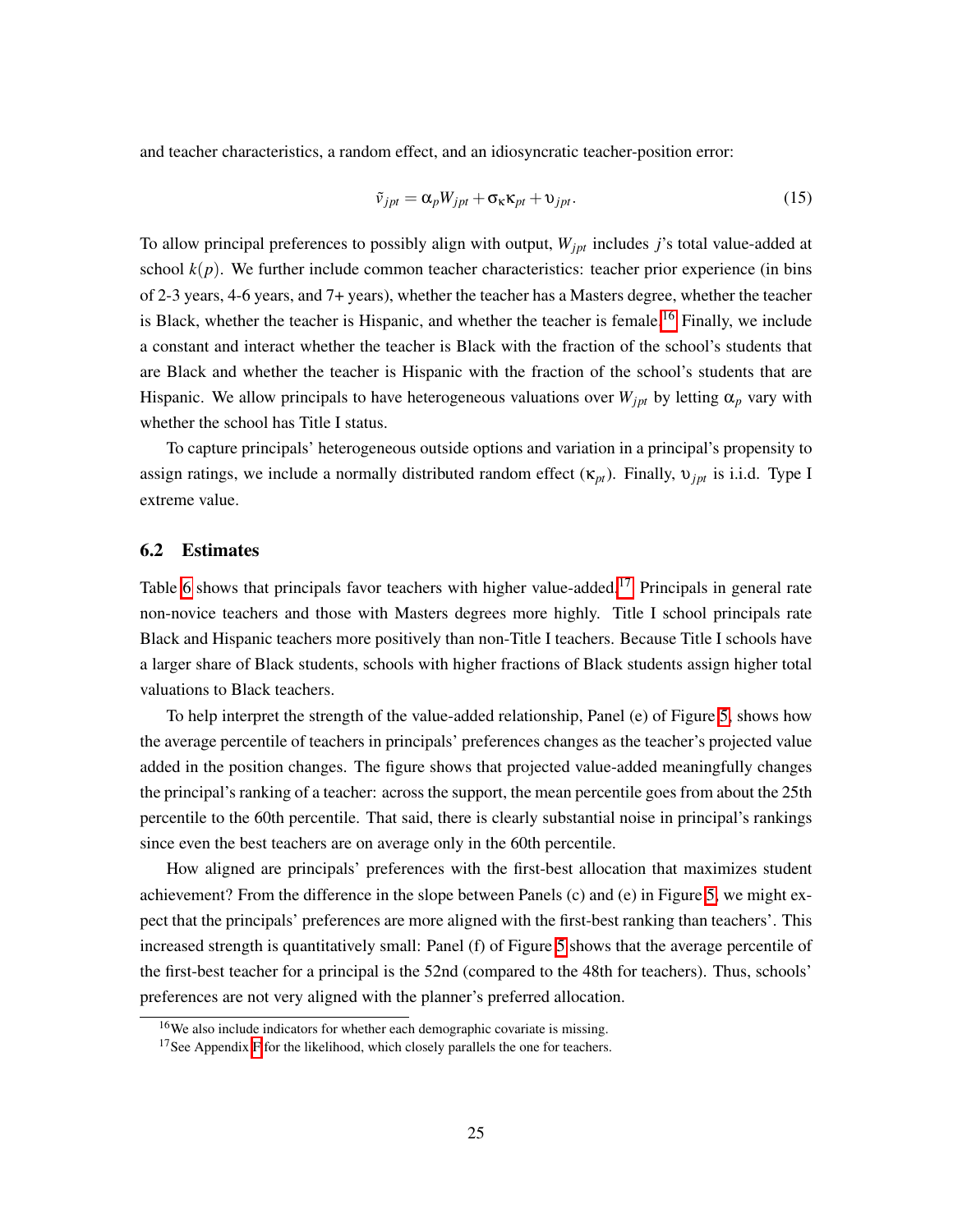# <span id="page-27-0"></span>7 Main results

#### 7.1 Simulation details

We make several choices in how we simulate allocations.

Sample: We restrict attention to the teachers for whom we can compute value-added. This restriction drops a large number of teachers: in the labor market for the 2015-2016 school year, we end up with 178 teachers and 296 positions. Because we do not want artificial imbalance in the number of agents on each side of the market to play a role in our estimates (as highlighted by **Ashlagi**, Kanoria [and Leshno](#page-36-10)  $(2017)$ ), in each simulation run we randomly drop positions so that there are the same number of teachers and positions.

Randomness: While we estimate a distribution of random coefficients, in simulations we use a single draw of the random coefficients per teacher. This draw is the one used in estimation that maximizes the likelihood for the teacher. We draw the errors in the teacher and principal preferences in an i.i.d. fashion.

**Preferences:** In using DA to find stable allocations, we have teachers and principals submit rankings according to their true preferences. If there are multiple equilibria, then for one side of the market it is not a dominant strategy to report truthfully. Below we show, however, that the equilibrium is essentially always unique.

To average over the randomness in both the errors and the random dropping of vacancies, we average over 200 simulation runs.

## 7.2 Model fit

We begin by considering the model's fit under status quo policies. We model the status quo as the teacher-propose equilibrium with restricted timing, and estimated teacher and school preferences. Figure  $\overline{6}$  shows that the model matches the basic qualitative patterns in the data: schools with a larger share of disadvantaged students have teachers (a) with stronger absolute advantage in teaching, (b) with comparative advantage in teaching economically disadvantaged students, (c) less likely to be experienced, and (d) more likely to be Black. Quantitatively, the model almost exactly matches the slope for teacher experience and whether teachers are Black. The model slightly underpredicts the slope in absolute advantage and misses the intercept on absolute and comparative advantage and experience. The difference in intercept comes from the data and model samples differing (see Appendix  $E$ ).

To assess whether our model fits better than alternate equilibrium assumptions, we examine the fit of models where schools and teachers match according to serial dictatorships, as opposed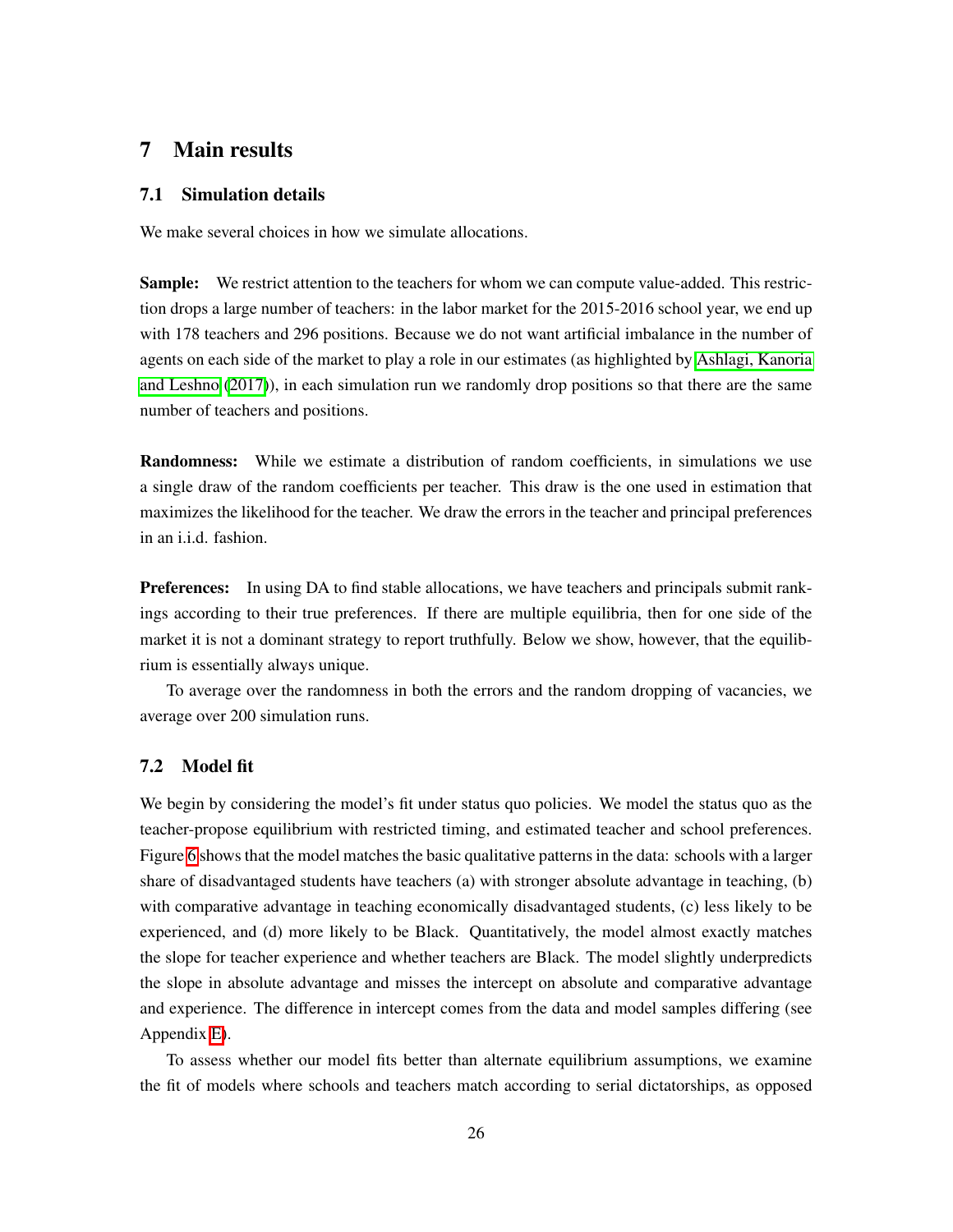to our pairwise stability assumption. We find that a teacher serial dictatorship ordered by absolute advantage (Appendix Figure  $\overline{A14}$ ) and experience (Appendix Figure  $\overline{A15}$ ) and a principal serial dictatorship ordered by fraction of students that are economically disadvantaged (Appendix Figure A16) each produce a much worse fit than our model.

#### 7.3 Trade-offs and effects of idealized policies

Now that we have preference estimates and the estimates of student achievement for any teacherposition combination, we can carry out the exercises outlined in Section  $\overline{1}$ .

#### 7.3.1 Trade-offs

Figure  $\sqrt{7}$  presents our main results. The figure's production possibilities frontier (PPF) comes from solving a set of first-best problems (equation  $(\overline{3})$ ) where we place different relative weight on students' achievement and teachers' utility. The top-left point reflects the allocation of teachers to schools that maximizes student achievement. The bottom-right point reflects the allocation of teachers to schools that maximizes teacher utility. There are two notable features of these points. First, there is a large gap in student achievement between the teacher and school first-best: the difference is 0*.*03 standard deviations of test scores. Second, there is a large gap in teacher utility between these allocations: the difference is about 35 minutes of one-way commuting time a day. A sensible valuation of an hour of commute time is about half of the hourly wage  $(Johnston, 2021)$ . Hence, this finding, plus a causal interpretation of the commute time coefficient, implies that the gap between the teacher and school first-best is worth about one-sixteenth of a teachers' annual earnings.

The third feature of the PPF is the very favorable trade-offs available between teacher utility and student achievement implied by the PPF. Concretely, if we start from the teacher-preferred allocation, then there are large gains in student achievement that barely affect teacher utility. For example, starting from the teacher preferred allocation, we can achieve three-quarters of the gains in student achievement (0*.*03 standard deviation units) from moving to the student achievement maximizing output at about 8 percent of the cost in terms of teachers' utility.

#### 7.3.2 Effects of policies

Turning to the the set of stable allocations, we have several findings about the effects of various policies, which we further summarize in Figure  $\overline{8}$ . First, we find essentially no role for equilibrium selection. Relative to the status quo, changing from teacher-proposing to school-proposing DA has essentially no effect on the allocation. Indeed, with combinations of preferences and choice sets other than those in the status quo, we almost always find that the allocations from the teacherpropose and school-propose DA are identical. Second, policies that complete choice sets achieve about 15% of the total allocative gains.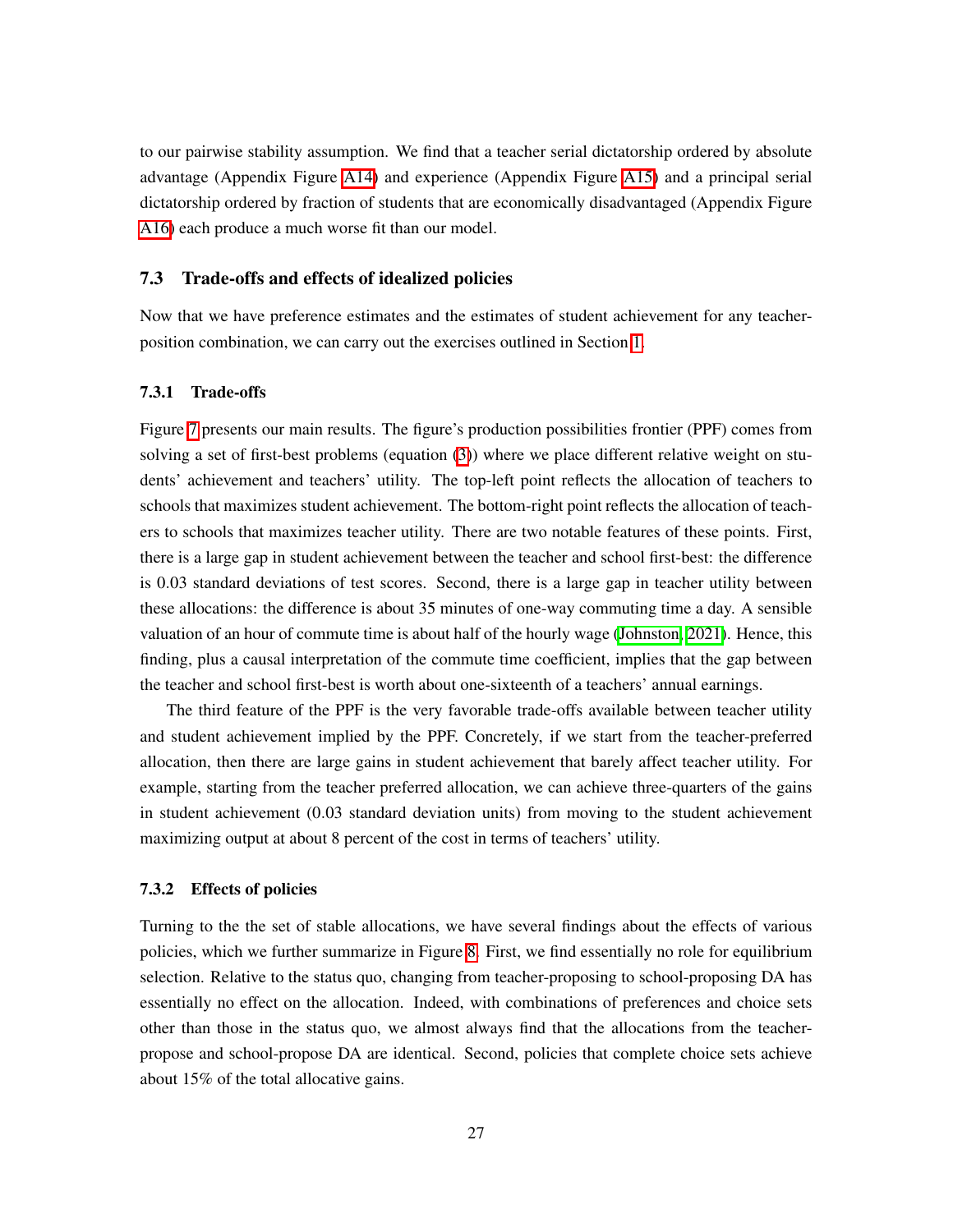Third, we find that simply making principals only value output slightly **reduces** student achievement. This finding might appear counterintuitive as we are aligning principals' preferences with those of the planner and in Panel (e) of Figure  $\sqrt{5}$  we showed that estimated preferences left considerable room for alignment. Instead, the result reflects natural "theory of the second-best" reasoning and thus highlights important interactions between teacher and principal preferences. We elaborate on these reasons below, after discussing the remaining points.

Fourth, making teachers also only value output (for instance with large output bonuses—which would be a large change in preferences compared to Panel (c) of Figure  $\overline{5}$  has large effects on student achievement. If teachers only value output, then we achieve 74% of the total allocative gains available in this sample.

Finally, once we complete choice sets and make both teachers and principals only value output, the remaining 26% gap in allocative gains is due exclusively to the absence of transferable utility. Prices play two possible roles in improving allocations. First, prices let the district change the agents' value from a match to align with that of the planner. Second, a quarter of the potential gains from reallocation are achievable only by making utility transferable; that is, principals who only value output will rank teachers largely based on absolute advantage rather than comparative advantage, and flexible prices ("transferable utility") allows the district to take into account comparative advantage. In this context, this amounts to flexible, position-teacher specific prices, where this specificity means that two teachers in the same position could potentially earn different wages because of the combination of their different preferences and different productivity (at all positions, not just the matched one).

**Teacher utility in various allocations:** Teacher utility increases as we move from the status quo and first expand choice sets and then make principals only value output. Each of these steps increases teacher utility on average by about 5 minutes of one way commute time. In contrast, if we make teachers only value output, but still evaluate the utility of the assignment using our estimated preferences, then we find that this change reduces teacher utility by about 20 minutes of one way commute time relative to the status quo.

**Teacher ability to choose:** Making principals only value output does not achieve better student outcomes because of second-best reasoning: when principals only value output, stronger teachers achieve more preferred assignments, and—as we saw in Panels (c) and (d) of Figure  $\overline{5}$ —the preferences of (stronger) teachers are not solely about maximizing output. Figure  $\overline{9}$  illustrates this result. We sort teachers by their absolute advantage and plot the rank in the teacher's own preferences of the position to which she is assigned. The top panel shows the results with principals having their estimated preferences, and the bottom panel shows results with principals instead only valuing output. The key similarity between these figures is the upward slope: under both sets of preferences,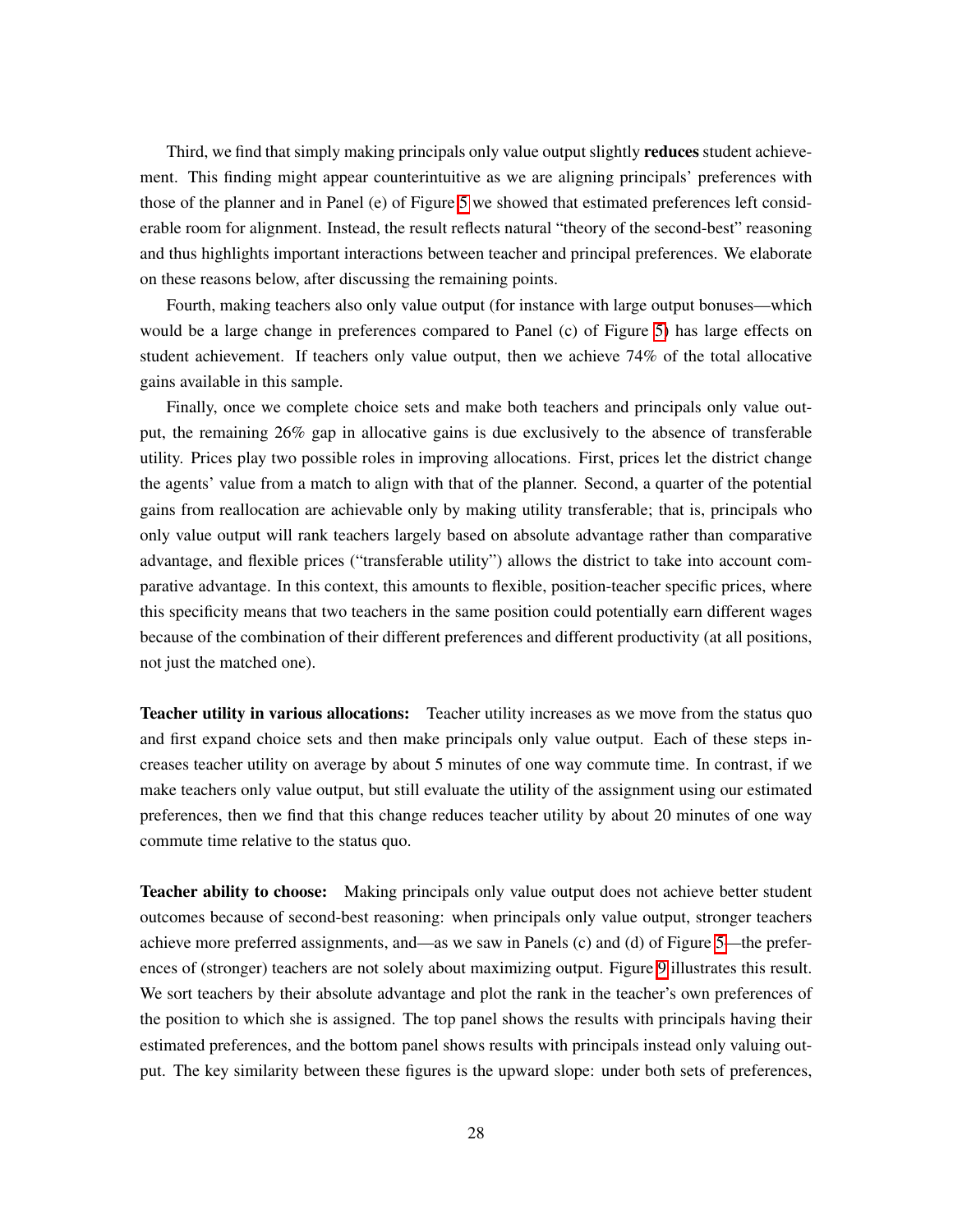principals value output, and so teachers who on average produce more output are assigned to schools that the teachers prefer more.

The key difference between these figures is the steepness of the slopes: the slope is much steeper when principals only value output. Intuitively, more weight on output means that higher-ability teachers get more choice because (a) all principals agree on the value of this characteristic and (b) the dispersion in absolute advantage is high enough that teachers who are effective at one school are likely effective at another. These strong teachers then go to their preferred schools, which are likely to have more economically advantaged students (Figure  $\sqrt{5}$ , Panel (b)), even though stronger teachers tend to have comparative advantage with economically disadvantaged students (Figure  $\overline{2}$ ). Hence, the strong teachers are not likely to choose the assignments that maximize student achievement.

This emphasizes the importance of second-best reasoning: in the presence of teacher preferences that are not aligned with the achievement-maximizing planner's objectives, aligning only principals' preferences may lead to allocations that are further from the planner's objectives.<sup>[18]</sup> Indeed, **Bates** [\(2020\)](#page-36-11) studies policies in the same state that increased principals' information about teacher effectiveness and finds changes in teacher sorting consistent with this reasoning.

**Distributional considerations:** The bottom panel of Figure  $\overline{7}$  shows the mean achievement of economically advantaged and disadvantaged students in the allocations depicted in the top panel. There are a few notable features. First, in the status quo allocation, we find that disadvantaged students have better teachers (the gap is slightly larger than 0*.*01 standard deviations). Second, in the student achievement maximizing allocation there is no gap in value-added between advantaged and disadvantaged students. Like in the full sample, in the transfer sample class size is negatively correlated with the fraction of economically disadvantaged students and teachers with absolute advantage tend to have comparative advantage with economically disadvantaged students (Appendix Figure  $\overline{A17}$ . But in the transfer sample, these factors balance out such that the first-best allocation splits the strongest teachers (Appendix Figure  $\overline{A18}$ ) and produces equal value-added across student types.

Third, and most strikingly, when we give principals output maximizing preferences the distributional implications reverse: now, advantaged students receive (quite dramatically) higher valueadded than disadvantaged students. The reversal reflects the same consequences, discussed above, from giving the strongest teachers more choice.

<span id="page-30-0"></span><sup>&</sup>lt;sup>18</sup>To see a simple example of this phenomenon, let us continue with the example in Footnote  $\left|4\right|$ . We maintain the output structure: teacher 1 has output *{*10*,*9*}* and 2 has output *{*8*,*0*}* at schools 1 and 2, respectively. We now assume that teachers have identical preferences  $1 \succ 2$ . If principals maximize output, then they both rank teacher 1 above 2, and we end up with teacher 1 at school 1 and teacher 2 at school 2. Suppose principals place weight on other characteristics and instead both rank teacher 2 above 1. Then the decentralized equilibrium corresponds to the first-best and teacher 2 ends up at school 1 and teacher 1 at school 2.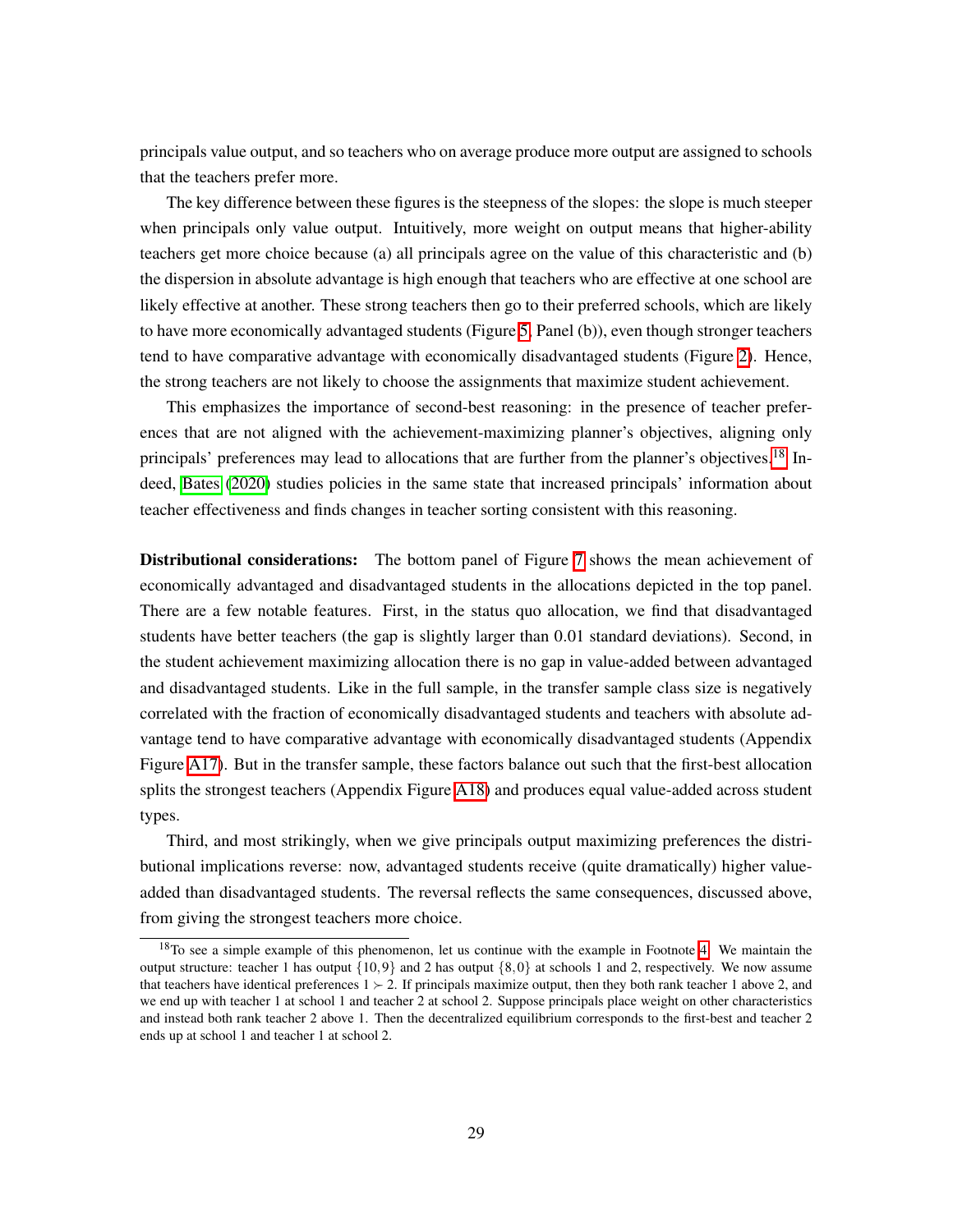#### <span id="page-31-0"></span>7.4 Robustness

In Table  $\overline{\mathcal{U}}$ , we present a wide variety of robustness checks to our main analysis. First, we show that are results are quantitatively very similar when we use the other years in our data. Second, we show that our main results are quantitatively similar when we instead split students by race (white and non-white) and on lagged achievement (at the median), rather than on economic advantage.

We consider two alternative definitions of teachers' choice sets. First, we add a seven day buffer on the end, and assume that a teacher also considered the vacancies that were active seven days after her last application. Second, we narrow the choice set to focus only on vacancies that were available on the first day the teacher applied. In both cases, we find that our results are quantitatively unchanged.

A non-trivial share of teachers in our analysis sample only submit one application. There are a variety of reasons why these teachers might be different, or their applications might reflect different considerations. The table shows that dropping such single-application teachers leaves our results quantitatively unchanged.

We also consider a wide variety of alternative preference models. First, we explore various combinations of teacher and school fixed and random effects. Second, we allow for correlation in random coefficients on a constant, value-added, and fraction of students that are economically disadvantaged. Our results are quantitatively unchanged across these alternatives.

Turning to principal preferences, we consider two alternative definitions of principal choice sets. First, we restrict to applications that were submitted within plus or minus two weeks of the application that was hired. Second, we look at the window in which teachers were submitting applications to the vacancy. We split the window into halves, and estimate principal preferences on each half separately. The table shows that our results are quantitatively unchanged.

We also consider alternative ways of using the information in the data. First, we estimate a rank order logit model where we allow, e.g., a "hire" outcome to be better than a "positive assessment" outcome. Second, we retain the rank order logit specification, but use only the applications where the principal actively supplied information; that is, we drop the applications that are not rated. Finally, we use a binary logit but use as the only positive outcome an indicator for whether the individual was hired. The table shows that our results are quantitatively unchanged across these three alternatives.

Finally, we explore two alternative set-ups. First, we redo all our analysis using constant class size. As with the full sample, we find smaller gains from reallocation with constant class size in the transfer sample. Here, though, the attenuation is stronger. Qualitatively, the conclusions about the types of policies that would be effective remain unchanged. Second, we show the subset of outcomes that we can compute on the full sample. A larger share of the gains from reallocation can be achieved with output bonuses in the full sample than in the transfer sample (see Appendix  $\mathbb{E}$  for further discussion of selection into the transfer sample).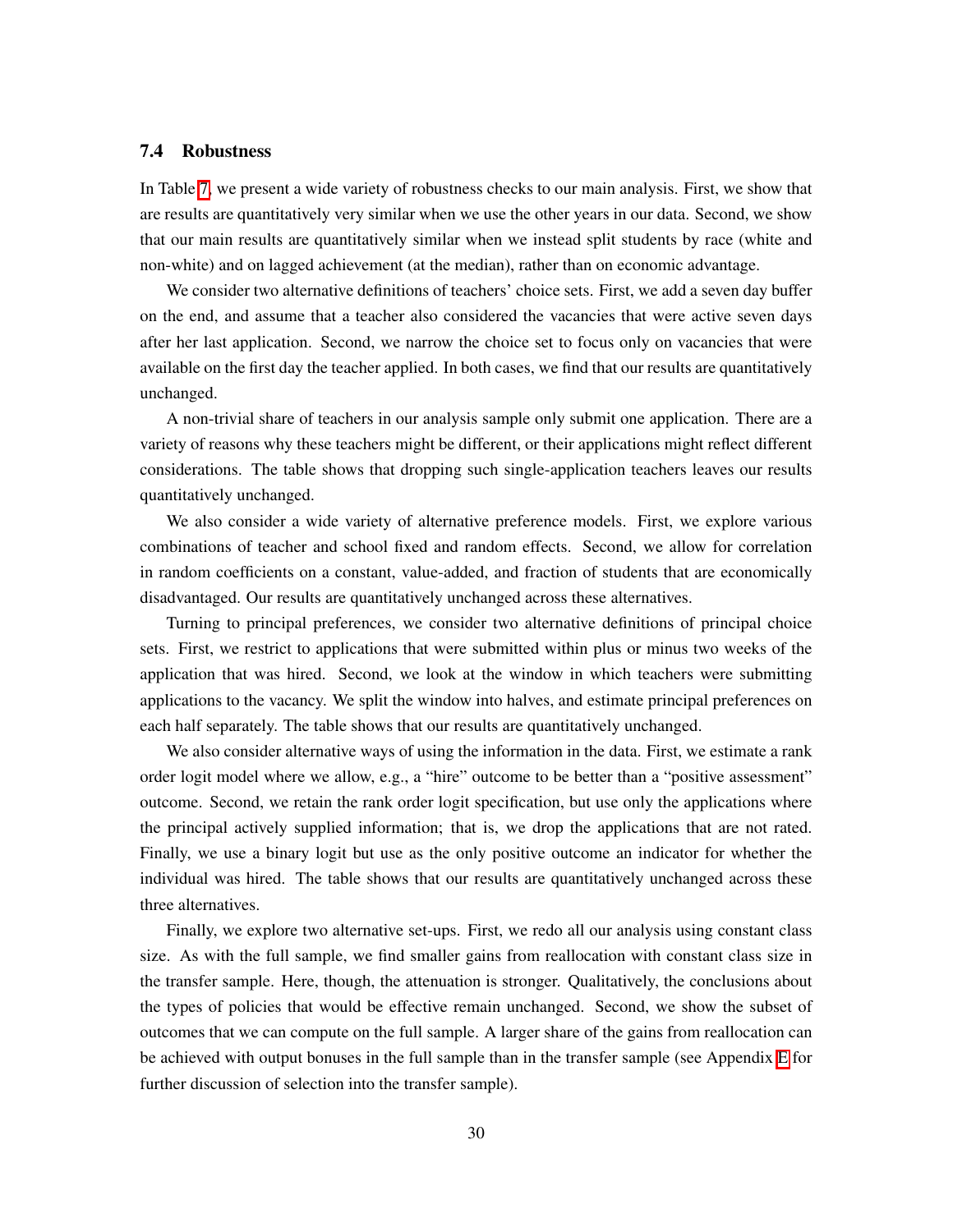## <span id="page-32-0"></span>8 Teacher bonus counterfactuals

In the last section, we showed the effects of idealized policies on output. The most effective such policy—and the only one that attained more than 15% of the potential achievement gains—was aligning teacher preferences over schools with the output they would produce. Complete alignment may be difficult to implement. Therefore, we now consider the effect of more realistic teacher bonus policies, similar to those that some districts have piloted. The upper bound on the effects of policies that subsidize output is to reach the point where teachers and principals only value output.

#### 8.1 Implementation details

The district offers a two-part bonus on the basis of a teacher-position characteristic,  $z_{\textit{ipt}}$ , where each teacher receives  $b_0$ , a lump-sum amount, and  $b_1 z_{jpt}$ , a bonus  $b_1$  per unit of  $z_{jpt}$ . Teacher *j*'s utility for teaching at position *p* in year *t* thus becomes:

$$
u_{jpt} = \tilde{u}_{jpt} + \gamma(b_0 + b_1 z_{jpt}),\tag{16}
$$

where we multiply by the commute time coefficient  $(\gamma)$  to express bonus spending in minutes of commute time. We consider a range of  $b_1$  for each  $z_{\text{ipt}}$ , which allows us to trace out the effects of different bonus sizes. For each  $b_1$ , we solve for the teacher-optimal stable equilibrium assignments, where  $p^*(j)$  is *j*'s assigned position, given the bonus size and the object that generates the bonus.

To focus on policies that are likely to receive teachers' support, we hold teachers harmless by making each teacher weakly better off than in the status quo equilibrium. Let  $\Delta u_{jpt}^{b_1} = (\tilde{u}_{jp^*(j)t} - \tilde{u}_{jpt} + \tilde{u}_{jpt})$  $\tilde{u}_{jpt}$  +  $\gamma b_1 z_{jp^*(j)t}$  be the change in teacher *j*'s utility (excluding the transfer) between the zerobonus and the *b*<sup>1</sup> bonus equilibria. We set the transfer such that the teacher with the worst change is indifferent:

$$
b_0 = -\min_j \Delta u_{jpt}^{b_1}.\tag{17}
$$

This lump-sum transfer can be either positive or negative, and so the district can pay teachers to enter this policy. Thus, the district's total cost to the bonus scheme is  $b_0 + b_1 z_{j p^*(j)t}$ , which depends on both the choice of  $b_1$  and how it changes the allocation.

We examine bonus schemes over three objects ( $z_{jpt}$ ). We start with bonuses for output ( $\sum_m n_{k(p)m}\hat{\mu}_{jm}$ ). Then we look at bonuses based on the fraction of disadvantaged students the teacher has  $(p_{k(p)1t})$ . These bonuses mimic the hard-to-staff school bonuses that some districts have piloted. Finally, we interact school and teacher characteristics by considering bonuses based on a teacher's absolute advantage times the fraction of disadvantaged students  $((p_{0t}\hat{\mu}_{j0t} + (1 - p_{0t})\hat{\mu}_{i1t})p_{k(p)1t}).$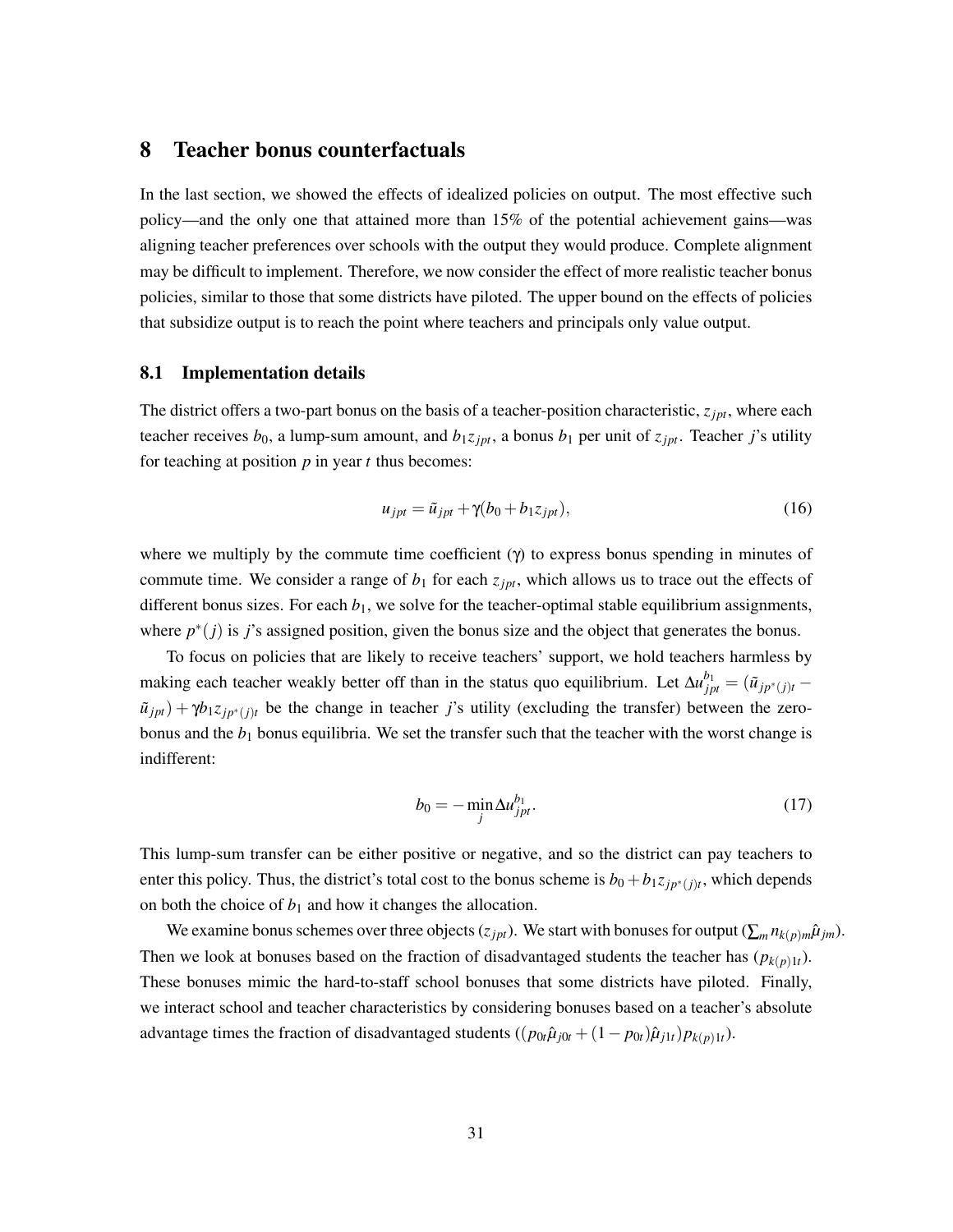#### 8.2 Results

The top panel of Figure  $\overline{10}$  shows the effect of these three bonus schemes on overall achievement relative to the status quo. For reference, the top dashed horizontal line shows the level of achievement in the the first-best allocation (in the transfer sample), the middle dashed line shows the "best case" for bonuses when teachers and schools only value output, and the lower dashed line shows the gains from an institutional policy of simply changing market timing. To allow for comparisons across bonus schemes, the horizontal axis is the total realized spending (normalized to be in minutes of commute time per teacher).

The first notable aspect of this figure is that we can see that bonuses are more costly than the first-best policies depicted in Figure  $\sqrt{7}$ , where the difference in teacher utility between the nonprice stable allocation and the student achievement maximizing allocation was about 20 minutes of commute time per teacher. Here, even at 100 minutes of (one way) commute time per teacher, bonuses still do not achieve the maximal student achievement. This large difference in cost is driven by the uniformity of the bonus scheme. Prices that implement the first best allocations take into account preference variation in a way that keeps costs down. For example, if a school is trying to convince a close-to-indifferent teacher to take a position, then the school only needs to increase the wage offer slightly for the teacher to accept the offer. We demonstrate the savings from flexible prices by allowing for separate lump sum payments to each teacher and plotting the gains in the dashed black line. We find that at the spending level where the full potential gains are realized, the uniform bonus schemes have barely increased achievement.

Second, paying directly for achievement is the most efficient bonus scheme. In the status quo, disadvantaged students already have slightly better (matched) teachers and so paying teachers to be at schools with more disadvantaged students hardly increases output.

Third, changing market timing to complete choice sets only achieves 15% of the overall gains from achievement. Interpreting the commute coefficient causally, Figure  $\overline{10}$  shows that such a policy would be cheaper than bonuses if it cost less than about 40 minutes of one way commute time per teacher to implement.

The bottom panel shows that there are important interactions between principal preferences and the effectiveness of teacher bonuses. We conduct an identical exercise except that we pair the teacher bonuses with a bonus to principals such that principals only value output. As we have seen, when we pay principals for output, the distributional consequences change dramatically. Now, the fact that teachers have strong preferences against teaching at schools with larger shares of disadvantaged students means that there is a large range of spending where policies that target this issue directly are the most cost effective. As we saw in Section  $\overline{7}$ , achievement is higher when there is some force pushing back on teachers' preferences toward advantaged schools. In the absence of principals' heterogeneous valuations, bonuses targeted toward disadvantaged students serve this purpose.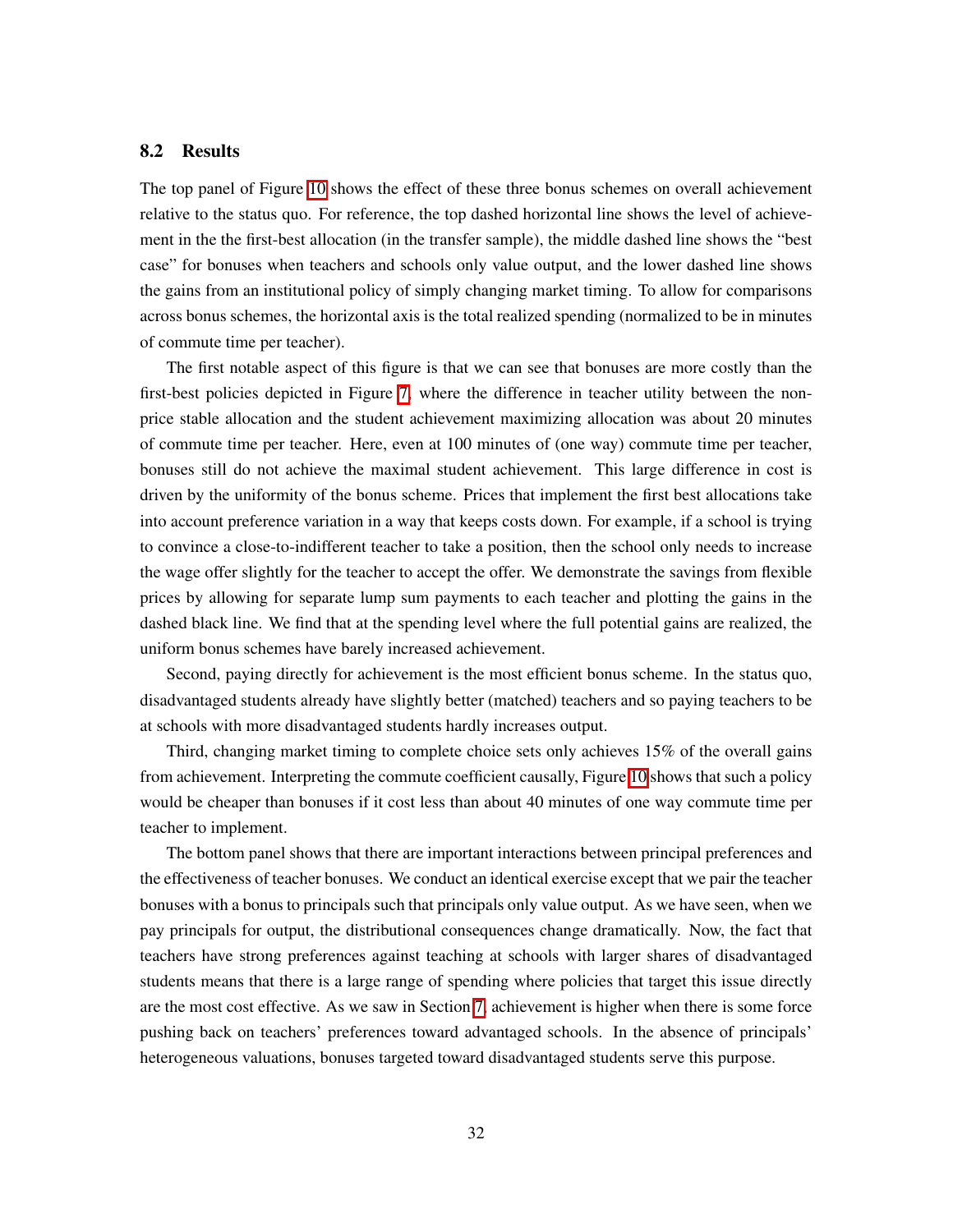# 9 Discussion

This paper studies the allocation of teachers to schools and its implications for student outcomes. We start by estimating the potential gains in student achievement from within-district teacher reassignment and find that they are large  $(0.05\sigma)$ . In the achievement-maximizing allocation, the strongest teachers are split between economically advantaged students (because they are in larger classes) and the economically disadvantaged students (because stronger teachers tend to have comparative advantage with them). We consider how to achieve these gains, recognizing that the allocation of teachers across schools represents a labor market equilibrium.

To study equilibrium in the labor market, we estimate teacher and principal preferences over matches. We find that teachers prefer positions described by homogeneous characteristics (e.g., fraction of advantaged students) and heterogeneous characteristics (e.g., commute time), with only slight preference toward positions where they have higher value-added. Giving teachers the ability to choose their position leads to excess supply at schools with advantaged students and sorting based on non-output heterogeneity. Thus, if teachers have some degree of choice in their assignment, then the district may want to counteract the sorting by changing how teachers value positions (e.g., with bonuses).

On the principal side, we find preferences for teachers who produce more student achievement, but that differences in output only explains some of the variation in preferences. Thus, the district might consider changing how principals value teachers.

When we put teacher and principal preferences together in an equilibrium model, however, we find more complicated policy implications. When teachers receive bonuses for output, they sort toward positions closer to the first-best. When principals receive bonuses for output, they seek the best teachers. But because absolute advantage dispersion is large, a second consequence of principal bonuses is that it grants the strongest teachers more choice. More choice among the best teachers does not necessarily lead toward higher achievement.

Our analysis concludes that in the absence of flexible prices, teacher bonuses are the primary policy tool for realizing achievement gains because they align teachers' preferences with the district's. But the optimal form of bonuses depends on how principals value teachers. Flexible prices, however, would produce achievement gains at a much lower cost.

While we find that in our district teacher value-added is relatively balanced across student types, our data and framework could be useful in designing policies that go beyond equalizing achievement gains to try to close baseline gaps.

We have abstracted from various margins that are relevant to teacher allocation. By considering the within-district assignment to schools, we have abstracted from selection at higher levels—the extensive margin of which district to teach in [\(Biasi, Fu and Stromme, 2021\)](#page-37-5) or whether to become a teacher [\(Tincani, 2021\)](#page-41-6)—and at lower levels–within-school assignments. We have also held fixed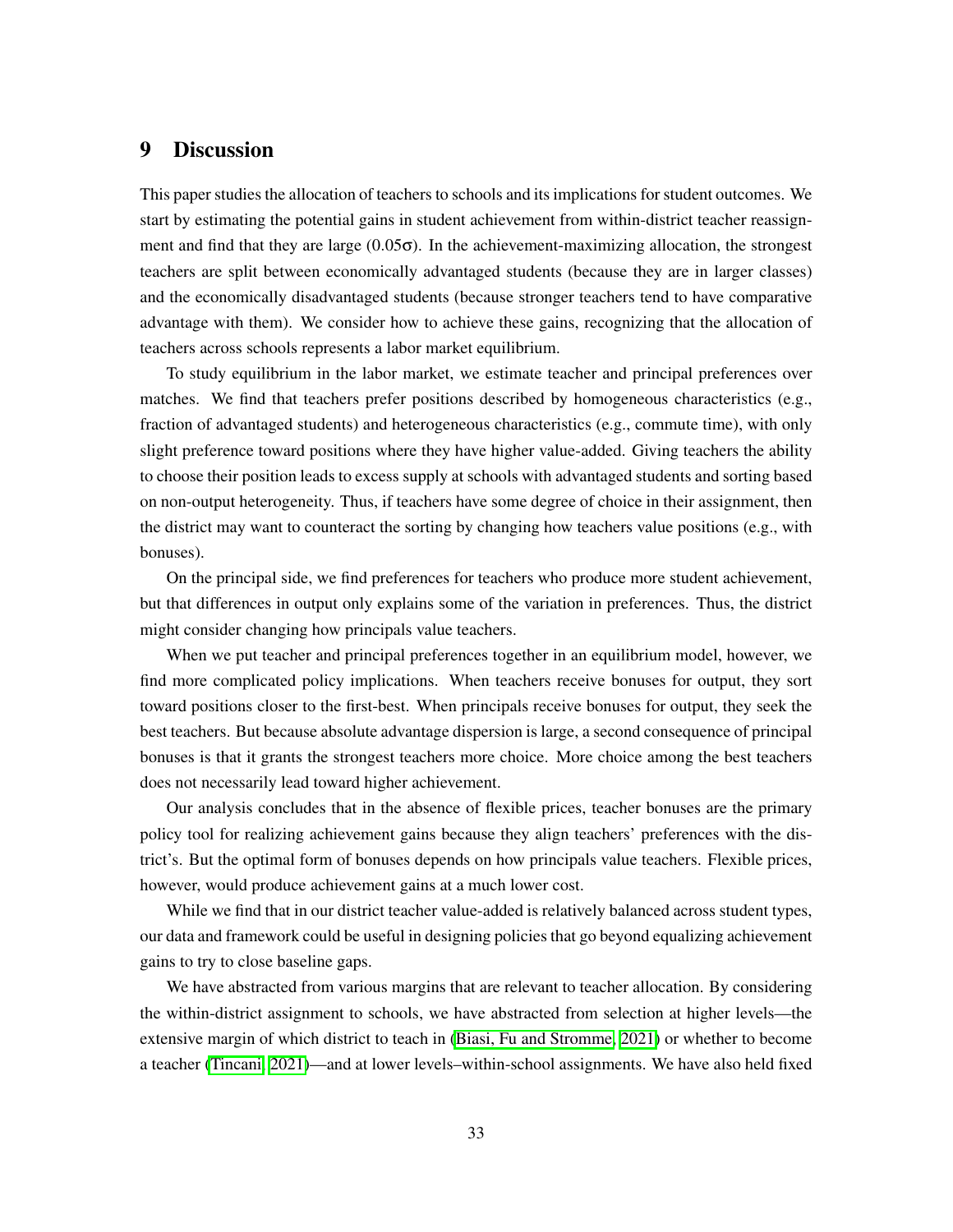the assignment of students to schools (e.g., Abdulkadiroğlu, Agarwal and Pathak [\(2017\)](#page-36-12)) and the distribution of class sizes (e.g., [Angrist and Lavy](#page-36-13) [\(1999\)](#page-36-13); [Hoxby](#page-39-13) [\(2000\)](#page-39-13); [Leuven, Oosterbeek and](#page-40-14) [Rønning](#page-40-14) [\(2008\)](#page-40-14)). Finally, we have held teacher and principal non-wage utility fixed in counterfactuals. But changes in malleable school characteristics, either under direct policy control (e.g., principal's support of teachers [\(Dizon-Ross, 2020;](#page-38-15) [Johnston, 2021\)](#page-39-5)) or that change in equilibrium (e.g., teacher peer effects [\(Jackson and Bruegmann, 2009\)](#page-39-14)) may be a substitute or complement to the policies we consider.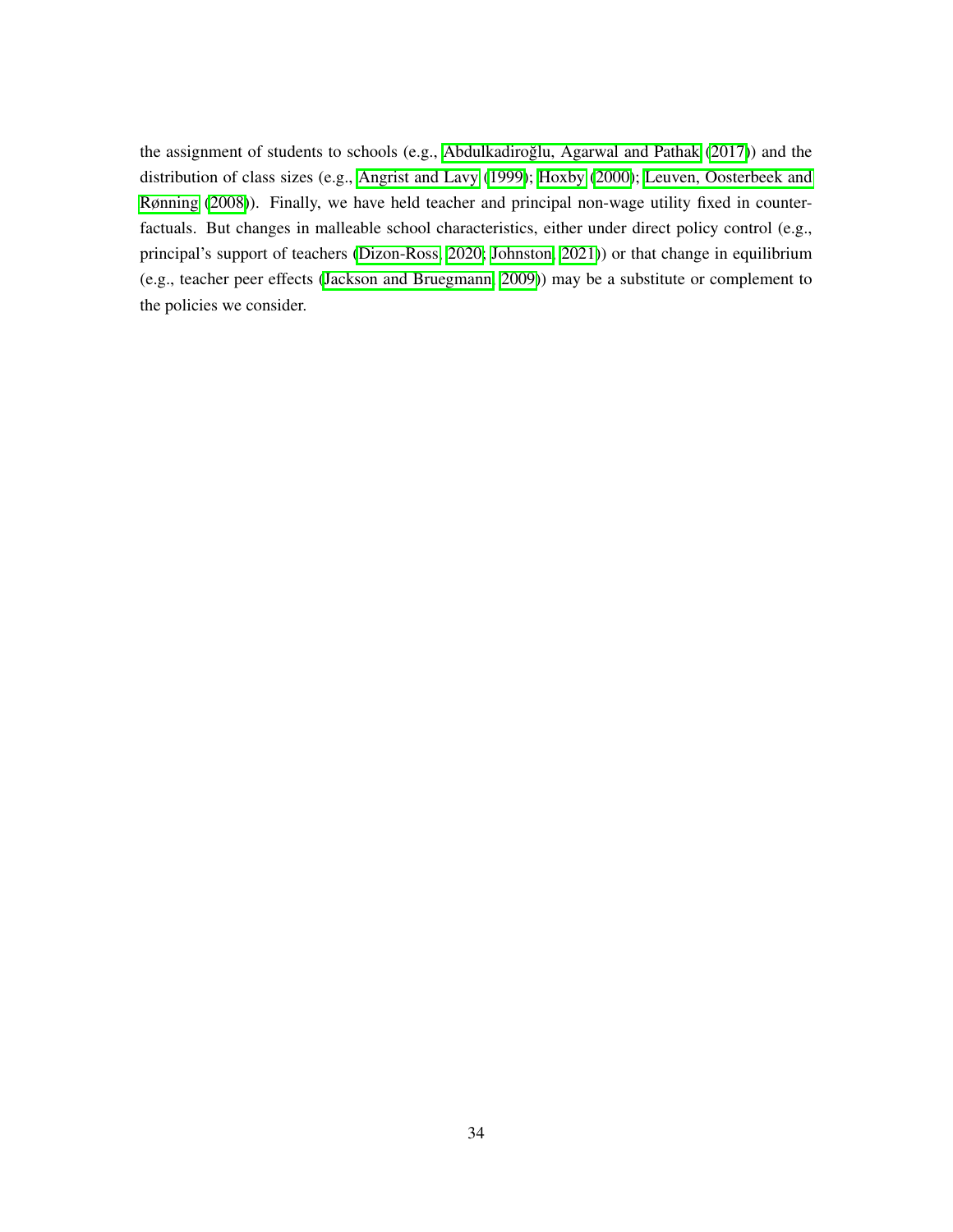# References

- <span id="page-36-12"></span>Abdulkadiroğlu, Atila, Nikhil Agarwal, and Parag A Pathak. 2017. "The welfare effects of coordinated assignment: Evidence from the New York City high school match." *American Economic Review*, 107(12): 3635–89.
- <span id="page-36-7"></span>Agarwal, Nikhil, Charles Hodgson, and Paulo Somaini. 2020. "Choices and Outcomes in Assignment Mechanisms: The Allocation of Deceased Donor Kidneys." National Bureau of Economic Research Working Paper 28064.
- <span id="page-36-13"></span>Angrist, Joshua D, and Victor Lavy. 1999. "Using Maimonides' rule to estimate the effect of class size on scholastic achievement." *The Quarterly Journal of Economics*, 114(2): 533–575.
- <span id="page-36-5"></span>Angrist, Joshua, Peter Hull, Parag A. Pathak, and Christopher Walters. 2021. "Race and the Mismeasure of School Quality." NBER Working Paper 29608.
- <span id="page-36-0"></span>Antos, Joseph R., and Sherwin Rosen. 1975. "Discrimination in the market for public school teachers." *Journal of Econometrics*, 3: 123–150.
- <span id="page-36-10"></span>Ashlagi, Itai, Yash Kanoria, and Jacob D Leshno. 2017. "Unbalanced random matching markets: The stark effect of competition." *Journal of Political Economy*, 125(1): 69–98.
- <span id="page-36-3"></span>Atteberry, Allison, and Sarah E LaCour. 2020. "Putting Performance Pay to the Test: Effects of Denver ProComp on the Teacher Workforce and Student Outcomes." *Teachers College Record*, 122(12): 1–48.
- <span id="page-36-9"></span>Aucejo, Esteban M, Patrick Coate, Jane Cooley Fruehwirth, Sean Kelly, and Zachary Mozenter. 2021. "Teacher Effectiveness and Classroom Composition: Understanding Match Effects in the Classroom."
- <span id="page-36-8"></span>Ba, Bocar, Patrick Bayer, Nayoung Rim, Roman Rivera, and Modibo Sidibé. 2021. "Police Officer Assignment and Neighborhood Crime." National Bureau of Economic Research Working Ppaer 29243.
- <span id="page-36-1"></span>Ballou, Dale. 1996. "Do public schools hire the best applicants?" *The Quarterly Journal of Economics*, 111(1): 97–133.
- <span id="page-36-2"></span>Banerjee, Abhijit, Esther Duflo, Maitreesh Ghatak, and Jeanne Lafortune. 2013. "Marry for what? Caste and mate selection in modern India." *American Economic Journal: Microeconomics*, 5(2): 33–72.
- <span id="page-36-6"></span>Barbieri, Gianna, Claudio Rossetti, and Paolo Sestito. 2011. "The determinants of teacher mobility: Evidence using Italian teachers' transfer applications." *Economics of Education Review*, 30(6): 1430–1444.
- <span id="page-36-11"></span>Bates, Michael. 2020. "Public and private employer learning: Evidence from the adoption of teacher value added." *Journal of Labor Economics*, 38(2): 375–420.
- <span id="page-36-4"></span>Bau, Natalie. Forthcoming. "Estimating An Equilibrium Model of Horizontal Competition in Education." *Journal of Political Economy*.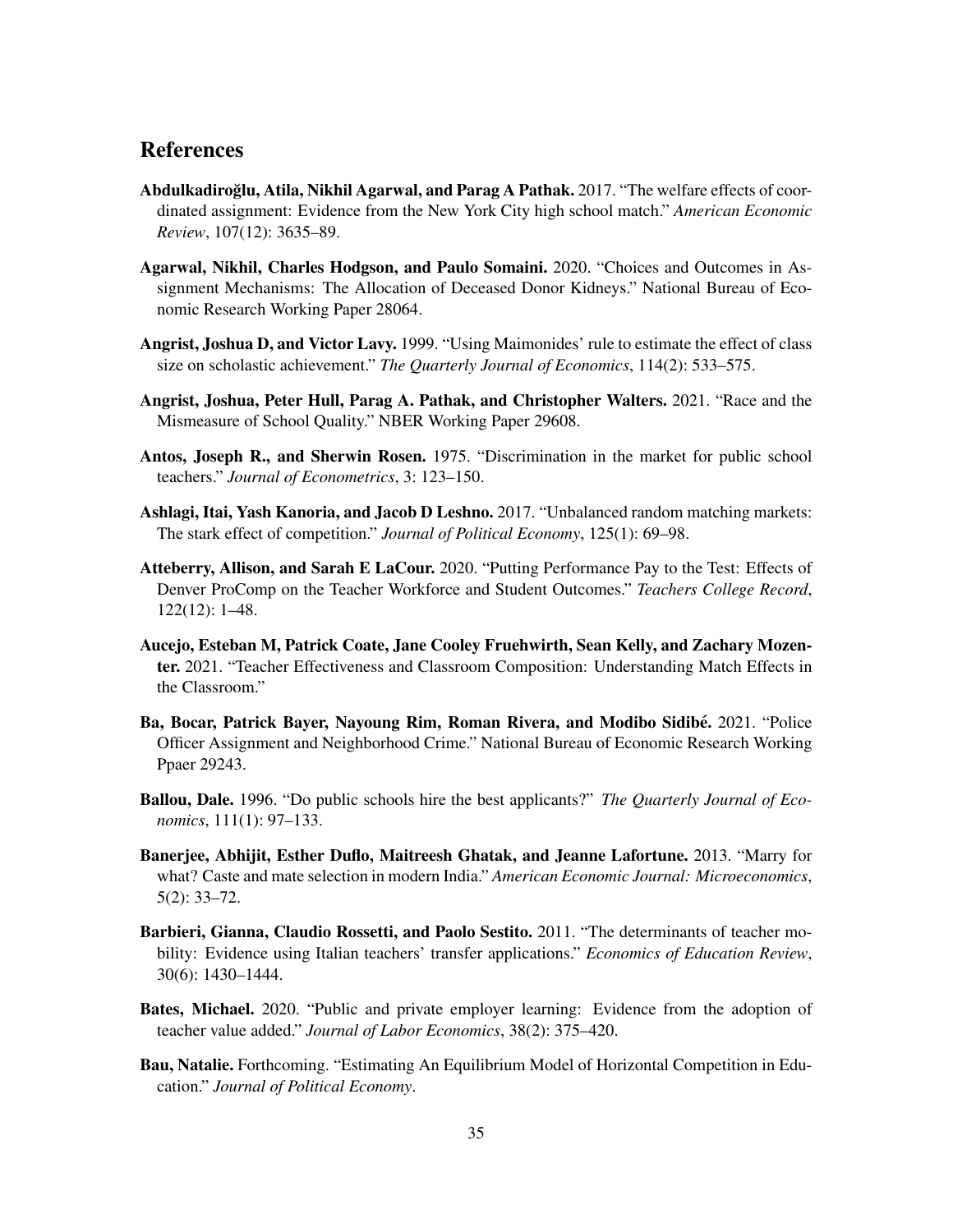- <span id="page-37-1"></span>Biasi, Barbara. 2021. "The Labor Market for Teachers under Different Pay Schemes." *American Economic Journal: Economic Policy*, 13(3): 63–102.
- <span id="page-37-5"></span>Biasi, Barbara, Chao Fu, and John Stromme. 2021. "Equilibrium in Teachers' Labor Markets with Flexible Pay." National Bureau of Economic Research Working Paper 28530.
- <span id="page-37-10"></span>Bobba, Matteo, Tim Ederer, Gianmarco Leon-Ciliotta, Christopher Neilson, and Marco Nieddu. 2021. "Teacher compensation and structural inequality: Evidence from centralized teacher school choice in Perú." Working Paper.
- <span id="page-37-7"></span>Bonhomme, Stephane, Gregory Jolivet, and Edwin Leuven. 2016. "School characteristics and teacher turnover: assessing the role of preferences and opportunities." *Economic Journal*, 126: 1342–1371.
- <span id="page-37-2"></span>Boyd, Donald, Hamilton Lankford, Susanna Loeb, and Jim Wyckoff. 2013. "Analyzing the determinants of the matching of public school teachers to jobs: disentangling the preferences of teachers and employers." *Journal of Labor Economics*, 31(1): 83–117.
- <span id="page-37-8"></span>Boyd, Don, Hamp Lankford, Susanna Loeb, Matthew Ronfeldt, and Jim Wyckoff. 2011. "The role of teacher quality in retention and hiring: using applications to transfer to uncover preferences for teachers and schools." *Journal of Policy Analysis and Management*, 30(1): 88–110.
- <span id="page-37-12"></span>Chade, Hector, Gregory Lewis, and Lones Smith. 2014. "Student portfolios and the college admissions problem." *Review of Economic Studies*, 81(3): 971–1002.
- <span id="page-37-13"></span>Chamberlain, Gary. 1982. "Multivariate regression models for panel data." *Journal of Econometrics*, 18(1): 5–46.
- <span id="page-37-3"></span>Chetty, Raj, John N. Friedman, and Jonah E. Rockoff. 2014*a*. "Measuring the impacts of teachers I: Evaluating bias in teacher value-added estimates." *American Economic Review*, 104(9): 2593–2632.
- <span id="page-37-0"></span>Chetty, Raj, John N Friedman, and Jonah E Rockoff. 2014*b*. "Measuring the impacts of teachers II: Teacher value-added and student outcomes in adulthood." *American Economic Review*, 104(9): 2633–79.
- <span id="page-37-4"></span>Clotfelter, Charles, Elizabeth Glennie, Helen Ladd, and Jacob Vigdor. 2008. "Would higher salaries keep teachers in high-poverty schools? Evidence from a policy intervention in North Carolina." *Journal of Public Economics*, 92(5-6): 1352–1370.
- <span id="page-37-6"></span>Clotfelter, Charles T., Helen F. Ladd, and Jacob Vigdor. 2005. "Who teaches whom? Race and the distribution of novice teachers." *Economics of Education Review*, 24: 377–392.
- <span id="page-37-9"></span>Combe, Julien, Olivier Tercieux, and Camille Terrier. Forthcoming. "The design of teacher assignment: theory and evidence." *Review of Economic Studies*.
- <span id="page-37-11"></span>Combe, Julien, Umut Dur, Olivier Tercieux, Camille Terrier, and M Utku Unver. 2021. "Market Design for Distributional Objectives in (Re) assignment: An Application to Improve the Distribution of Teachers in Schools." Working Paper.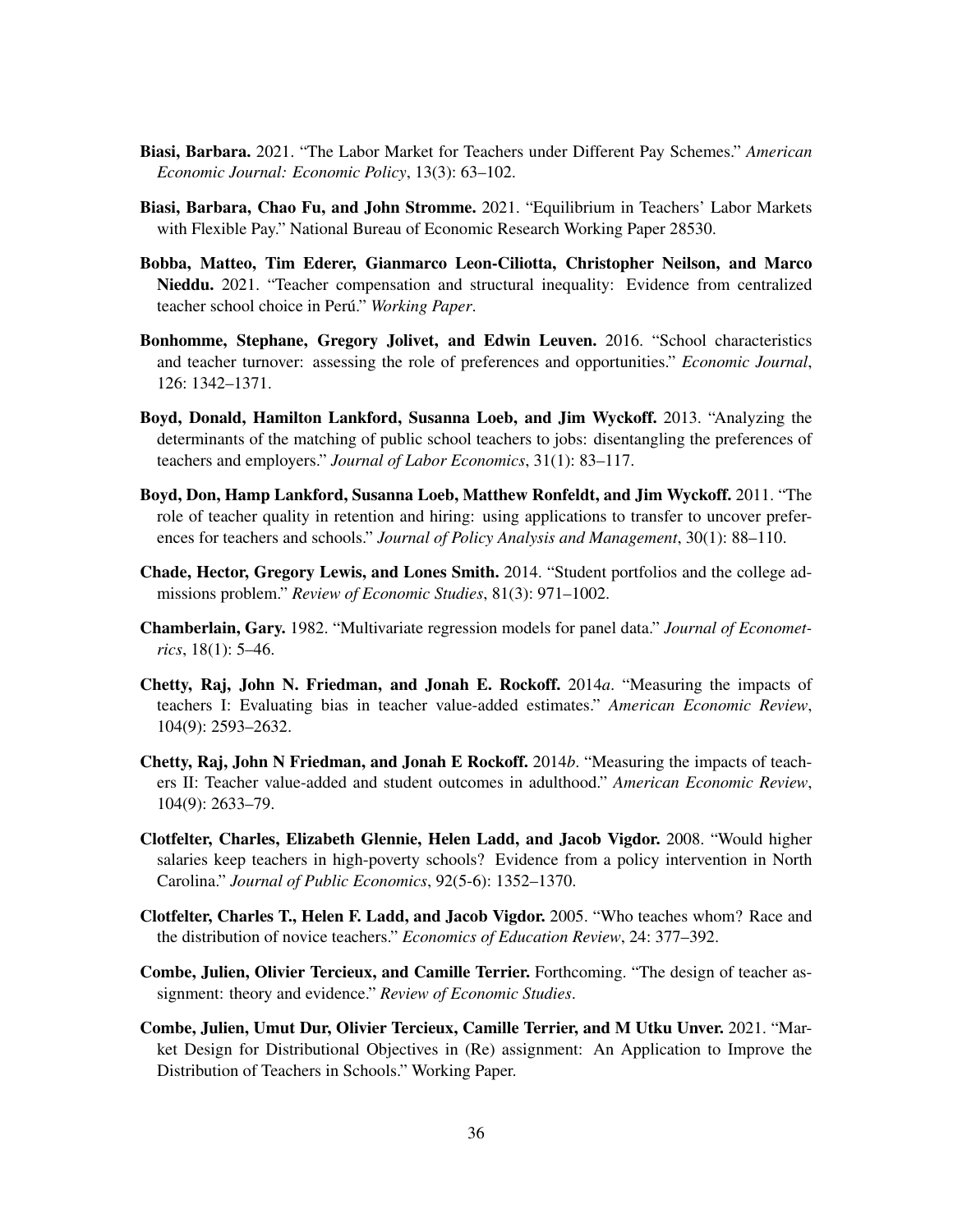- <span id="page-38-7"></span>Condie, Scott, Lars Lefgren, and David Sims. 2014. "Teacher heterogeneity, value-added, and education policy." *Economics of Education Review*, 40: 76–92.
- <span id="page-38-5"></span>Cowan, James, and Dan Goldhaber. 2018. "Do bonuses affect teacher staffing and student achievement in high poverty schools? Evidence from an incentive for national board certified teachers in Washington State." *Economics of Education Review*, 65: 138–152.
- <span id="page-38-11"></span>Cowgill, Bo, Jonathan Davis, B Pablo Montagnes, and Patryk Perkowski. 2021. "Matching for Strategic Organizations: Theory and Empirics from Internal Labor Markets." *Available at SSRN*.
- <span id="page-38-12"></span>Dahlstrand, Amanda. 2021. "Defying Distance? The Provision of Services in the Digital Age."
- <span id="page-38-1"></span>Daly, Timothy, David Keeling, Rachel Grainger, and Adele Grundies. 2008. "Mutual Benefits: New York City's Shift to Mutual Consent in Teacher Hiring. Updated with a New Afterword." *New Teacher Project*.
- <span id="page-38-0"></span>Davis, Jonathan M.V. 2021. "Labor Market Design Can Improve Match Outcomes: Evidence from Matching Teach For America Teachers to Schools."
- <span id="page-38-13"></span>Dee, Thomas S. 2004. "Teachers, race, and student achievement in a randomized experiment." *Review of Economics and Statistics*, 86(1): 195–210.
- <span id="page-38-14"></span>Dee, Thomas S. 2005. "A teacher like me: Does race, ethnicity, or gender matter?" *American Economic Review*, 95(2): 158–165.
- <span id="page-38-8"></span>Delgado, William. 2021. "Heterogeneous Teacher Effects, Comparative Advantage, and Match Quality."
- <span id="page-38-15"></span>Dizon-Ross, Rebecca. 2020. "How Does School Accountability Affect Teachers? Evidence from New York City." *Journal of Human Resources*, 55(1): 76–118.
- <span id="page-38-9"></span>Engel, Mimi, Brian A Jacob, and F Chris Curran. 2014. "New evidence on teacher labor supply." *American Educational Research Journal*, 51(1): 36–72.
- <span id="page-38-3"></span>Falch, Torberg. 2010. "The elasticity of labor supply at the establishment level." *Journal of Labor Economics*, 28(2): 237–266.
- <span id="page-38-4"></span>Falch, Torberg. 2011. "Teacher mobility responses to wage changes: Evidence from a quasi-natural experiment." *American Economic Review: Papers and Proceedings*, 101(3): 460–65.
- <span id="page-38-6"></span>Feng, Li, and Tim R Sass. 2018. "The impact of incentives to recruit and retain teachers in "hardto-staff" subjects." *Journal of Policy Analysis and Management*, 37(1): 112–135.
- <span id="page-38-10"></span>Fox, Lindsay. 2016. "Inferring school desirability based on teacher transfer requests in New York City." *Working Paper*.
- <span id="page-38-2"></span>Fox, Zach. 2017. "Cherokee schools offer \$10K signing bonus to retain new teachers." *Go Upstate*. [https://www.goupstate.com/story/news/education/2017/01/](https://www.goupstate.com/story/news/education/2017/01/19/cherokee-schools-offer-10k-signing-bonus-to-retain-new-teachers/22639001007/) [19/cherokee-schools-offer-10k-signing-bonus-to-retain-new-teachers/](https://www.goupstate.com/story/news/education/2017/01/19/cherokee-schools-offer-10k-signing-bonus-to-retain-new-teachers/22639001007/) [22639001007/](https://www.goupstate.com/story/news/education/2017/01/19/cherokee-schools-offer-10k-signing-bonus-to-retain-new-teachers/22639001007/). Last accessed: December 26, 2021.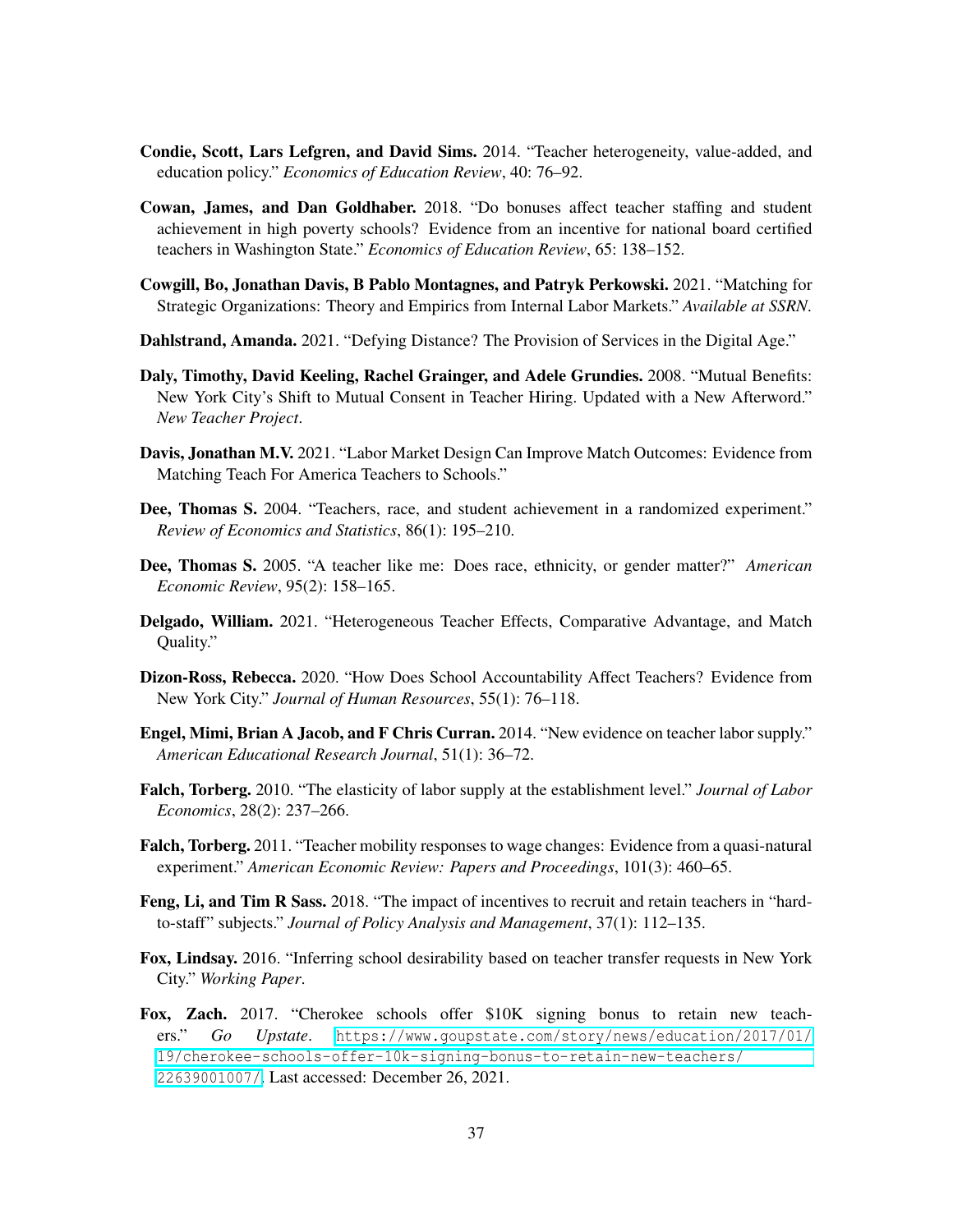- <span id="page-39-12"></span>Gershenson, Seth, Cassandra MD Hart, Joshua Hyman, Constance Lindsay, and Nicholas W. Papageorge. 2018. "The long-run impacts of same-race teachers." *National Bureau of Economic Research*.
- <span id="page-39-4"></span>Glazerman, Steven, Ali Protik, Bing-ru Teh, Julie Bruch, and Jeffrey Max. 2013. "Transfer Incentives for High-Performing Teachers: Final Results from a Multisite Randomized Experiment." *National Center for Education Evaluation and Regional Assistance*.
- <span id="page-39-9"></span>Graham, Bryan S., Geert Ridder, Petra M. Thiemann, and Gema Zamarro. 2020. "Teacherto-classroom assignment and student achievement." NBER Working Paper 27543.
- <span id="page-39-11"></span>Hanushek, Eric A. 2009. "Teacher Deselection." *Creating a New Teaching Profession*.
- <span id="page-39-2"></span>Hanushek, Eric A., John F. Kain, and Steven G. Rivkin. 2004. "Why public schools lose teachers." *Journal of Human Resources*, 39(2): 326–354.
- Harris, Douglas N, and Tim R Sass. 2011. "Teacher Training, Teacher Quality and Student Achievement." *Journal of Public Economics*, 95(7-8): 798–812.
- <span id="page-39-1"></span>Hitsch, Gunter J, Ali Hortacsu, and Dan Ariely. 2010. "Matching and sorting in online dating." *American Economic Review*, 100(1): 130–63.
- <span id="page-39-13"></span>Hoxby, Caroline M. 2000. "The effects of class size on student achievement: New evidence from population variation." *The Quarterly Journal of Economics*, 115(4): 1239–1285.
- <span id="page-39-8"></span>**Jackson, C. Kirabo.** 2013. "Match quality, worker productivity, and worker mobility: direct evidence from teachers." *Review of Economics and Statistics*, 95(4): 1096–1116.
- <span id="page-39-14"></span>Jackson, C Kirabo, and Elias Bruegmann. 2009. "Teaching Students and Teaching Each Other: The Importance of Peer Learning for Teachers." *American Economic Journal: Applied Economics*, 1(4): 85–108.
- <span id="page-39-0"></span>Jackson, C Kirabo, Jonah E Rockoff, and Douglas O Staiger. 2014. "Teacher effects and teacherrelated policies." *Annual Review of Economics*, 6(1): 801–825.
- <span id="page-39-6"></span>Jacob, Brian A, Jonah E Rockoff, Eric S Taylor, Benjamin Lindy, and Rachel Rosen. 2018. "Teacher applicant hiring and teacher performance: Evidence from DC public schools." *Journal of Public Economics*, 166: 81–97.
- <span id="page-39-7"></span>Jatusripitak, Napat. 2018. "Three Essays in Applied Microeconomics."
- <span id="page-39-5"></span>Johnston, Andrew C. 2021. "Teacher preferences, working conditions, and compensation structure." Working Paper.
- <span id="page-39-10"></span>Kane, Thomas J, and Douglas O Staiger. 2008. "Estimating teacher impacts on student achievement: An experimental evaluation." National Bureau of Economic Research.
- <span id="page-39-3"></span>Kraft, Matthew A, John P Papay, Leigh Wedenoja, and Nathan Jones. 2020. "The Benefits of Early and Unconstrained Hiring: Evidence from Teacher Labor Markets."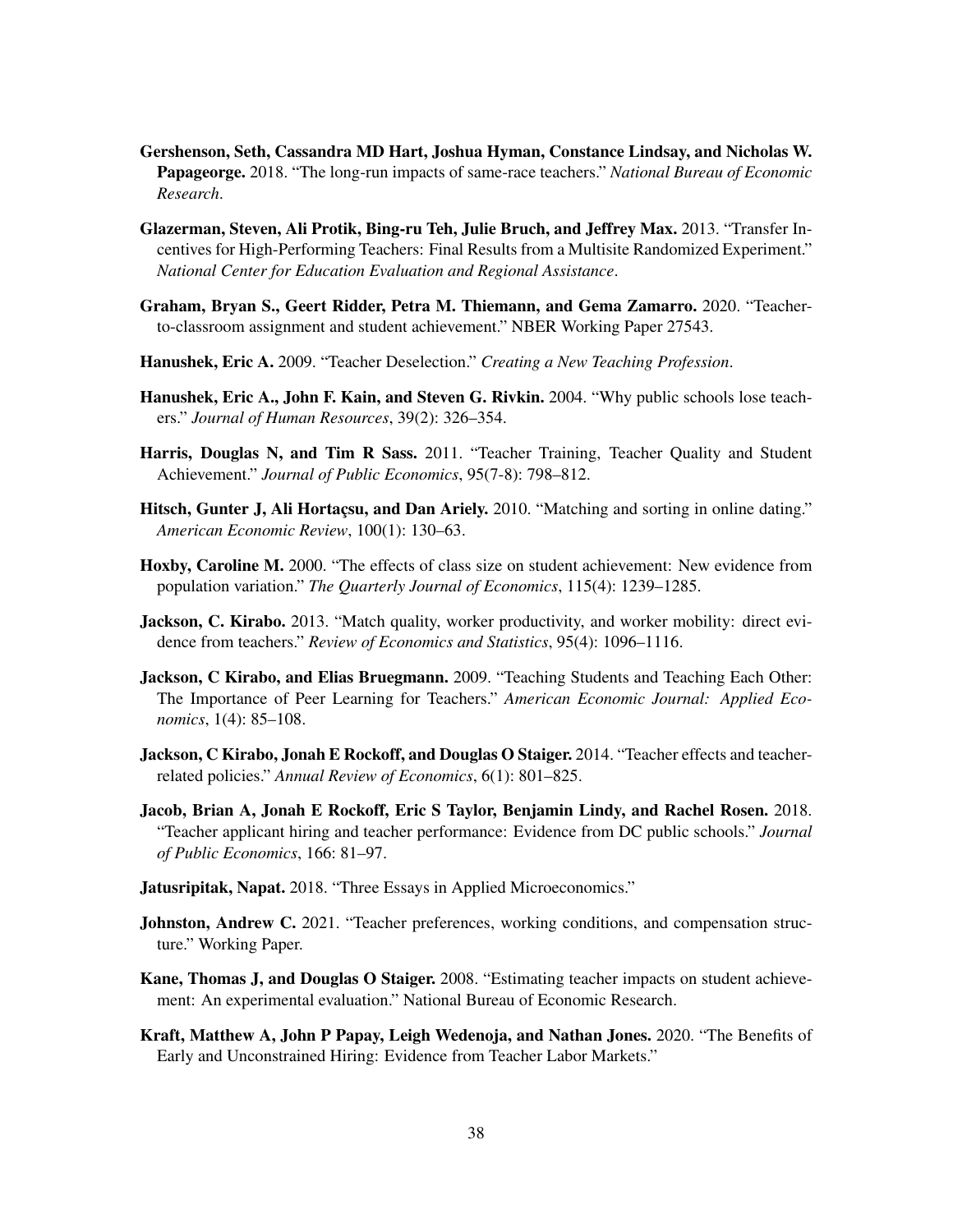- <span id="page-40-6"></span>Lankford, Hamilton, Susanna Loeb, and James Wyckoff. 2002. "Teacher sorting and the plight of urban schools: a descriptive analysis." *Educational Evaluation and Policy Analysis*, 24(1): 37– 62.
- <span id="page-40-9"></span>Laverde, Mariana, Elton Mykerezi, Aaron Soujourner, and Aradhya Sood. 2021. "School district wage structure and teacher mobility: Assessing teacher preferences from inter-school mobility in Minnesota." *Working Paper*.
- <span id="page-40-14"></span>Leuven, Edwin, Hessel Oosterbeek, and Marte Rønning. 2008. "Quasi-experimental estimates of the effect of class size on achievement in Norway." *Scandinavian Journal of Economics*, 110(4): 663–693.
- <span id="page-40-1"></span>Levin, Jessica, and Meredith Quinn. 2003. "Missed Opportunities: How We Keep High-Quality Teachers out of Urban Classrooms."
- <span id="page-40-11"></span>Lim, Jaegeum, and Jonathan Meer. 2017. "The impact of teacher–student gender matches random assignment evidence from South Korea." *Journal of Human Resources*, 52(4): 979–997.
- <span id="page-40-8"></span>Lipsey, Richard G., and Kelvin Lancaster. 1956. "The general theory of second best." *The review of Economic Studies*, 24(1): 11–32.
- <span id="page-40-7"></span>Mansfield, Richard K. 2015. "Teacher quality and student inequality." *Journal of Labor Economics*, 33(3): 751–788.
- <span id="page-40-2"></span>Marcotte, David E. 2015. "Performance pay and the impact on teacher motivation." PhD diss. Indiana State University.
- <span id="page-40-13"></span>Mundlak, Yair. 1978. "On the pooling of time series and cross section data." *Econometrica*, 69–85.
- <span id="page-40-5"></span>Neal, Derek. 2011. "The Design of Performance Pay in Education." In *Handbook of the Economics of Education*. Vol. 4, 495–550. Elsevier.
- <span id="page-40-12"></span>Papay, John P, and Matthew A Kraft. 2016. "The productivity costs of inefficient hiring practices: Evidence from late teacher hiring." *Journal of Policy Analysis and Management*, 35(4): 791–817.
- <span id="page-40-3"></span>**Pridemore, Adam.** 2017. "State budget creates new principal pay plan and bonus programs." *North Carolina School Superindents Association*. [https://www.ncasa.](https://www.ncasa.net/site/default.aspx?PageType=3&DomainID=8&ModuleInstanceID=9&ViewID=6446EE88-D30C-497E-9316-3F8874B3E108&RenderLoc=0&FlexDataID=2754&PageID=9) [net/site/default.aspx?PageType=3&DomainID=8&ModuleInstanceID=9&ViewID=](https://www.ncasa.net/site/default.aspx?PageType=3&DomainID=8&ModuleInstanceID=9&ViewID=6446EE88-D30C-497E-9316-3F8874B3E108&RenderLoc=0&FlexDataID=2754&PageID=9) [6446EE88-D30C-497E-9316-3F8874B3E108&RenderLoc=0&FlexDataID=2754&PageID=9](https://www.ncasa.net/site/default.aspx?PageType=3&DomainID=8&ModuleInstanceID=9&ViewID=6446EE88-D30C-497E-9316-3F8874B3E108&RenderLoc=0&FlexDataID=2754&PageID=9). Last accessed: December 26, 2021.
- <span id="page-40-4"></span>Protik, Ali, Steven Glazerman, Julie Bruch, and Bing-ru Teh. 2015. "Staffing a low-performing school: Behavioral responses to selective teacher transfer incentives." *Education Finance and Policy*, 10(4): 573–610.
- <span id="page-40-10"></span>Rivkin, Steven G, Eric A Hanushek, and John F Kain. 2005. "Teachers, schools, and academic achievement." *Econometrica*, 73(2): 417–458.
- <span id="page-40-0"></span>Rockoff, Jonah E. 2004. "The impact of individual teachers on student achievement: Evidence from panel data." *American Economic Review*, 94(2): 247–252.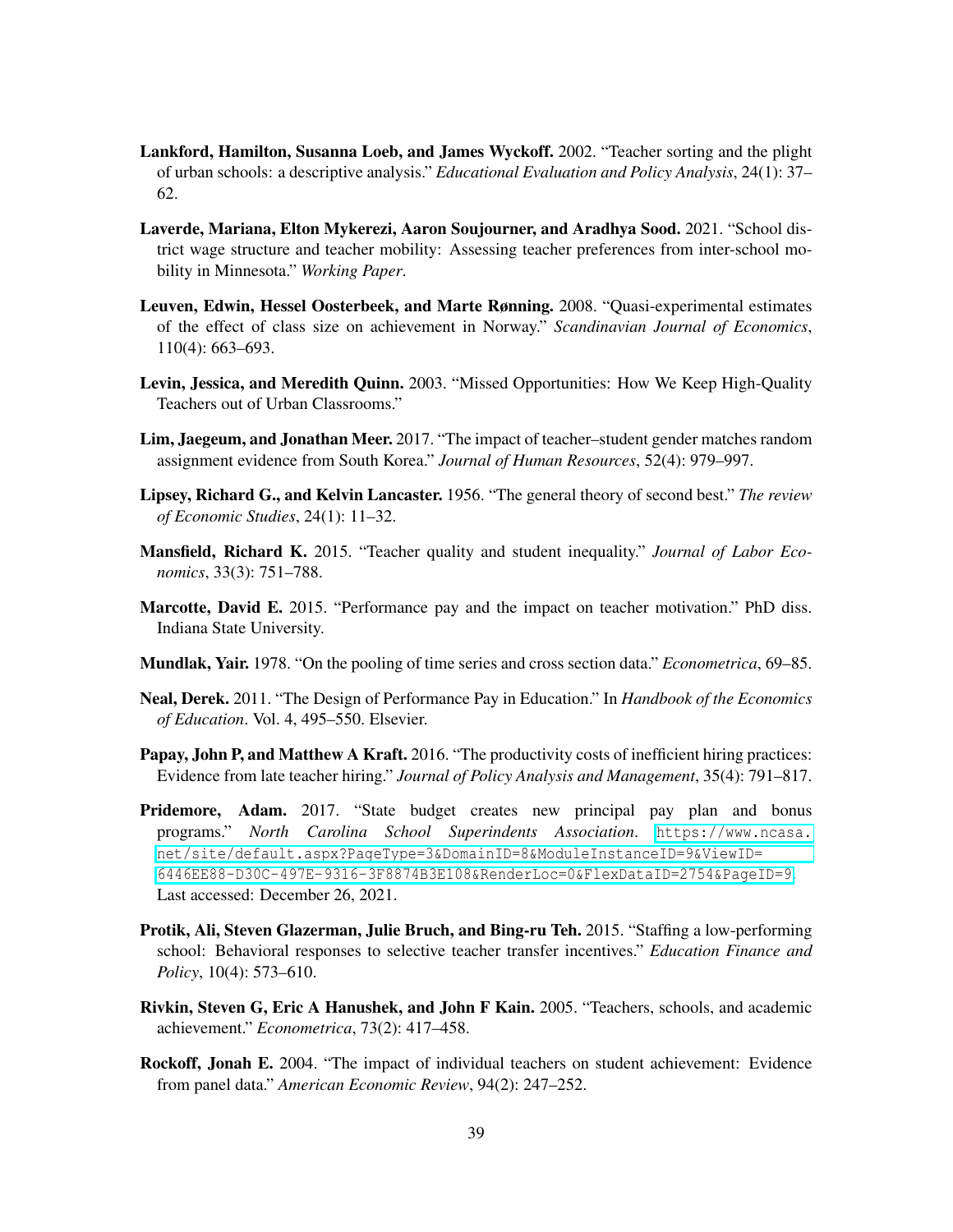- <span id="page-41-2"></span>Rockoff, Jonah E, Douglas O Staiger, Thomas J Kane, and Eric S Taylor. 2012. "Information and employee evaluation: Evidence from a randomized intervention in public schools." *American Economic Review*, 102(7): 3184–3213.
- <span id="page-41-1"></span>Roth, Alvin E., and Marilda A. Oliveira Sotomayor. 1992. *Two Sided-Matching: A Study in Game-Theoretic Modeling and Analysis.* Cambridge University Press.
- <span id="page-41-0"></span>Rothstein, Jesse. 2015. "Teacher quality policy when supply matters." *American Economic Review*, 105(1): 100–130.
- <span id="page-41-7"></span>Shapley, Lloyd S, and Martin Shubik. 1971. "The assignment game I: The core." *International Journal of Game Theory*, 1(1): 111–130.
- <span id="page-41-4"></span>Springer, Matthew G, Walker A Swain, and Luis A Rodriguez. 2016. "Effective teacher retention bonuses: Evidence from Tennessee." *Educational Evaluation and Policy Analysis*, 38(2): 199–221.
- <span id="page-41-5"></span>Staiger, Douglas O, and Jonah E Rockoff. 2010. "Searching for Effective Teachers with Imperfect Information." *Journal of Economic Perspectives*, 24(3): 97–118.
- <span id="page-41-3"></span>Steele, Jennifer L, Richard J Murnane, and John B Willett. 2010. "Do financial incentives help low-performing schools attract and keep academically talented teachers? Evidence from California." *Journal of Policy Analysis and Management*, 29(3): 451–478.
- Sun, Liyang, and Sarah Abraham. 2021. "Estimating Dynamic Treatment Effects in Event Studies with Heterogeneous Treatment Effects." *Journal of Econometrics*, 225(2): 175–199.
- <span id="page-41-6"></span>Tincani, Michela M. 2021. "Teacher Labor Markets, School Vouchers, and Student Cognitive Achievement: Evidence from Chile." *Quantitative Economics*, 12(1): 173–216.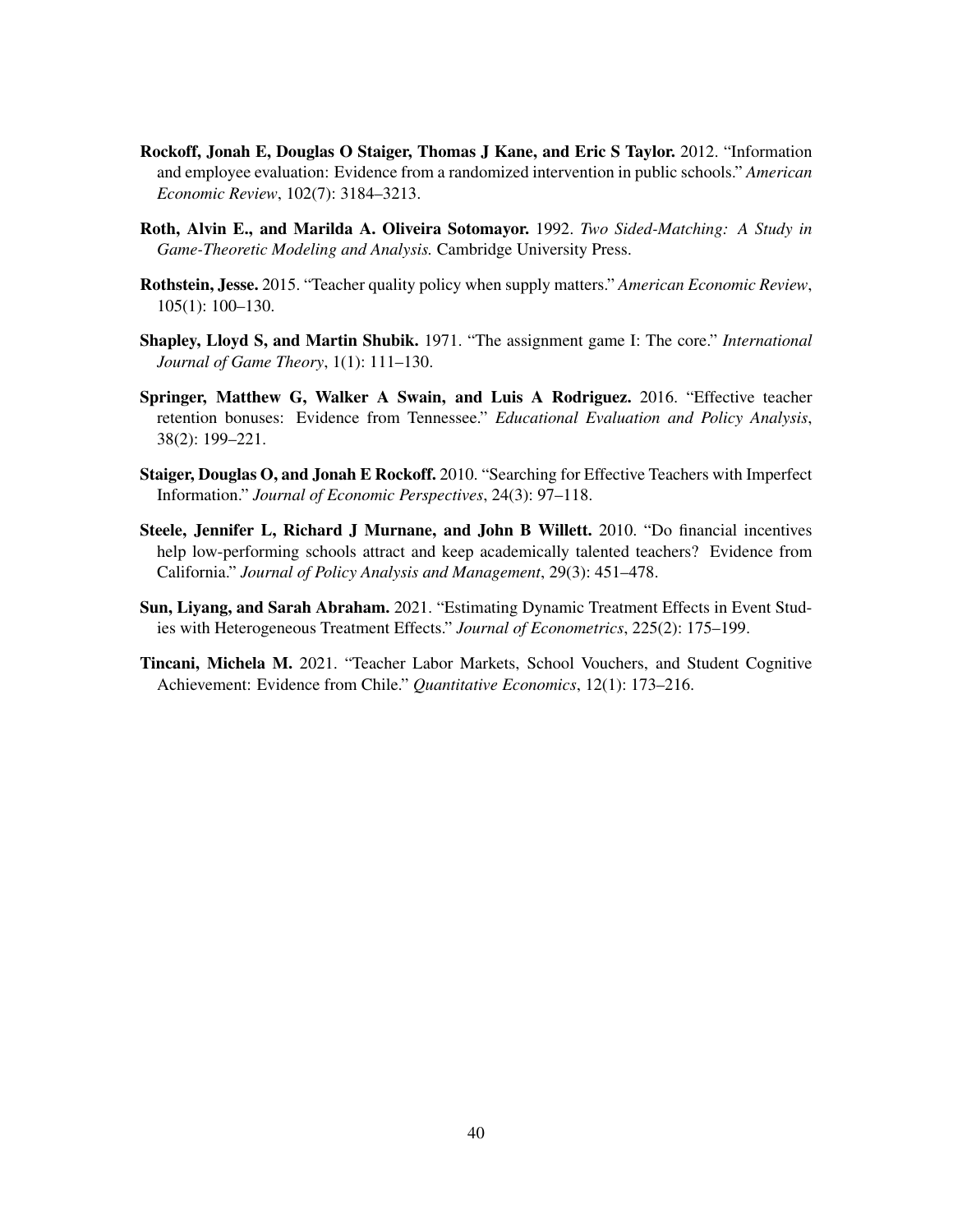<span id="page-42-0"></span>

|                            | Mean Res   | Mean Diff | <b>Mean Res</b> | Mean Res   | <b>Mean Res</b>   | Mean Res   |
|----------------------------|------------|-----------|-----------------|------------|-------------------|------------|
| VA (Heterog)               | 1.052      |           |                 | 1.060      |                   |            |
|                            | (0.00650)  |           |                 | (0.00681)  |                   |            |
| VA Diff                    |            | 0.879     |                 |            |                   |            |
|                            |            | (0.0243)  |                 |            |                   |            |
| Post Transfer              |            |           | $-0.00243$      | 0.00576    |                   |            |
|                            |            |           | (0.00367)       | (0.00280)  |                   |            |
| VA * Post Transfer         |            |           |                 | $-0.0885$  |                   |            |
|                            |            |           |                 | (0.0212)   |                   |            |
| $VA - below 10th$ (disadv) |            |           |                 |            | 0.990             |            |
|                            |            |           |                 |            | (0.0223)          |            |
|                            |            |           |                 |            | 1.058             |            |
| $VA - 10th-90th$ (disadv)  |            |           |                 |            | (0.00698)         |            |
|                            |            |           |                 |            |                   |            |
| $VA - above 90th$ (disadv) |            |           |                 |            | 1.066<br>(0.0228) |            |
|                            |            |           |                 |            |                   |            |
| $VA - below 10th (size)$   |            |           |                 |            |                   | 1.011      |
|                            |            |           |                 |            |                   | (0.0224)   |
| $VA - 10th-90th$ (size)    |            |           |                 |            |                   | 1.066      |
|                            |            |           |                 |            |                   | (0.00713)  |
| $VA - above 90th (size)$   |            |           |                 |            |                   | 0.961      |
|                            |            |           |                 |            |                   | (0.0188)   |
| Constant                   | 0.00810    | 0.0477    | 0.00779         | 0.00745    | 0.00810           | 0.00800    |
|                            | (0.000835) | (0.00101) | (0.00174)       | (0.000883) | (0.000835)        | (0.000843) |
| Subject                    | Math       | Math      | Math            | Math       | Math              | Math       |
| Mean DV                    | 0.00764    | 0.0527    | 0.00754         | 0.00764    | 0.00764           | 0.00764    |
| Clusters                   | 21514      | 21514     | 21834           | 21514      | 21514             | 21514      |
| $\mathbf N$                | 74552      | 74552     | 75459           | 74552      | 74552             | 74552      |

## Table 1: Forecast Unbiasedness Tests for Value-Added Predictions

The table includes tests of whether a value-added estimate is forecast unbiased. In the first and third through sixth columns, the outcome ("Mean Res") is the mean student math test score, residualized by student demographics including lagged scores, school fixed effects, and teacher experience measures. The mean is taken over all students for a given teacher-year. In the second column, the outcome ("Mean Diff") is the difference in the mean residualized math scores between a teacher's economically disadvantaged and advantaged students. The "VA" measures allow for match effects ("Heterog"). The measures predict mean student residuals using data from all prior years a teacher taught. "VA Diff" is the difference in predicted value-added between a teacher's economically disadvantaged and advantaged students (i.e., the predicted comparative advantage). "Post Transfer" refers to years after a teacher switched schools. The interaction with "VA" multiplies the post-transfer indicator with the heterogeneous value-added measure. Column (4) splits the year *t* observations into bins as a function of the change in share of disadvantaged students relative to the data observed for the teacher before year *t*. The split is based on percentiles of the change. Column (5) splits the year *t* observations into bins as a function of the change in classroom size relative to the data observed for the teacher before year *t*. The split is based on percentiles of the change. For columns (4) and (5) the p-value comes from F-test that the three coefficients are equal. Standard errors are clustered at the teacher level.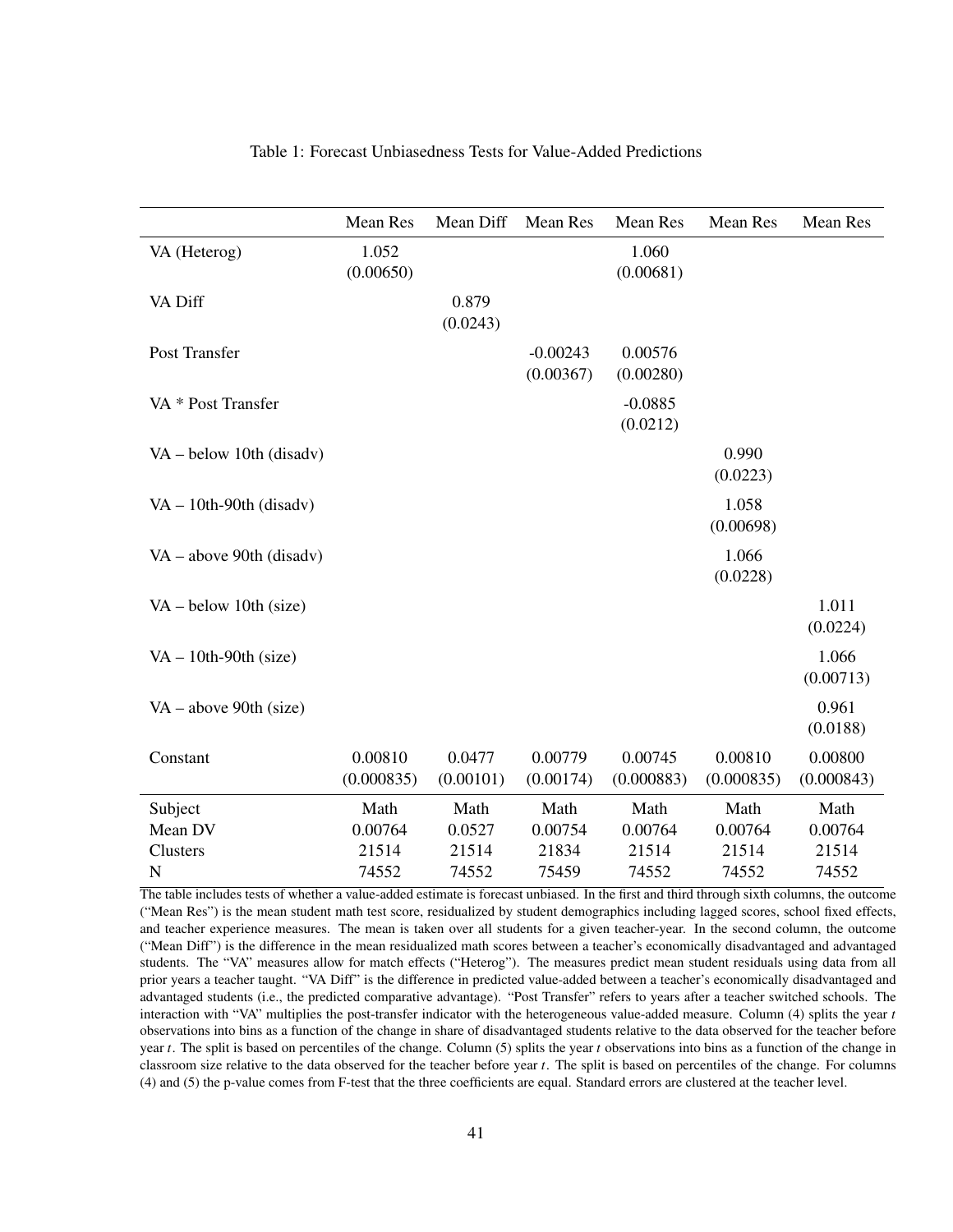| Table 2: Potential Gains from Reassignment |  |  |
|--------------------------------------------|--|--|
|--------------------------------------------|--|--|

|                                  | Per-Student Gains $(\sigma)$ | As a Fraction of (Best-Actual) Non-Disadvantaged |          | Disadvantaged |
|----------------------------------|------------------------------|--------------------------------------------------|----------|---------------|
| <b>Alternate Allocations</b>     |                              |                                                  |          |               |
| <b>Best</b>                      | 0.054                        |                                                  | 0.095    | 0.018         |
| Random                           | $-0.003$                     | $-0.05$                                          | 0.019    | $-0.023$      |
| Worst                            | $-0.057$                     | $-1.06$                                          | $-0.053$ | $-0.062$      |
| <i><b>Alternate Policies</b></i> |                              |                                                  |          |               |
| Best w/i School                  | 0.013                        | 0.28                                             | 0.015    | 0.010         |
| Replace Bottom 5% of Teachers    | 0.012                        | 0.22                                             | 0.015    | 0.009         |
| <b>Targeting Student Types</b>   |                              |                                                  |          |               |
| Max Non-Disadvantaged VA         | 0.025                        | 0.45                                             | 0.137    | $-0.077$      |
| Max Disadvantaged VA             | 0.016                        | 0.30                                             | $-0.049$ | 0.075         |
| <b>Constant Class Size</b>       |                              |                                                  |          |               |
| <b>Best</b>                      | 0.021                        | 0.38                                             | 0.018    | 0.023         |

<span id="page-43-0"></span>The table shows the potential gains from reassignments of teachers to different schools. The sample is all teachers with non-missing value-added forecasts in 2016 (based on prior data), along with their corresponding 2016 assignments. Gains come from better matching of teachers to students, as teachers' effectiveness may differ across student types, and placing better teachers in schools with larger class sizes. The first column shows the per-student gains from various allocations relative to the actual allocation. Gains are measured in student standard deviations  $(σ)$ . The second column shows the gain as a fraction of the full difference between the best (output-maximizing) and actual allocations. The third and fourth columns show the per-student gains, relative to the actual allocation, for non-disadvantaged and disadvantaged students. The best within school allocation only changes the teacher-classroom assignments within <sup>a</sup> school. "Replacing Bottom 5% of Teachers" refers to replacing the bottom 5% of teachers according to realized per-student output with teachers with median value-added for each student type. The allocations that target particular student types maximize per-student output for students of one type only. "Constant Class Size" imposes an equal number of students (but possibly different composition) across all classes, in both the best and actual allocations. We assign classrooms the mean student composition and class sizes in that school in 2016 in all allocations excep<sup>t</sup> the "Best w/i School" and "Constant Class Size" allocations.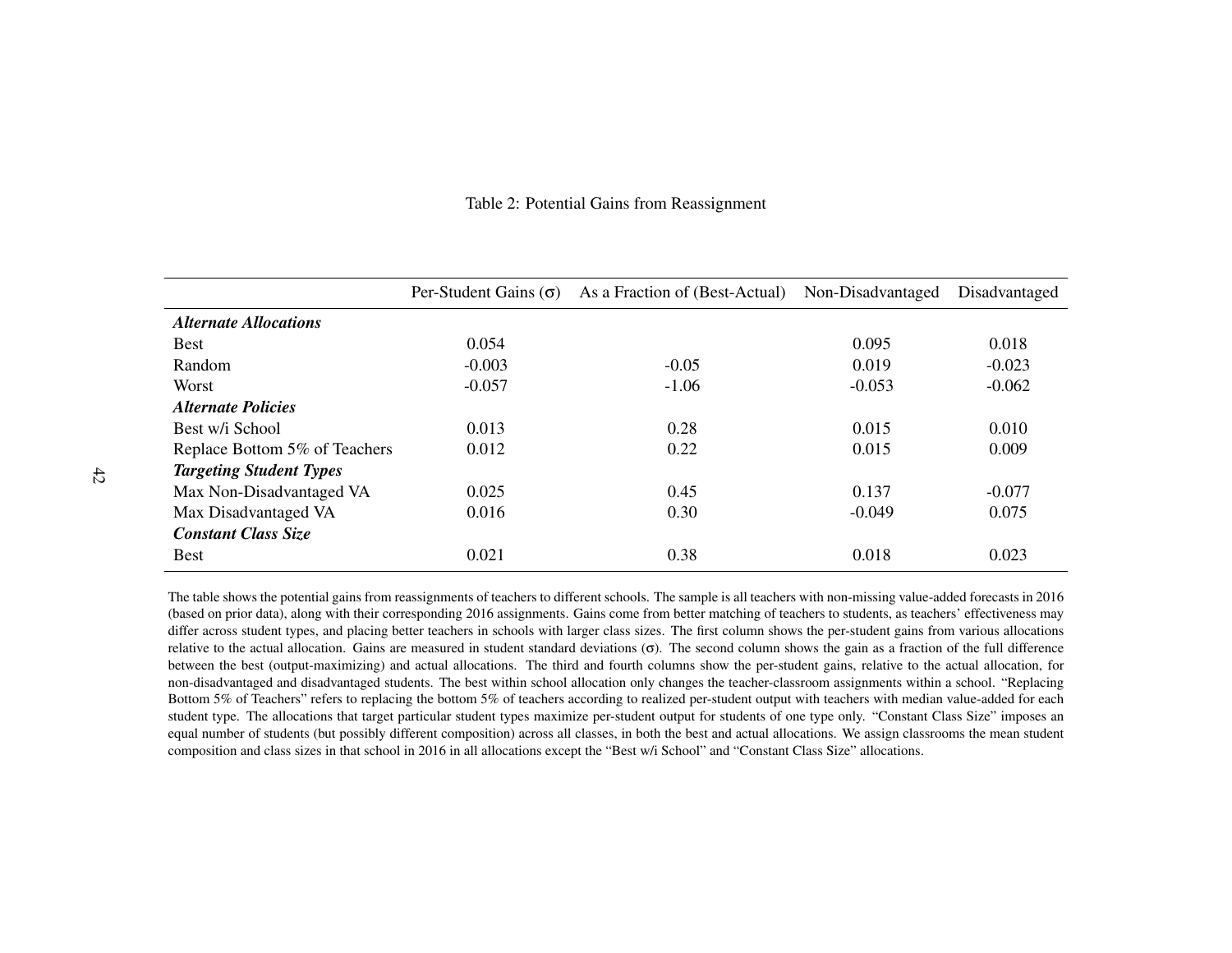|  |  |  |  | Table 3: Timing of posting, applying, and hiring |  |
|--|--|--|--|--------------------------------------------------|--|
|--|--|--|--|--------------------------------------------------|--|

<span id="page-44-0"></span>

|              |      | <b>Posting</b> |          | <b>Applying</b> |       |          | <b>Hiring</b> |       |          |
|--------------|------|----------------|----------|-----------------|-------|----------|---------------|-------|----------|
|              | Vacs | <b>Share</b>   | Share TI | Apps            | Share | Share TI | Apps          | Share | Share TI |
| April        | 295  | 16.24          | 0.62     | 24799           | 7.13  | 0.50     | 393           | 13.23 | 0.69     |
| May          | 392  | 21.57          | 0.52     | 70248           | 20.21 | 0.50     | 585           | 19.70 | 0.63     |
| June         | 502  | 27.63          | 0.52     | 108776          | 31.29 | 0.51     | 827           | 27.85 | 0.60     |
| July         | 451  | 24.82          | 0.42     | 94171           | 27.09 | 0.50     | 755           | 25.42 | 0.50     |
| August       | 167  | 9.19           | 0.46     | 44673           | 12.85 | 0.51     | 358           | 12.05 | 0.57     |
| <b>Total</b> | 1807 | 100            |          | 342667          | 100   |          | 2918          | 2918  |          |

#### (a) Monthly shares by position

(b) Monthly shares by teacher value-added

|        |       | Has VA |          |       | Above median VA |          | <b>Top decile VA</b> |       |          |
|--------|-------|--------|----------|-------|-----------------|----------|----------------------|-------|----------|
|        | Apps  | Share  | Share TI | Apps  | Share           | Share TI | Apps                 | Share | Share TI |
| April  | 3050  | 6.23   | 0.44     | 1552  | 7.16            | 0.42     | 373                  | 9.15  | 0.41     |
| May    | 9662  | 19.75  | 0.44     | 4218  | 19.46           | 0.44     | 918                  | 22.53 | 0.45     |
| June   | 16832 | 34.40  | 0.46     | 8035  | 37.08           | 0.45     | 1396                 | 34.26 | 0.47     |
| July   | 13673 | 27.95  | 0.47     | 5600  | 25.84           | 0.46     | 944                  | 23.17 | 0.46     |
| August | 5522  | 11.29  | 0.48     | 2189  | 10.10           | 0.47     | 434                  | 10.65 | 0.52     |
| Total  | 48739 | 100    |          | 21594 | 100             |          | 4065                 | 100   |          |

(c) Early vs. late posting times by school

|                |    | Posts in July |       |
|----------------|----|---------------|-------|
| Posts in April | No | Yes           | Total |
| No             |    | 15            | 23    |
| Yes            | 10 | 88            | 98    |
| Total          | 18 | 103           | 121   |

This table shows the timing of posting, applying, and hiring during a cycle. Panel (a) shows the distribution of vacancy postings, applications, and hires by month, where hires correspond to the timing of the applicant who was hired to the position. For each type of action, we show the share that corresponds to Title I positions. Some of the vacancies produce multiple hires. In Panel (b) we show the distribution of applications by month, where we split the sample of applicants into those with a value-added forecast (i.e., had taught in tested grades and subjects in North Carolina prior to applying), those with above median value-added, and those in the top decile. Panel (c) shows the cross-tabulation of whether a school posts a vacancy in April and whether that school posts a vacancy in July (in the same cycle).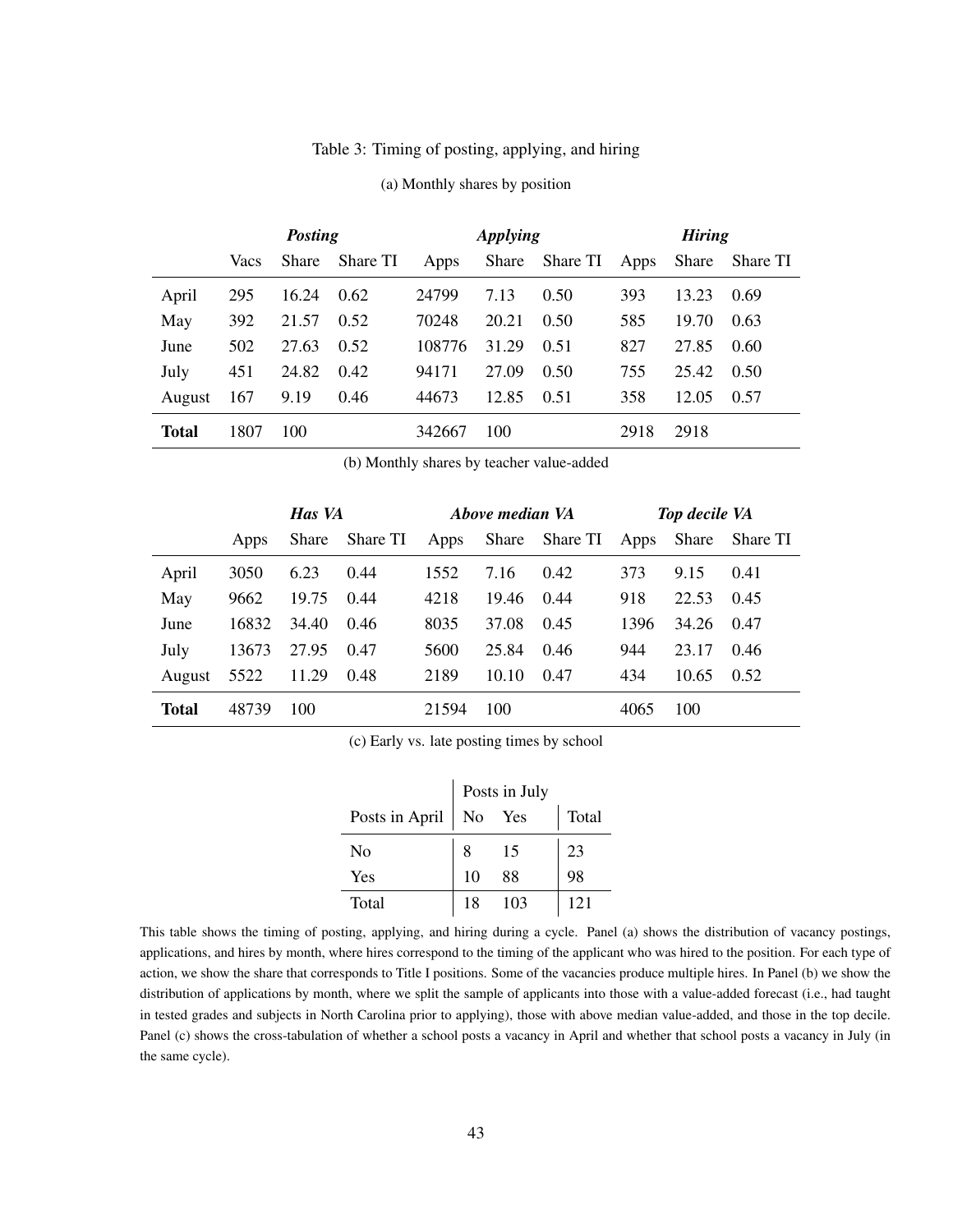Table 4: Application evaluations, outcomes, and timing

|               | Hired<br>successfully           | Hired but<br>taught elsewhere | not in district | Hired but    | Declined<br>offer | Interview                             | Positive         | Middle           | Negative         | Withdrew            | No comment         |
|---------------|---------------------------------|-------------------------------|-----------------|--------------|-------------------|---------------------------------------|------------------|------------------|------------------|---------------------|--------------------|
| mean<br>count | 0.00051<br>2,291                | 0.00003<br>122                | 0.00017         | 750          | 0.00006<br>292    | 0.00000                               | 0.00064<br>2,887 | 0.00029<br>1,300 | 0.00037<br>1,655 | 0.00002<br>74       | 0.07367<br>333,780 |
|               |                                 |                               |                 |              |                   | (a) Outcomes at the application level |                  |                  |                  |                     |                    |
|               | Hired                           | Declined offer                | Interview       | Positive     | Middle            | Negative                              | Withdrew         | No comment       |                  | Any Non-Hire Action |                    |
|               | 0.799<br>mean<br>1,457<br>count | 0.117<br>213                  | 0.001<br>2      | 0.101<br>184 | 0.023<br>42       | 0.075<br>136                          | 0.037<br>67      | 0.985<br>1,797   |                  | 0.179<br>327        |                    |

(b) Outcomes at the position level

|                      | Obs                                                |  |  |  | Mean 10th 25th 50th 75th 90th Std. dev. |
|----------------------|----------------------------------------------------|--|--|--|-----------------------------------------|
| All applications     | 343.161 -0.0 -15.6 -5.8 -0.8 4.6 16.4              |  |  |  | 14.74                                   |
| No notes             | $333.780$ 0.1 -15.2 -5.6 -0.7 4.5 16.1             |  |  |  | -14.38                                  |
| Evaluated with notes | $9,381$ $-2.0$ $-32.1$ $-15.0$ $-4.1$ $7.9$ $31.7$ |  |  |  | 24.26                                   |

(c) Timing relative to hired applicant

<span id="page-45-0"></span>This table shows the frequency and timing of application outcomes. The data record <sup>a</sup> single outcome per application; as an example, "Interview" implies not hired as otherwise the "Interview" outcome would be replaced by "Hired." The data record "Hired," which we split into "Hired successfully" for teachers who taught in the position's school the following year, "Hired but taught elsewhere" for teachers hired who taught in district but not at that position's school, and "Hired but not in district" for teachers hired who did not appear in the district the following year. "Positive," "Middle," and "Negative" reflect the authors' coding of different text categories. "No comment" includes applications without an updated status. Panel (a) shows frequencies at the application level and panel (b) shows frequencies at the position level for at least one outcome across all applications to that position (i.e., "Hired" indicates at least one application led to <sup>a</sup> hire). "Any Non-Hire Action" is a positive, middle, or negative assessment or an application withdrawal. In panel (c) we calculate the difference in timing (in days) between when an application was made and when the application that led to a hire was made. A value of 1 would indicate an application made 1 day after the one that led to <sup>a</sup> hire. In the last two rows, we split the sample into those with no notes ("No comment") and those with an outcome.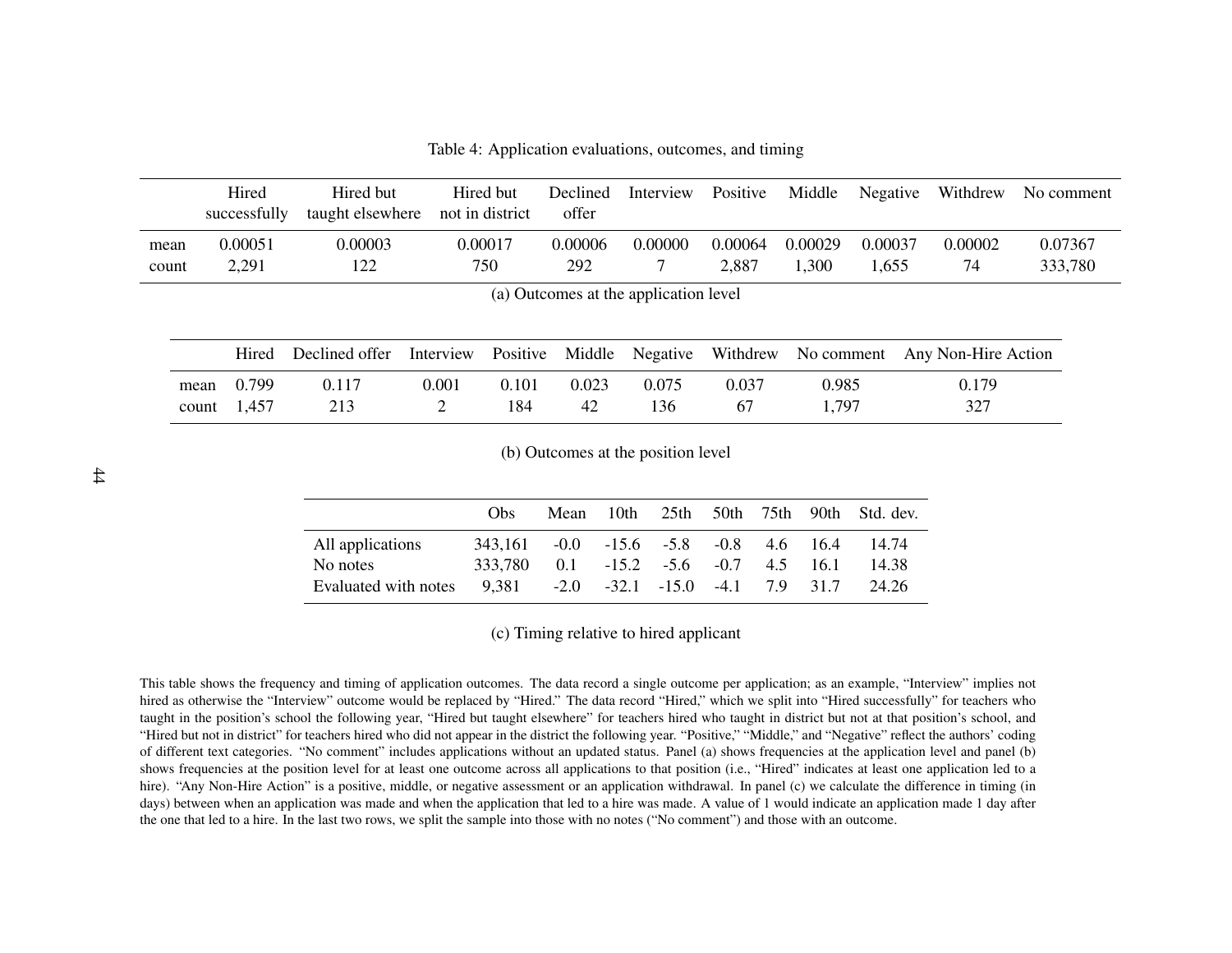<span id="page-46-0"></span>

|                                                  | Estimate  | <b>Standard Error</b> |
|--------------------------------------------------|-----------|-----------------------|
| Constant                                         | 2.032     | 4.453                 |
| Commute Time                                     | $-0.073$  | 0.001                 |
| Commute Time Missing                             | $-1.660$  | 0.223                 |
| Value Added                                      | 0.081     | 0.008                 |
| St Dev Value Added RC                            | 0.128     | 0.007                 |
| <b>School Characteristics and Interactions</b>   |           |                       |
| <b>Fraction Disadvantaged</b>                    | $-1.188$  | 0.136                 |
| <b>Fraction Black</b>                            | $-0.452$  | 0.132                 |
| <b>Fraction Hispanic</b>                         | 0.441     | 0.144                 |
| Fraction Above Median Achievement                | 0.163     | 0.149                 |
| Abs Adv x Fraction Disadvantaged                 | $-0.797$  | 1.029                 |
| Abs Adv x Fraction Black                         | $-1.635$  | 1.025                 |
| Abs Adv x Fraction Hispanic                      | 2.487     | 1.074                 |
| Abs Adv x Fraction Above Median Achievement      | $-1.997$  | 1.185                 |
| <b>Black x Fraction Black</b>                    | 1.072     | 0.130                 |
| Hispanic x Fraction Hispanic                     | 0.491     | 0.771                 |
| St Dev Fraction Disadvantaged RC                 | 1.591     | 0.034                 |
| St Dev Fraction Black RC                         | 1.296     | 0.054                 |
| St Dev Fraction Hispanic RC                      | 0.637     | 0.065                 |
| St Dev Fraction Above Median Achievement RC      | 1.397     | 0.045                 |
| <b>Teacher Characteristics</b>                   |           |                       |
| VA Non-Disadvantaged Students                    | 0.746     | 0.307                 |
| VA Disadvantaged Students                        | 0.937     | 0.331                 |
| In District                                      | $-0.509$  | 0.061                 |
| <b>Black</b>                                     | $-0.095$  | 1.043                 |
| Hispanic                                         | 6.017     | 3.762                 |
| Female                                           | 0.284     | 0.064                 |
| Experience 2-3                                   | 0.070     | 0.083                 |
| Experience 4-6                                   | $-0.268$  | 0.082                 |
| Experience 7+                                    | $-0.141$  | 0.074                 |
| <b>St Dev Random Effect</b>                      | 1.687     | 0.030                 |
| <b>Chamberlain-Mundlak Device</b>                |           |                       |
| Fraction Disadvantaged Mean                      | $-1.903$  | 3.182                 |
| Commute Time Mean                                | 0.032     | 0.004                 |
| Commute Time Missing Mean                        | 1.231     | 0.249                 |
| Value Added Mean                                 | $-0.489$  | 0.295                 |
| <b>Fraction Black Mean</b>                       | $-2.786$  | 2.707                 |
| Fraction Hispanic Mean                           | 0.041     | 2.457                 |
| Fraction Above Median Achievement Mean           | $-0.986$  | 4.718                 |
| Abs Adv x Fraction Disadvantaged Mean            | $-37.628$ | 19.086                |
| Abs Adv x Fraction Black Mean                    | 36.183    | 18.362                |
| Abs Adv x Fraction Hispanic Mean                 | 15.838    | 19.942                |
| Abs Adv x Fraction Above Median Achievement Mean | $-16.346$ | 6.488                 |
| <b>Black x Fraction Black Mean</b>               | $-2.200$  | 2.412                 |
| Hispanic x Fraction Hispanic Mean                | $-20.462$ | 14.686                |
| Number of Students Mean                          | 0.009     | 0.023                 |
|                                                  |           |                       |

## Table 5: Teacher preference estimates

The table shows teacher preference coefficients, estimated using maximum simulated likelihood. We model the probability that a teacher applies to a position where the alternate options are not teaching in the district or keeping the current position. Random coefficients ("RC") are independent and simulated from the standard normal distribution. We model unobserved teacher-year heterogene-ity using a [Mundlak](#page-40-13) [\(1978\)](#page-40-13) and [Chamberlain](#page-37-13) [\(1982\)](#page-37-13) device, taking the mean of each covariate across an applicant's choices. Commute time is measured in minutes, value added is total predicted output. Experience below 2 years is the omitted category.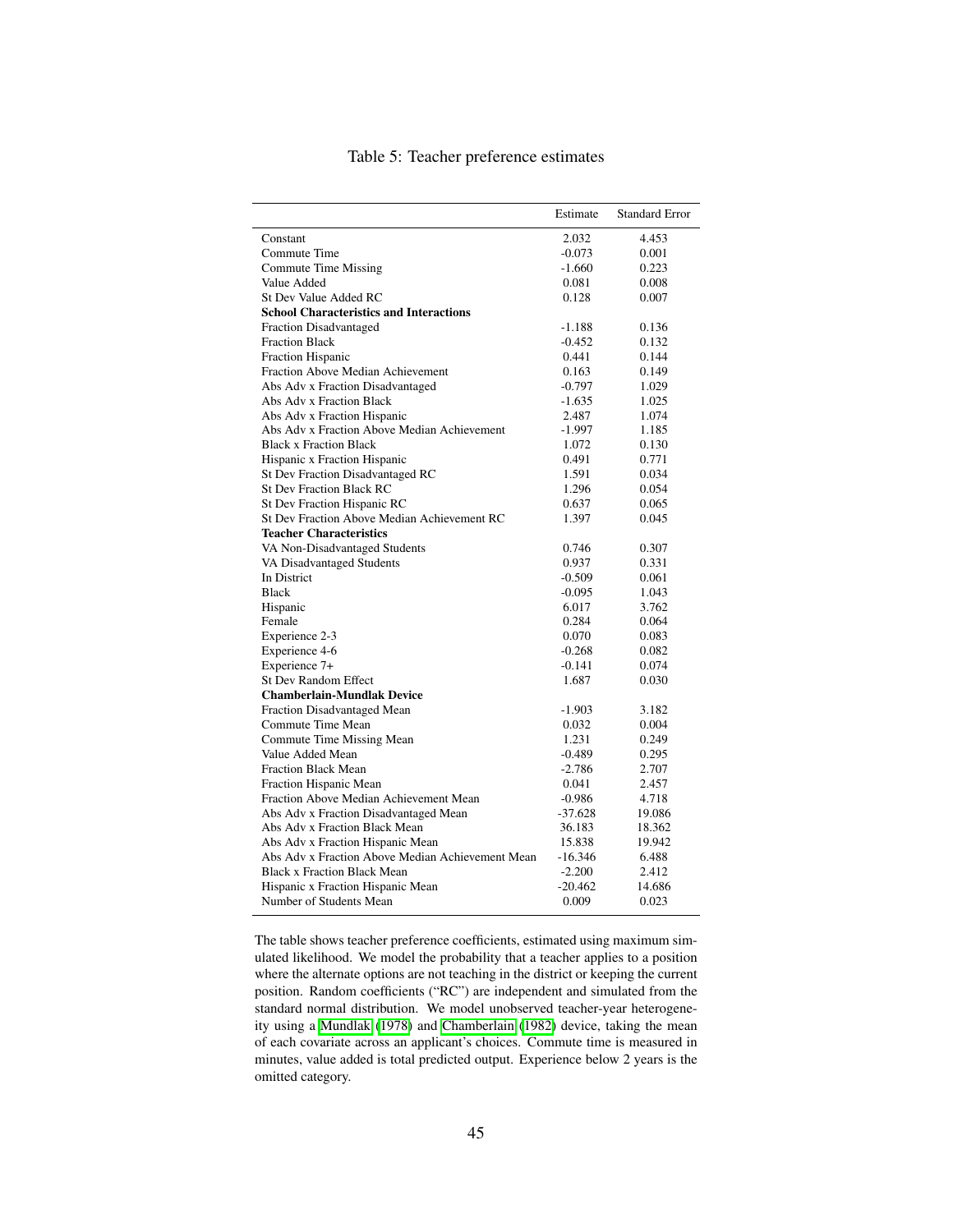<span id="page-47-0"></span>

|                                        | Estimate | <b>Standard Error</b> |
|----------------------------------------|----------|-----------------------|
| Constant                               | $-4.363$ | 0.127                 |
| <b>St Dev Random Effect</b>            | 1.531    | 0.022                 |
| Title I                                | 0.521    | 0.156                 |
| Value-Added                            | 0.092    | 0.026                 |
| Value-Added x Title I                  | 0.038    | 0.034                 |
| Experience 2-3                         | 0.351    | 0.128                 |
| Experience 2-3 x Title I               | $-0.005$ | 0.163                 |
| Experience 4-6                         | 0.271    | 0.117                 |
| Experience 4-6 x Title I               | 0.035    | 0.160                 |
| Experience 7+                          | 0.097    | 0.089                 |
| Experience 7+ x Title I                | $-0.344$ | 0.120                 |
| <b>Experience Missing</b>              | $-0.342$ | 0.060                 |
| Experience Missing x Title I           | 0.371    | 0.086                 |
| <b>Masters</b>                         | 0.188    | 0.098                 |
| Masters x Title I                      | 0.124    | 0.125                 |
| <b>Black</b>                           | $-1.035$ | 0.227                 |
| Black x Title I                        | 1.722    | 0.453                 |
| <b>Black x Fraction Black</b>          | 0.396    | 0.267                 |
| Black x Fraction Black x Title I       | $-0.253$ | 0.511                 |
| Hispanic                               | $-0.690$ | 0.454                 |
| Hispanic x Title I                     | 0.450    | 0.561                 |
| Hispanic x Fraction Hispanic           | 2.259    | 2.219                 |
| Hispanic x Fraction Hispanic x Title I | -1.833   | 2.345                 |
| Female                                 | 0.053    | 0.106                 |
| Female x Title I                       | 0.031    | 0.129                 |
| <b>Gender Missing</b>                  | $-0.327$ | 0.230                 |
| Gender Missing x Title I               | $-0.197$ | 0.277                 |
| Race Missing                           | $-0.530$ | 0.210                 |
| Race Missing x Title I                 | 0.374    | 0.247                 |
| VA Missing                             | 0.490    | 0.089                 |
| VA Missing x Title I                   | $-0.230$ | 0.124                 |

## Table 6: Principal preference estimates

The table shows principal preference coefficients, estimated using maximum simulated likelihood. We model the probability that a principal submits a positive outcome (hire, interview, positive rating) for an application. Random effects are simulated from the normal distribution. Experience below 2 years is the omitted category. Value-added is total predicted output.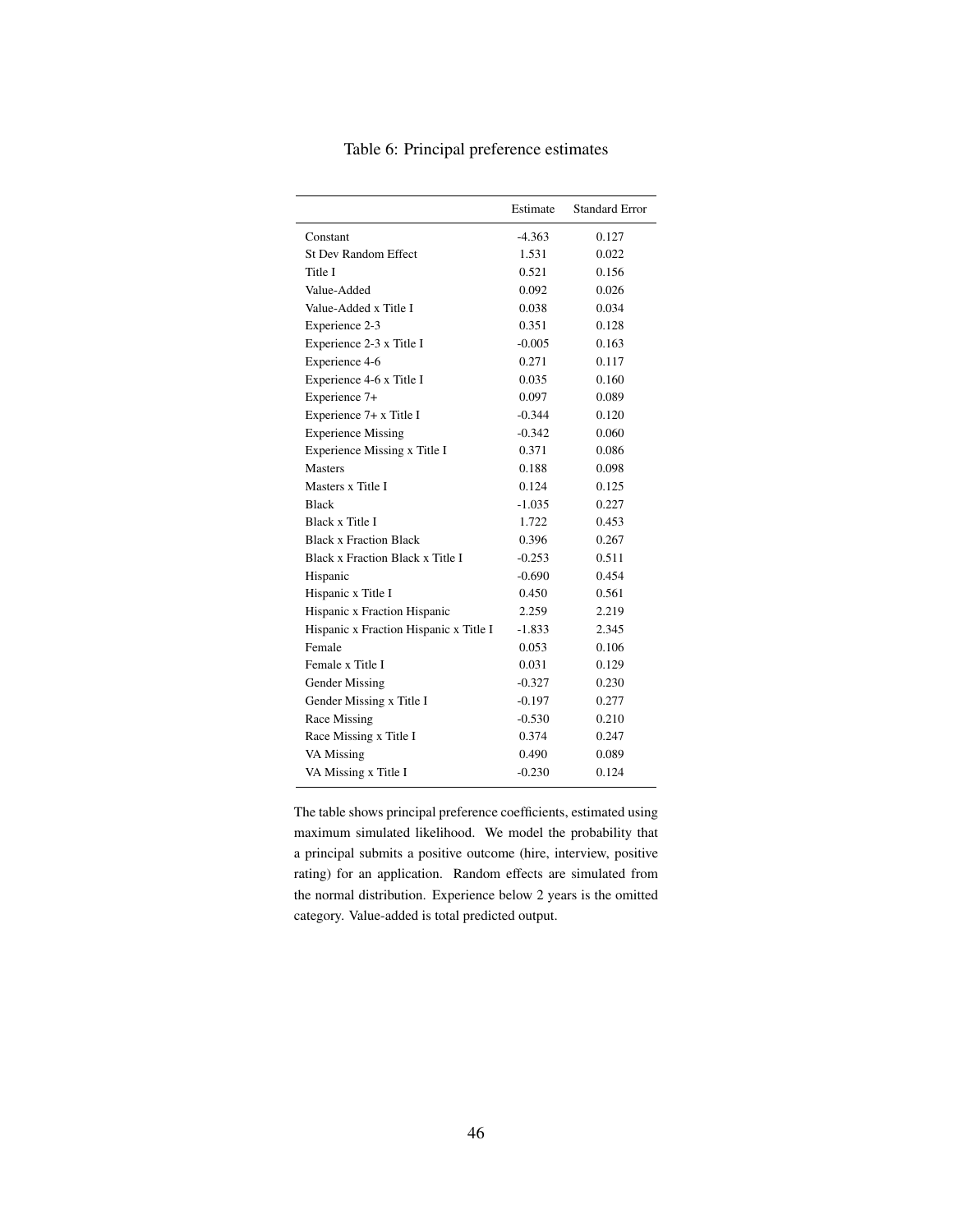<span id="page-48-0"></span>

|                                                                                         | All Options | Principal Max VA | Teach Max VA | <b>Both Max VA</b> | <b>First Best</b> |  |  |
|-----------------------------------------------------------------------------------------|-------------|------------------|--------------|--------------------|-------------------|--|--|
| <b>Baseline</b>                                                                         | 0.0044      | $-0.0002$        | 0.0216       | 0.0228             | 0.0309            |  |  |
| 1. Vary year: baseline is 2016                                                          |             |                  |              |                    |                   |  |  |
| 2012                                                                                    | 0.0025      | 0.0031           | 0.0238       | 0.0228             | 0.0328            |  |  |
| 2013                                                                                    | 0.0028      | 0.0017           | 0.0234       | 0.0225             | 0.0313            |  |  |
| 2014                                                                                    | 0.0015      | 0.0031           | 0.0217       | 0.0225             | 0.0312            |  |  |
| 2015                                                                                    | 0.0031      | $-0.0091$        | 0.0228       | 0.0243             | 0.0342            |  |  |
| 2017                                                                                    | 0.0058      | $-0.0053$        | 0.0244       | 0.0276             | 0.0363            |  |  |
| 2. Vary student type split: baseline is economic disadvantage                           |             |                  |              |                    |                   |  |  |
| Achievement                                                                             | 0.0052      | $-0.0003$        | 0.0243       | 0.0277             | 0.0359            |  |  |
| Race                                                                                    | 0.0032      | 0.0002           | 0.0232       | 0.0275             | 0.0356            |  |  |
| 3. Vary choice set construction for teachers                                            |             |                  |              |                    |                   |  |  |
| 7 day buffer                                                                            | 0.0046      | $-0.0021$        | 0.0215       | 0.0227             | 0.0309            |  |  |
| First day choice sets only                                                              | 0.0064      | 0.0011           | 0.0251       | 0.0263             | 0.0345            |  |  |
| Drop single app. teachers                                                               | 0.0032      | $-0.0026$        | 0.0205       | 0.0221             | 0.0303            |  |  |
| 4. Vary teacher preference specification to use binary logit                            |             |                  |              |                    |                   |  |  |
| No REs or FEs                                                                           | 0.0034      | $-0.0011$        | 0.0219       | 0.0232             | 0.0315            |  |  |
| School FEs                                                                              | 0.0031      | $-0.0009$        | 0.0231       | 0.0245             | 0.0328            |  |  |
| <b>School REs</b>                                                                       | 0.0031      | $-0.0019$        | 0.0215       | 0.0232             | 0.0312            |  |  |
| <b>Teacher FEs</b>                                                                      | 0.0045      | $-0.0001$        | 0.0213       | 0.0225             | 0.0307            |  |  |
| <b>Teacher REs</b>                                                                      | 0.0037      | $-0.0004$        | 0.0209       | 0.0225             | 0.0307            |  |  |
| Teacher REs, School FEs                                                                 | 0.0019      | $-0.0091$        | 0.0239       | 0.0256             | 0.0337            |  |  |
| Teacher FEs, School FEs                                                                 | 0.0014      | $-0.0110$        | 0.0248       | 0.0261             | 0.0344            |  |  |
| 5. Allow for correlated random coefficients in teacher preferences                      |             |                  |              |                    |                   |  |  |
| Corr. R.C.                                                                              | 0.0038      | $-0.0018$        | 0.0230       | 0.0243             | 0.0324            |  |  |
| 6. Vary window in which we estimate principal preferences: baseline is all applications |             |                  |              |                    |                   |  |  |
| W/in 2 weeks of hire                                                                    | 0.0046      | 0.0001           | 0.0219       | 0.0231             | 0.0312            |  |  |
| First half                                                                              | 0.0041      | $-0.0002$        | 0.0215       | 0.0233             | 0.0314            |  |  |
| Second half                                                                             | 0.0044      | 0.0001           | 0.0214       | 0.0236             | 0.0316            |  |  |
| 7. Estimate principal preferences using rank order logit: baseline is binary logit      |             |                  |              |                    |                   |  |  |
| All data                                                                                | 0.0041      | 0.0004           | 0.0210       | 0.0233             | 0.0315            |  |  |
| Active choices                                                                          | 0.0027      | $-0.0003$        | 0.0194       | 0.0231             | 0.0313            |  |  |
| Hire outcome only                                                                       | 0.0048      | 0.0006           | 0.0220       | 0.0241             | 0.0322            |  |  |
| 8. Hold class sizes constant: baseline uses class size                                  |             |                  |              |                    |                   |  |  |
| Constant class size                                                                     | $-0.0005$   | $-0.0029$        | 0.0047       | 0.0045             | 0.0064            |  |  |
| 9. Some outcomes on full sample: baseline uses transfer sample                          |             |                  |              |                    |                   |  |  |
| Full sample                                                                             |             |                  |              | 0.0473             | 0.0543            |  |  |

Table 7: Robustness: output relative to status quo

The table shows robustness checks for our main results. The columns correspond to the change in mean student achievement (in student standard deviation units) between the considered counterfactual and the estimated status quo. "All Options" expands teachers' choice sets to all positions, "Max VA" corresponds to ranking positions (or teachers) by predicted value-added, and "First Best" is the outputmaximizing allocation. In the first section, we vary the year in which we implement our main exercise. In the second section, we show results where teacher-school match effects depend on different student observable characteristics. In the third section we vary the assumptions around teachers' choice sets or drop teachers who make single applications. In the fourth section, we vary the level of random or fixed effects in the teacher preference model, while in the fifth section we allow for correlated random coefficients on a constant, total value-added, and fraction of students who are economically disadvantaged. In the sixth section we vary principals' choice sets while in the seventh we vary how we treat an application's outcome in the principal preference model. In the eighth section we show results where preference estimation and counterfactual analysis use constant class sizes across all positions in the district. In the final section, we show outcomes for the full sample of teachers with value-added forecasts, not just the teachers who apply to transfer. Because we lack preferences for these teachers, we only estimate a few equilibria.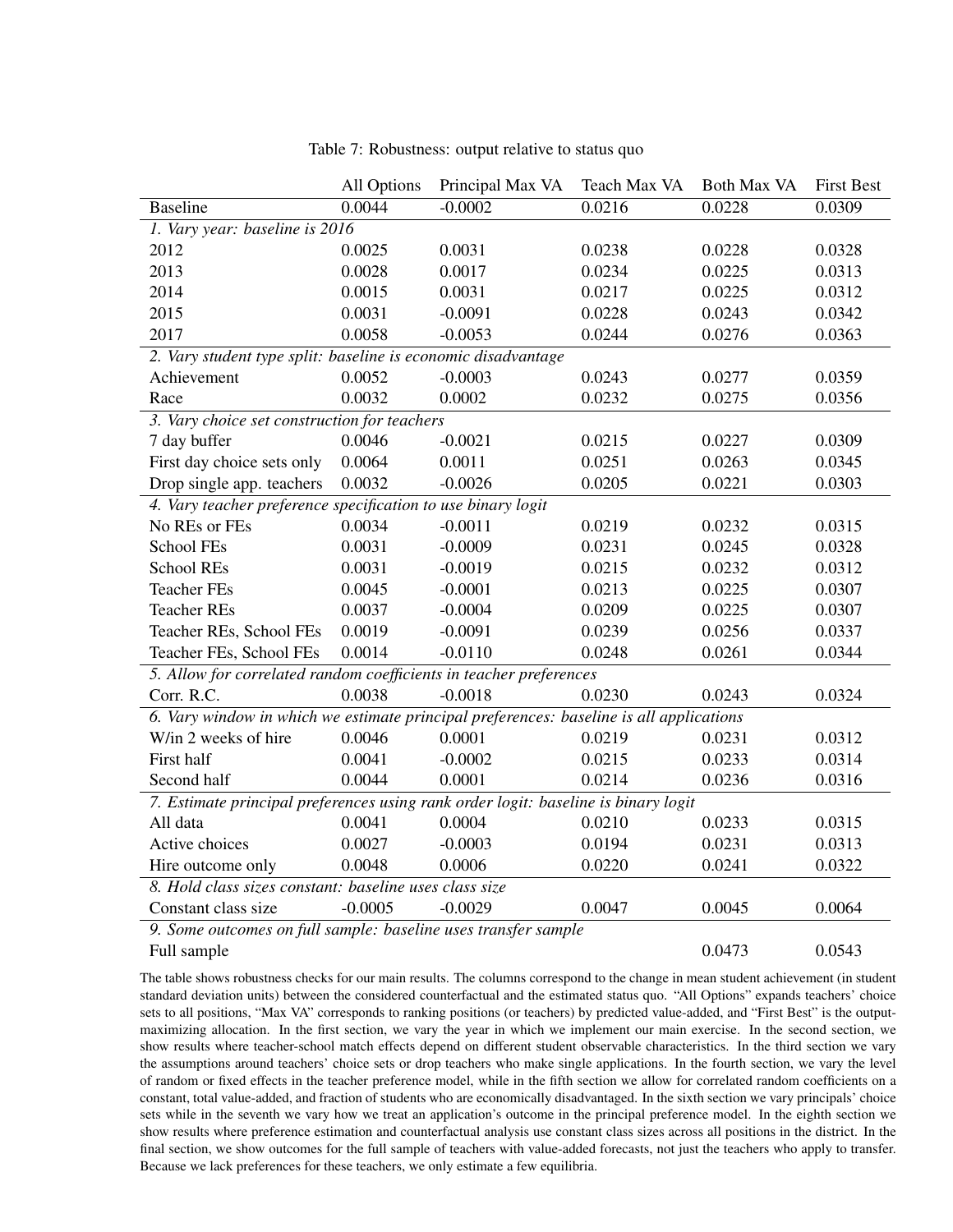## Figure 1: Math Value-Added Forecast Unbiasedness

<span id="page-49-0"></span>

The figure is a binscatter, where an observation is a teacher-year and math value-added estimates are predictions using data from prior years. Units are student standard deviations. The y-axis is the mean student math test score, residualized by student demographics including lagged scores, school fixed effects, and teacher experience measures. The mean is taken over all students for a given teacher-year.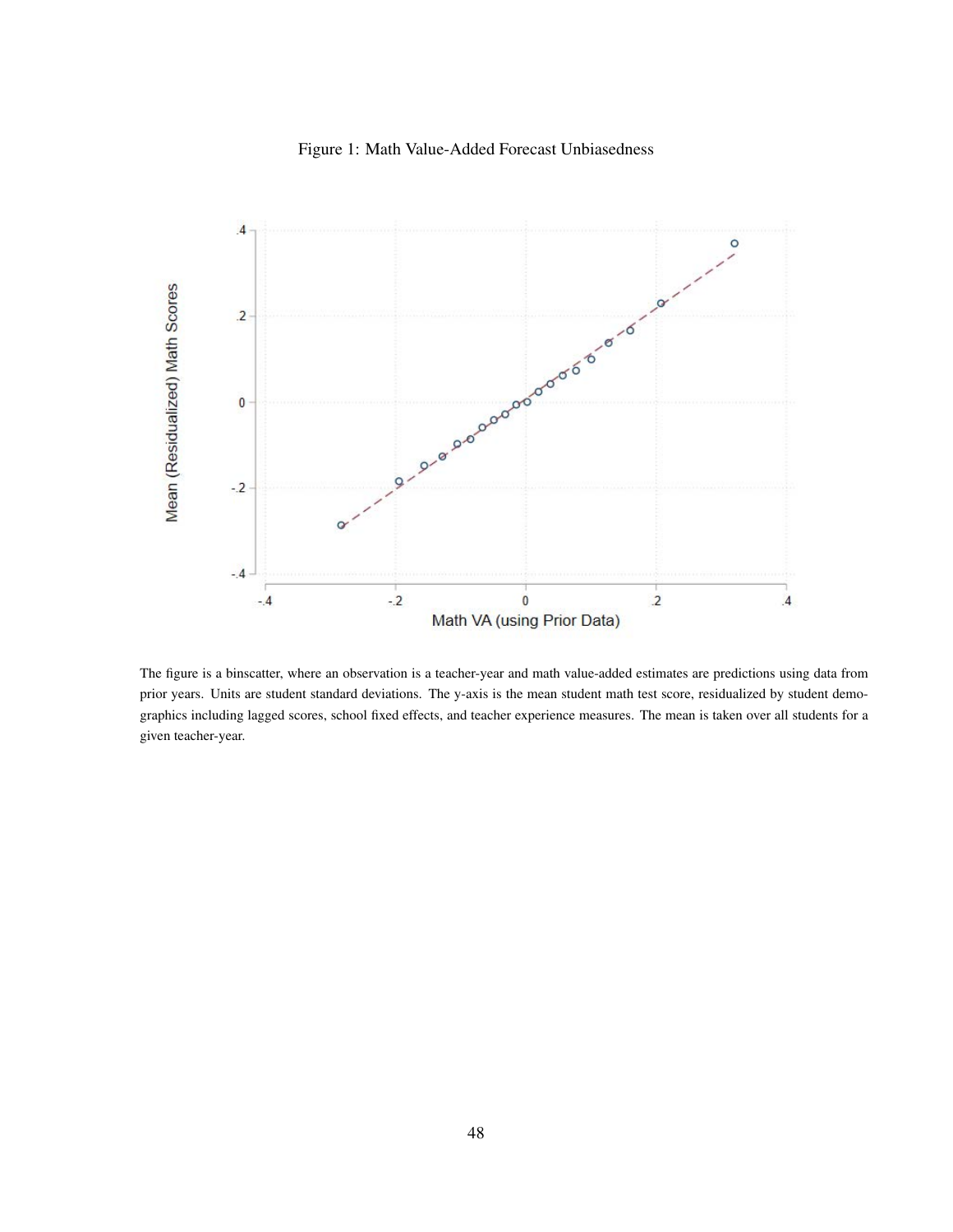## Figure 2: Features of classes and teachers

(a) Class size and fraction disadvantaged

<span id="page-50-0"></span>

(b) Comparative advantage for disadvantaged students, and absolute advantage



The figures show binscatters related to classroom characteristics and teacher characteristics. The top panel shows the relationship between a school's (mean) disadvantaged share of students and a school's (mean) number of students per teacher. The right-most point of the binscatter, with 100% of a school's students economically disdavantaged, accounts for 36% of the sample. The bottom panel shows the relationship between a teacher's absolute advantage (x-axis) and comparative advantage in teaching economically disadvantaged students (y-axis). For this figure, absolute advantage is the average value-added across students types (rather than the value-added at a representative school) to avoid mechanical correlations between absolute and comparative advantage.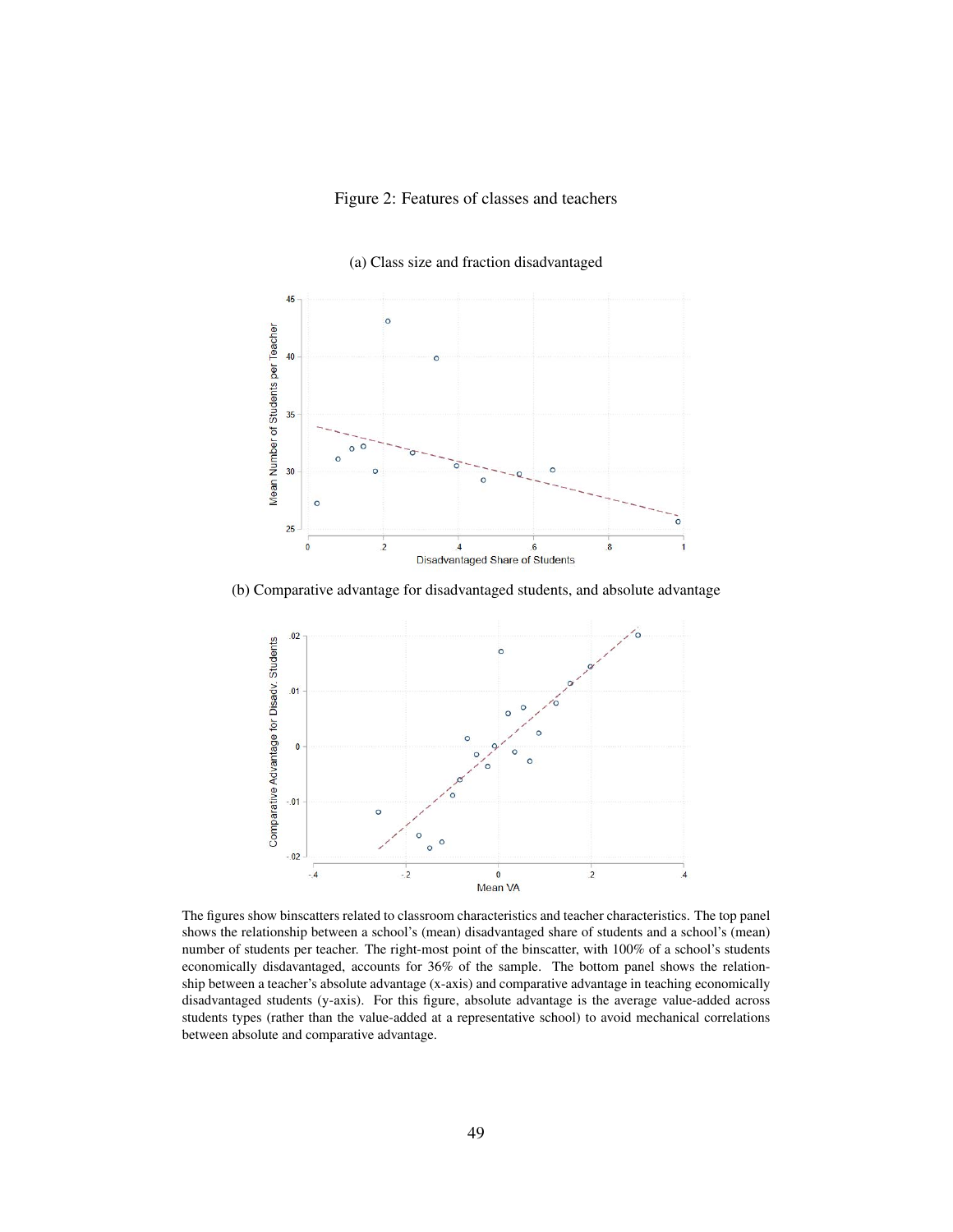## Figure 3: Wait time to apply to vacancies

<span id="page-51-0"></span>

(a) Stock of vacancies

The figures show the wait time for applicants to apply to vacancies. In Panel A, we look at vacancies that were "in stock" (already posted) on the day the teacher first applied on the platform. We plot the "leave one out" wait time, where we omit one job the teacher applied to on the first day. In Panel B we look at the wait time to apply to vacancies that were posted after the teacher first applied on the platform. We measure wait time as the time from when the teacher first applied to another job (once the focal position is posted) until they apply to the posted job. We place vertical dashed lines at the median wait time.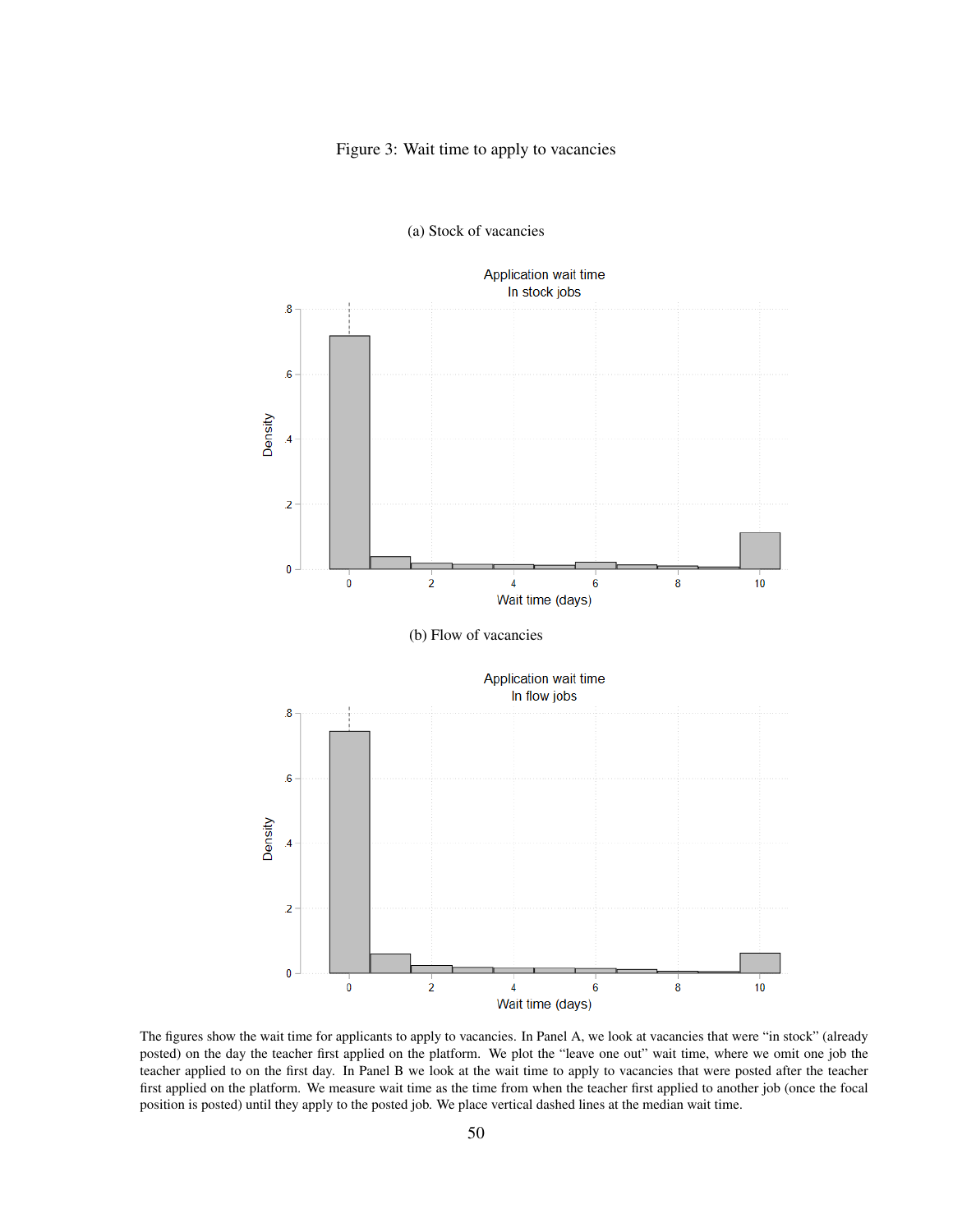## Figure 4: Choice and application set sizes

<span id="page-52-0"></span>

(a) Choice sets



20

# of Applications

mп

30

40

50

 $10$ 

 $\mathbf{0}$ 

 $\mathbf 0$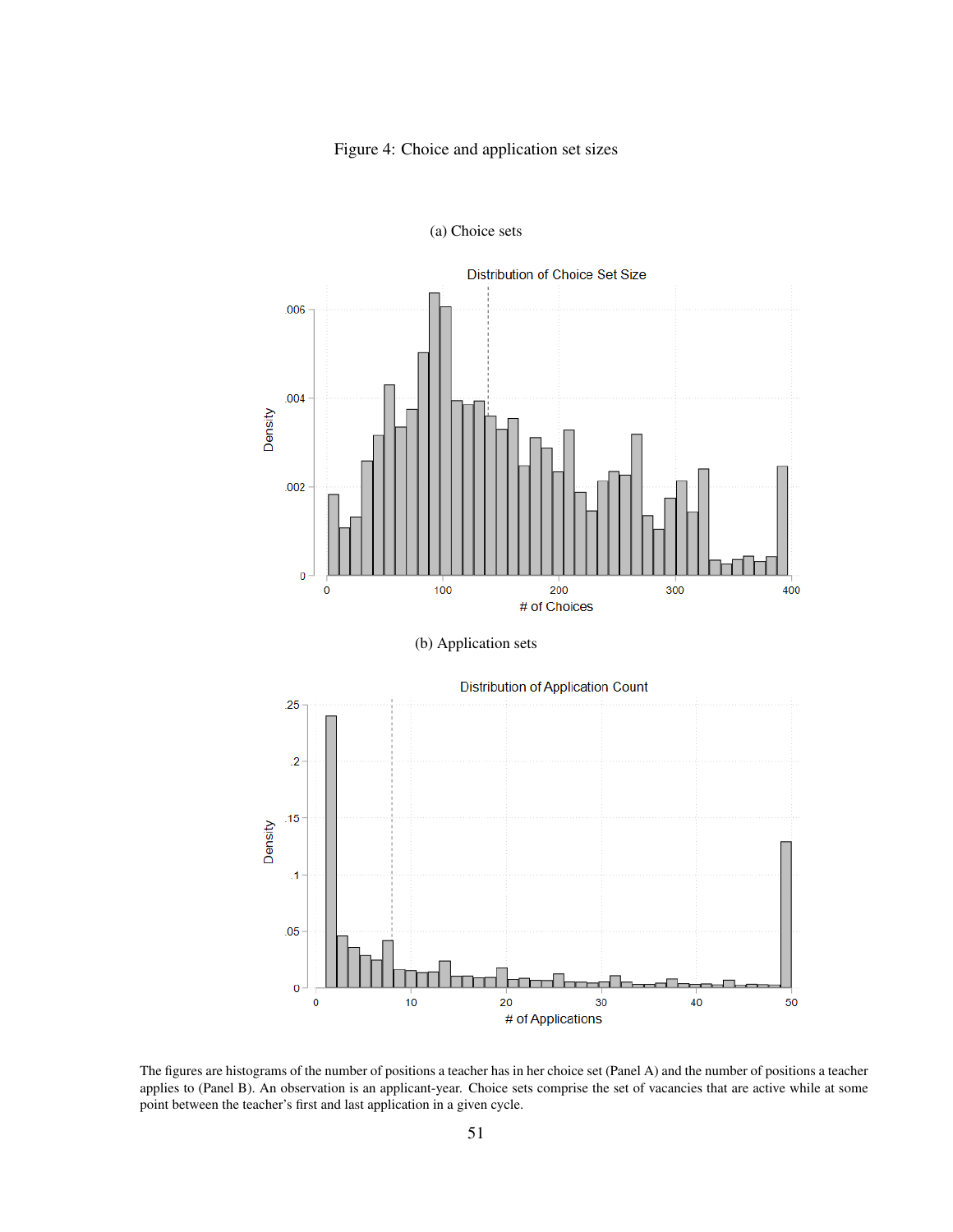<span id="page-53-0"></span>

## Figure 5: Bivariate preference relationships

This figure shows binscatters of bivariate relationships between characteristics and preferences. In Panels (a)-(d), we estimate each teacher's ranking over positions and order positions from a teacher's most preferred (100) to least preferred (0). In Panels (e)-(f), we estimate each principal's ranking over teachers and order teachers from a principal's most preferred (100) to least preferred (0). Panels (a)-(c) show of bivariate relationships between characteristics in our teacher preference model and the position's mean preference percentile from our teacher preference mode. Panel (e) shows the bivariate relationship between the teacher's total value-added in the position and the mean preference percentile of the principal for the teacher in the principal preference model. For these bivariate relationships, we do not hold fixed other characteristics; for example, commute time may covary with other characteristics. For panels (d) and (f) we estimate the output-maximizing allocation of teachers to positions and then calculate the preference percentile for each assignment in this allocation.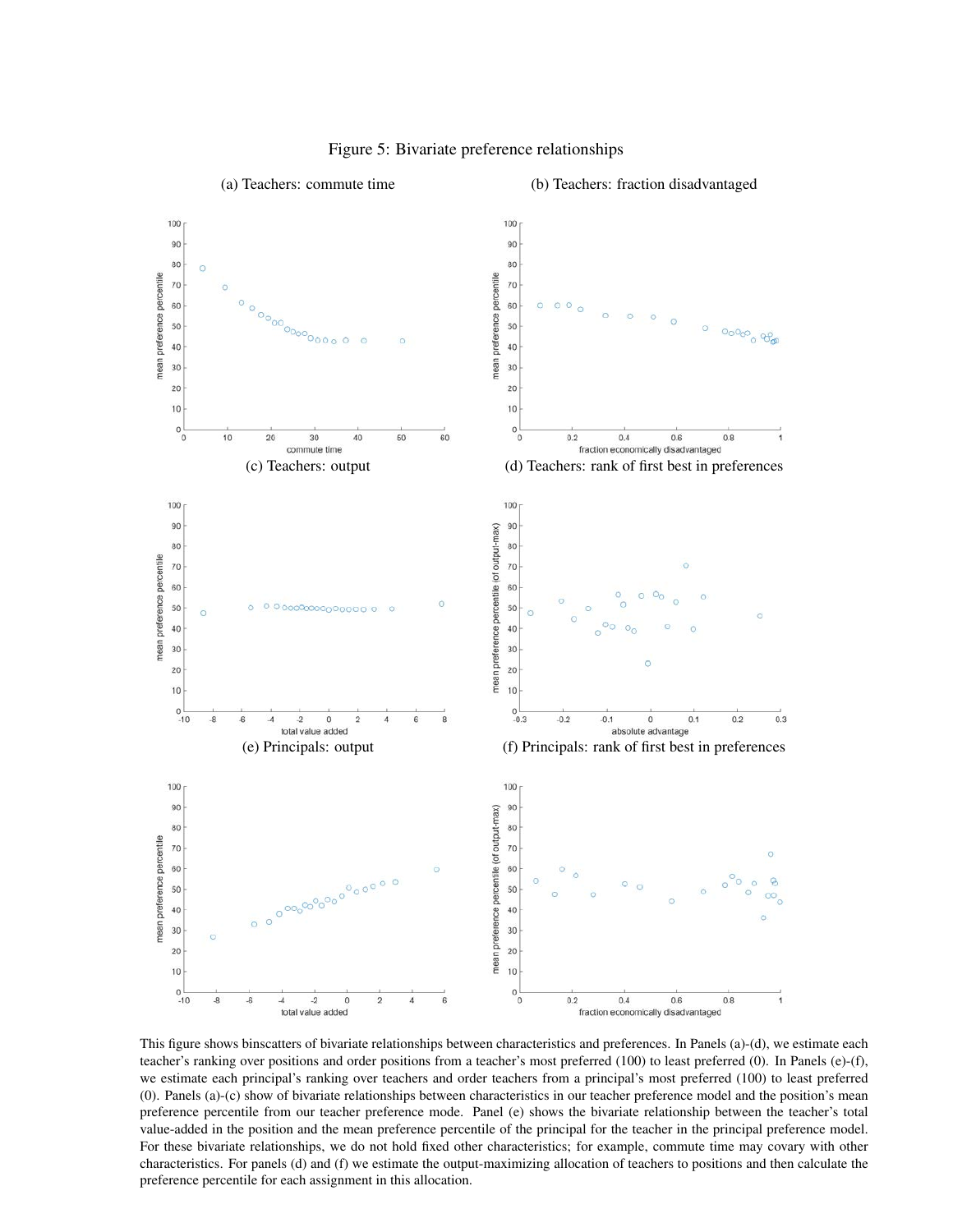## Figure 6: Model fit

<span id="page-54-0"></span>

This figure compares the allocations implied by the model to the allocations we observe in the data. The data refers to all teachers in the district. The model refers to the teachers who apply in the transfer system for whom we have value-added scores. Positions are sorted on the x-axis by share of disadvantaged students.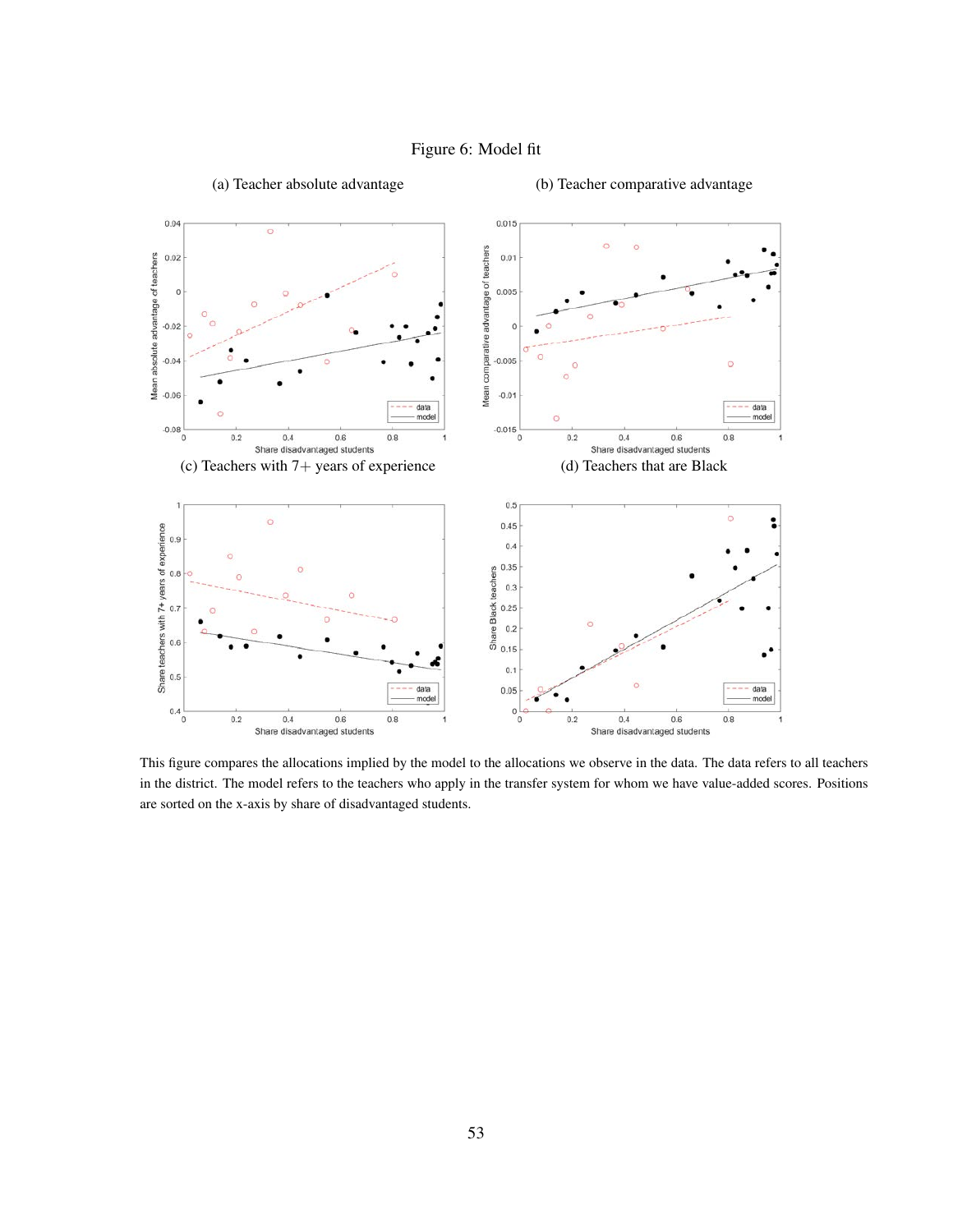#### Figure 7: Production possibilities frontier

<span id="page-55-0"></span>

(a) Production possibilities frontier

This figure simulates the trade-off between teacher preferences and student achievement (Panel A) and between student achievement for economically advantaged and disadvantaged students (Panel B). The "PPF" represents the solution to the social planner's problem from placing different relative weights on teacher preferences and student achievement. The student-optimal point maximizes student achievement and is when the planner only weights students. The teacher-optimal point maximizes teacher preferences and is when the planner only weights teachers. The status quo (point 1) uses teacher and principal estimated preferences, restricted choice sets, and solves for the teacher proposing stable allocation. The status quo with school proposing allocation is the same as the status quo except it is the school-proposing solution. Point 2 takes the status quo and gives teachers and principals all options. Point 3 takes point 2 and gives principals preferences to maximize value-added. Point 4 takes point 3 and also gives teachers preferences to maximize value-added. The Figure plots averages over 200 simulations.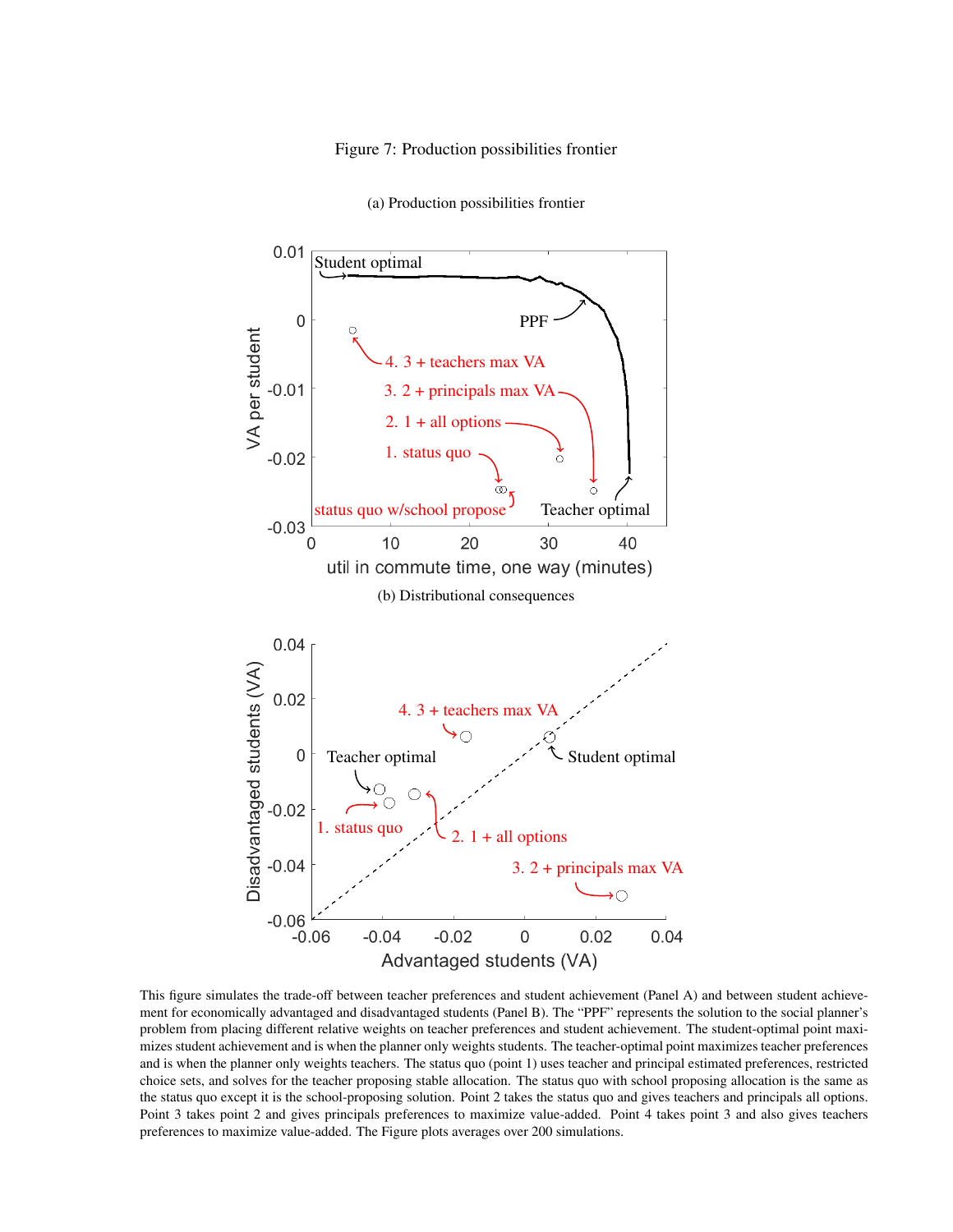Figure 8: Summary of changes in output relative to status quo

<span id="page-56-0"></span>

This figure summarizes the mean student achievement from allocations presented in Figure  $\frac{7}{7}$ . The status quo output has been normalized to 0. The status quo corresponds to point 1, all options to point 2, principals maximize VA to point 3, and principals and teachers maximize VA corresponds to point 4. The "max VA" point corresponds to the "student-optimal" point in Figure  $\boxed{7}$ .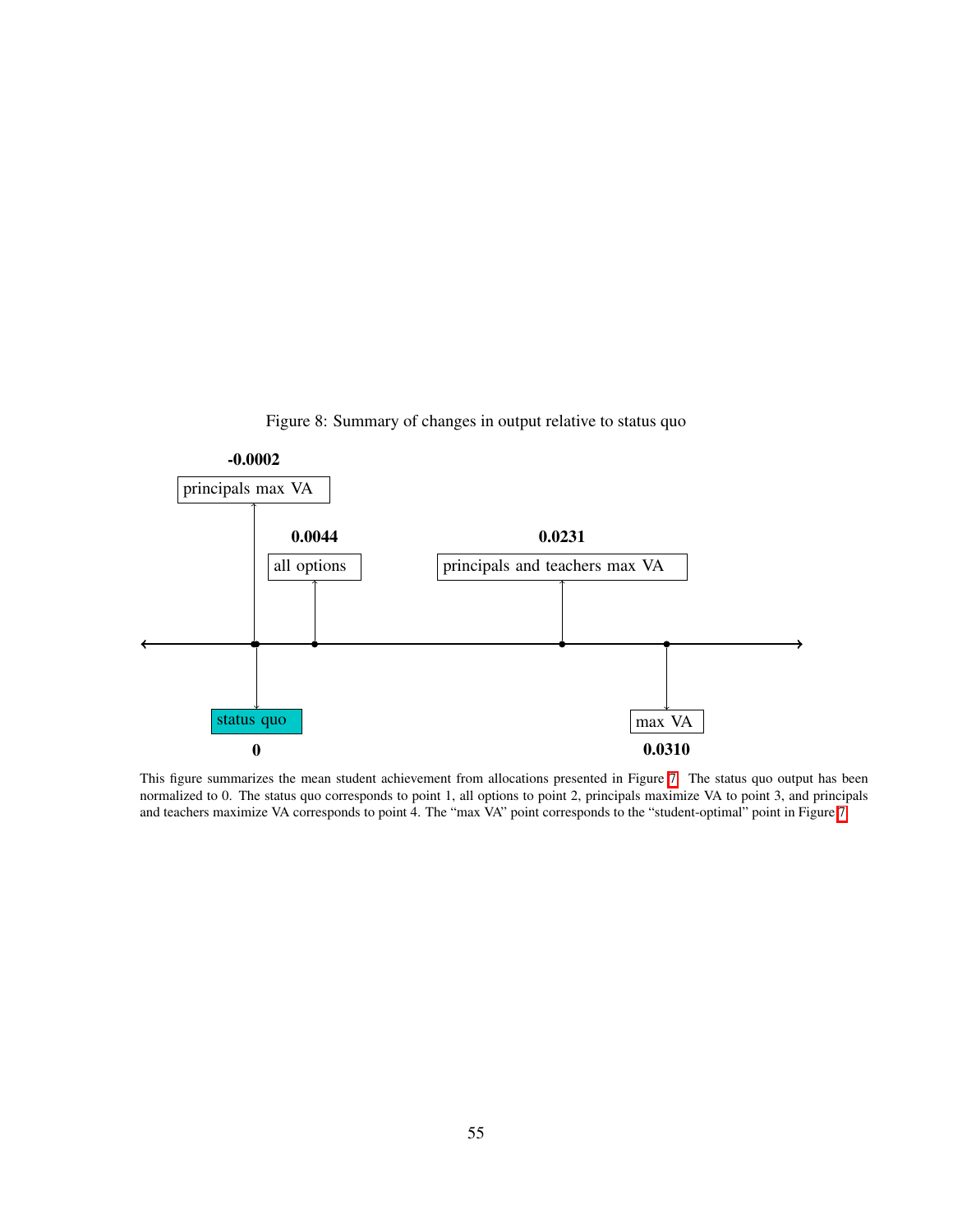## Figure 9: Teacher choice rankings

<span id="page-57-0"></span>

(a) Estimated principal preferences

This figure presents the preference percentile of the position to which the teacher is assigned in two equilibria. We estimate a teacher's ranking of all positions and express it in percentiles, where 100 is the teacher's most preferred position. The top panel shows the status quo (point 1 in Figure  $\overline{7}$ ). The bottom panel shows the same outcomes in point 3 in Figure  $\overline{7}$ ; the status quo with the complete choice set, and principals maximize value-added. Teachers are ordered on the x-axis by their absolute advantage (predicted value-added at the district's representative school).